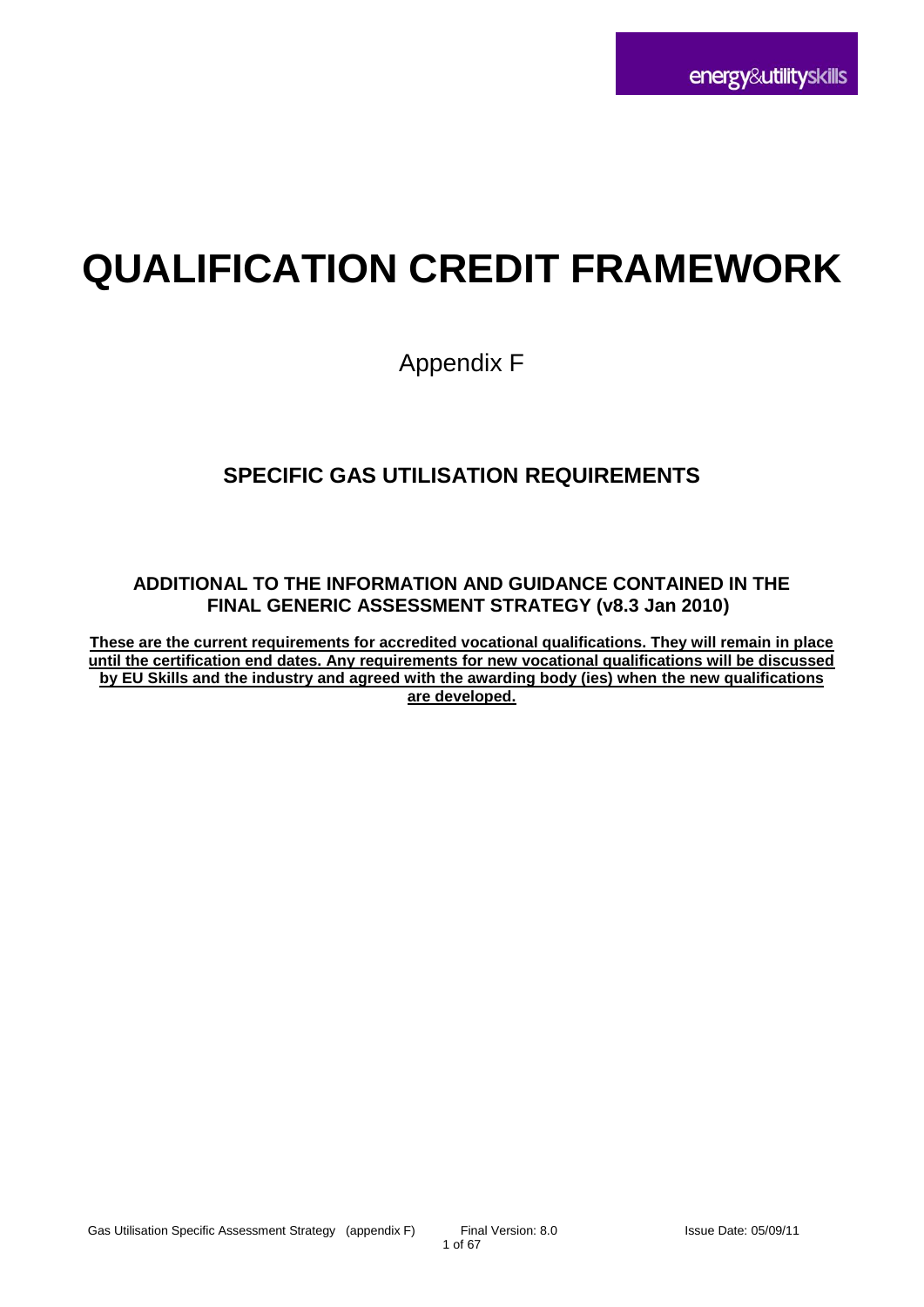# **CONTENTS**

| Introduction                                                                                                         |  |
|----------------------------------------------------------------------------------------------------------------------|--|
|                                                                                                                      |  |
| The Structure of QCF Qualifications (NVQs) in Gas Utilisation (Unit Combinations and Gas Registration<br>Categories) |  |

### Assessment Strategy for QCF Qualifications (NVQs) in Gas Utilisation

#### Requirements for Scheme Staff

|                                                                                                                                                       | . 39 |
|-------------------------------------------------------------------------------------------------------------------------------------------------------|------|
| Internal Quality Assurance (Internal Verifiers) [11] [2012] [2012] [2013] [2013] [2013] [2013] [2013] [2013] [                                        | 40   |
|                                                                                                                                                       |      |
| Electrical / Plumbing Assessor and Internal Verifier Competence [11, 2011] [12, 2012] Electrical / Plumbing Assessor and Internal Verifier Competence | 42   |
|                                                                                                                                                       | 42   |

#### Requirements for assessment

|--|--|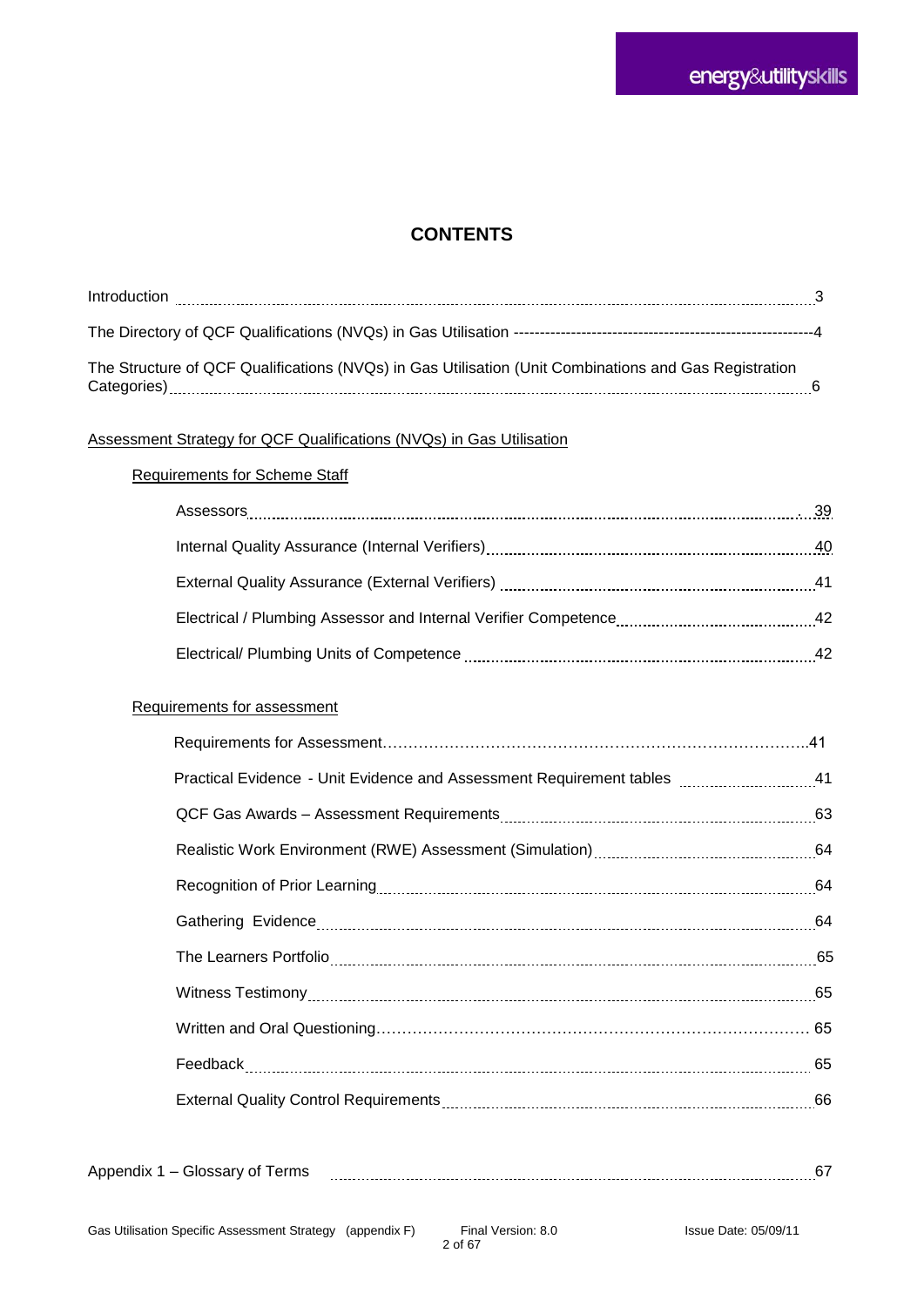# **INTRODUCTION**

This Assessment Strategy has been produced by Energy & Utility Skills (EU Skills), the Sector Skills Council (SSC) for the gas, power, waste management and water industries, who developed the National Occupational Standards underpinning these qualifications and units. The content of the Assessment Strategy has been developed and agreed in consultation with Awarding Organisations, Summit Skills and Gas Safe Register

These qualifications are unique in that they contain assessment units taken from the plumbing and electrical QCF frameworks, developed by Summit Skills for the building services industry. Summit Skills will reciprocate this arrangement and incorporate into their plumbing qualifications, assessment units from the gas QCF frameworks developed by EU Skills for the gas utilisation industry. The rationale for this sharing of qualification units is that this will ensure consistency between the building services and gas sector qualifications. Candidates who commence their qualifications from either a gas or plumbing and heating direction will be assessed against the same gas and water systems criteria.

Achievement of the gas qualifications covered by this document will facilitate Gas Safe Registration in the categories appropriate to the specific qualification achieved **provided that** (1) the Awarding Organisation has a formal documented agreement with Gas Safe Register and (2) that the qualification is delivered fully in line with the requirements set out in this assessment strategy document.

Information about the Gas Safe Registration categories each qualification aligns to may be found in the section on qualification combinations

Information on the QCF etc. can also be accessed on the Qualifications and Curriculum Authority (QCA) web site at [www.qca.org.uk](http://www.qca.org.uk/) and the Office of the Qualifications and Examinations Regulator web site at [www.ofqual.gov.uk.](http://www.ofqual.gov.uk/)

**This assessment strategy appendix F is to be used in conjunction with the Energy & Utility Skills Final Generic Assessment Strategy (v 8.3 Jan 2010) consisting of the core requirements, common across all of EU Skills' footprints.**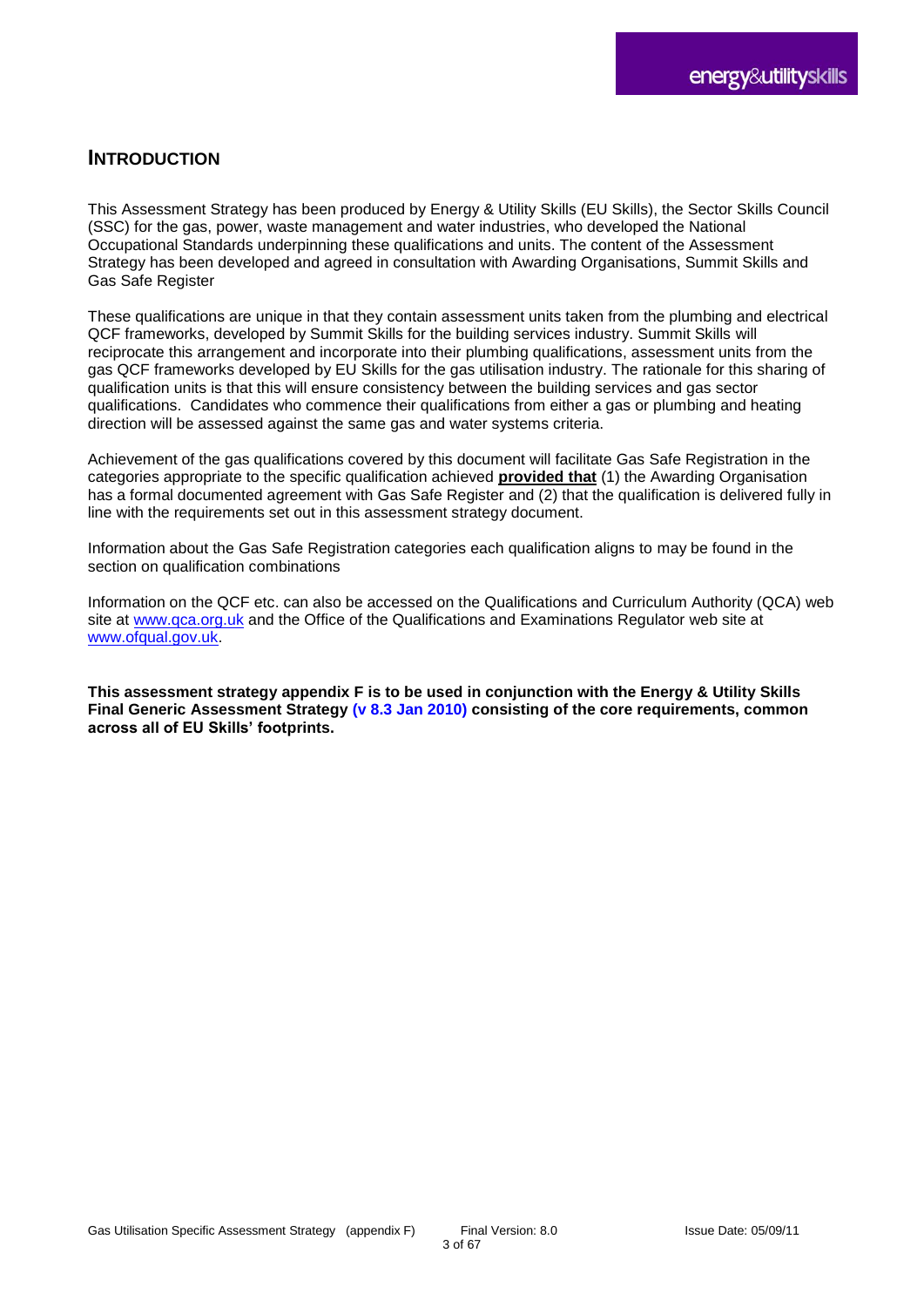# **THE DIRECTORY OF QCF QUALIFICATIONS (NVQ) IN GAS UTILISATION**

There are a number of Level 3 Diplomas available, these are:

- EUSGU001 Diploma in Gas Utilisation: Core Skills and Knowledge
- EUSGU002 Diploma in Gas Utilisation Metering (2.5-16cu/m)
- EUSGU003 Diploma in Gas Utilisation Metering (2.5-1076cu/m) \*
- EUSGU004 Diploma in Gas Utilisation Metering (above 1076cu/m) \*
- EUSGU005 Diploma in Gas Utilisation Installation & Maintenance: Cookers, Tumble Dryers and Leisure
- EUSGU006 Diploma in Gas Utilisation Installation & Maintenance: Domestic Space Heating
- EUSGU007 Diploma in Gas Utilisation Installation & Maintenance: Domestic Warm Air
- EUSGU008 Diploma in Gas Utilisation Installation: Water Heating and Wet Central Heating
- EUSGU009 Diploma in Gas Utilisation Maintenance: Water Heating and Wet Central Heating
- EUSGU010 Diploma in Gas Utilisation Installation & Maintenance: Water Heating and Wet Central **Heating**
- EUSGU011 Diploma in Diploma in Gas Utilisation Installation: Cookers, Tumble Dryers, Leisure and Domestic Space Heating
- EUSGU012 Diploma in Gas Utilisation Maintenance: Cookers, Tumble Dryers, Leisure and Domestic Space Heating
- EUSGU013 Diploma in Gas Utilisation Installation & Maintenance: Cookers, Tumble Dryers, Leisure and Domestic Space Heating
- EUSGU014 Diploma in Gas Utilisation Installation: Cookers, Tumble Dryers, Leisure, Domestic Space Heating, Water Heating and Wet Central Heating
- EUSGU015 Diploma in Gas Utilisation Maintenance: Cookers, Tumble Dryers, Leisure, Domestic Space Heating, Water Heating and Wet Central Heating
- EUSGU016 Diploma in Gas Utilisation Installation & Maintenance: Cookers, Tumble Dryers, Leisure, Domestic Space Heating, Water Heating and Wet Central Heating
- EUSGU017 Diploma in Gas Utilisation Installation: Cookers, Tumble Dryers, Leisure, Domestic Space Heating, Water Heating, Wet Central Heating and Domestic Warm Air
- EUSGU018 Diploma in Gas Utilisation Maintenance: Cookers, Tumble Dryers, Leisure, Domestic Space Heating, Water Heating, Wet Central Heating and Domestic Warm Air
- EUSGU019 Diploma in Gas Utilisation Installation & Maintenance: Cookers, Tumble Dryers, Leisure, Domestic Space Heating, Water Heating, Wet Central Heating and Domestic Warm Air
- EUSGU020 Diploma for Gas Emergency First Call Operative
- EUSGU023 Natural Gas Smart Metering Low Pressure Only
- EUSGU024 Diploma in Gas Utilisation Maintenance: Cookers, Tumble Dryers, Leisure, Domestic Space Heating, Water Heating, Limited Wet Central Heating and Domestic Warm Air (in development)

The above suite of qualifications sits within the Gas Industry Framework. In addition to these there are a number of Plumbing and Heating qualifications that incorporate gas requirements and these are:-

- NVQ Level 3 Diploma in Plumbing and Heating (EUSGU021)\*\*
- NVQ Level 3 Diploma in Domestic Heating (EUSGU021)\*\*
- NVQ Level 3 Diploma in Plumbing and Heating (EUSGU022)\*\*
- NVQ Level 3 Diploma in Domestic Heating (EUSGU022)\*\*

EUSGU21 identifies a learner who has completed the gas warm air installation and maintenance option within the plumbing and heating or domestic heating level 3 full qualification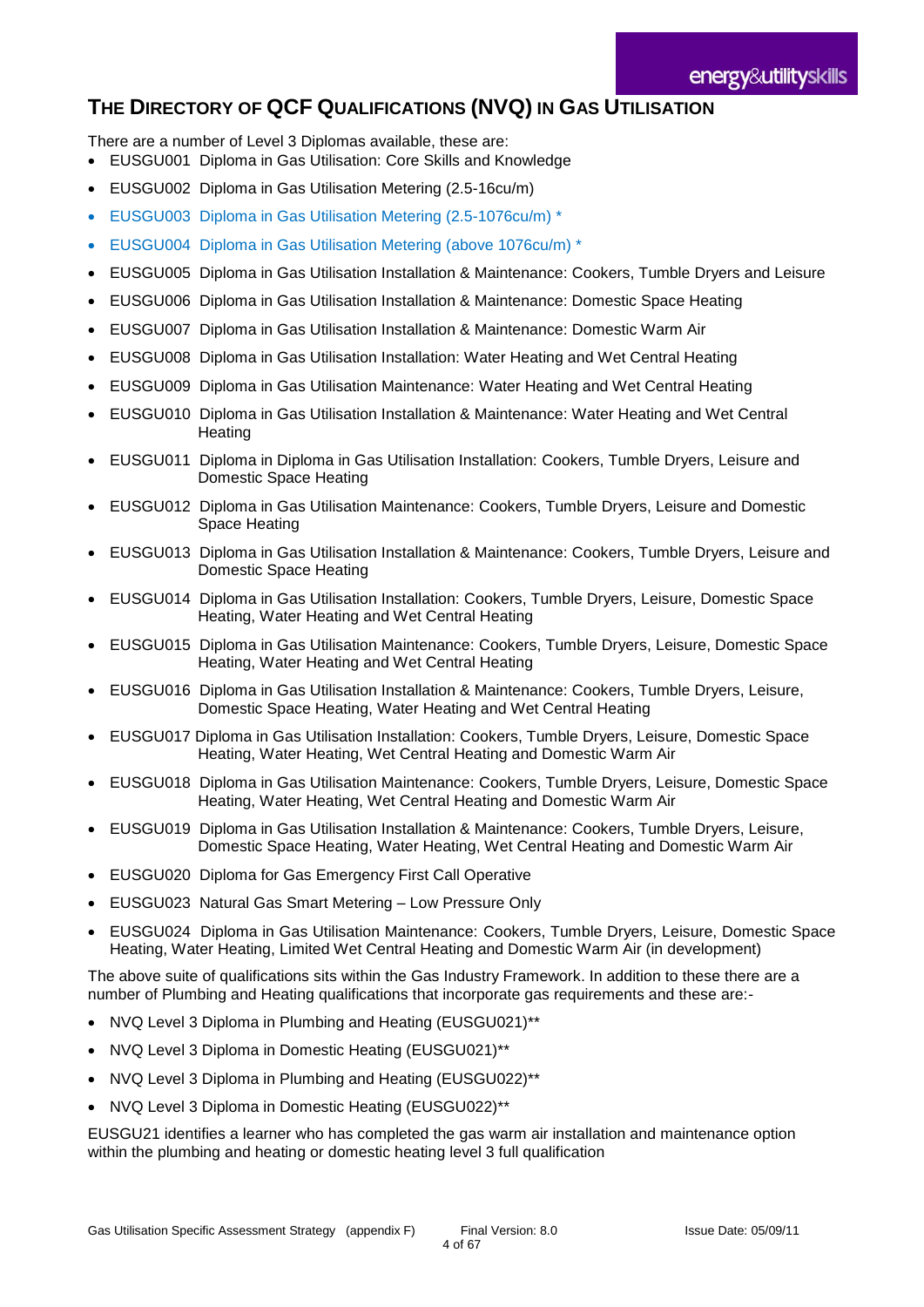EUSGU22 identifies a learner who has completed the gas wet central heating installation and maintenance option within the plumbing and heating or domestic heating level 3 full qualification

\*\* Level 2 NVQ Diplomas in Plumbing and Heating OR Domestic Heating are pre-requisite qualifications for these routes

These four qualifications sit under the Summit Skills Building Services Framework.

In line with the QCF model other units may be added to these qualifications, subject to the completion of the required core skills and knowledge units pertinent to the additional units selected.

\* These Qualifications to be developed subject to demand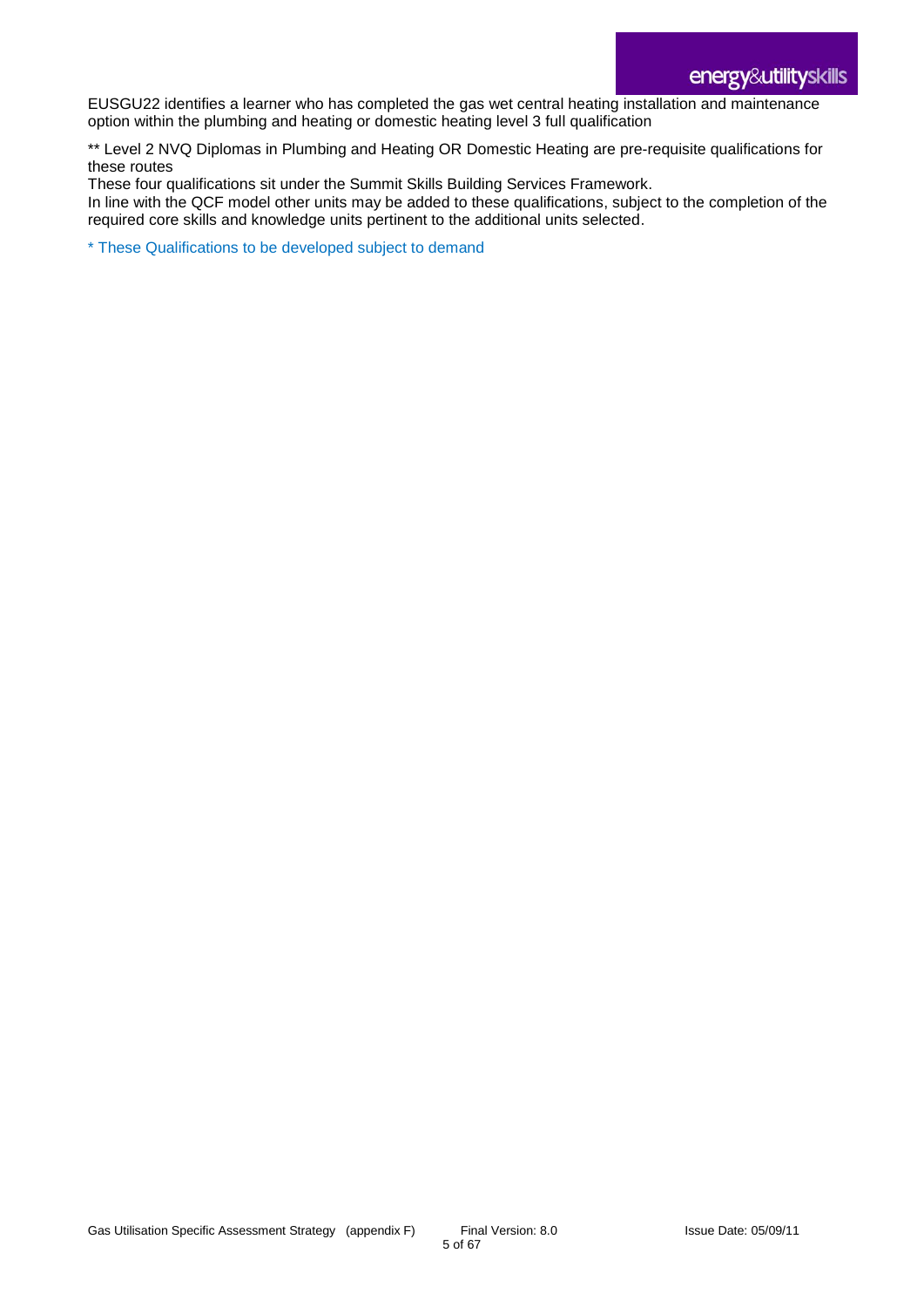# **THE STRUCTURE OF QCF QUALIFICATIONS (NVQS) IN GAS UTILISATION**

(Unit Combinations and Gas Registration Categories)

#### **EUSGU 001 Level 3 Diploma in Gas Utilisation: Core Skills and Knowledge**

**This is a knowledge only qualification designed to provide underpinning knowledge for the gas industry.**

#### **All units below are mandatory and must be completed:**

#### **Mandatory Units:**

| Unit<br>number | <b>QCF</b> unit title                                  |
|----------------|--------------------------------------------------------|
| <b>DSG 1.1</b> | Understanding Health and Safety in Gas Utilisation     |
| <b>DSG 1.2</b> | Understanding Scientific Principles in Gas Utilisation |
| <b>DSG 1.3</b> | Understanding Combustion and Properties of Gas         |
| <b>DSG 1.4</b> | Understanding Buildings, Services and Structures       |
| <b>DSG 1.5</b> | <b>Understanding Gas Safety</b>                        |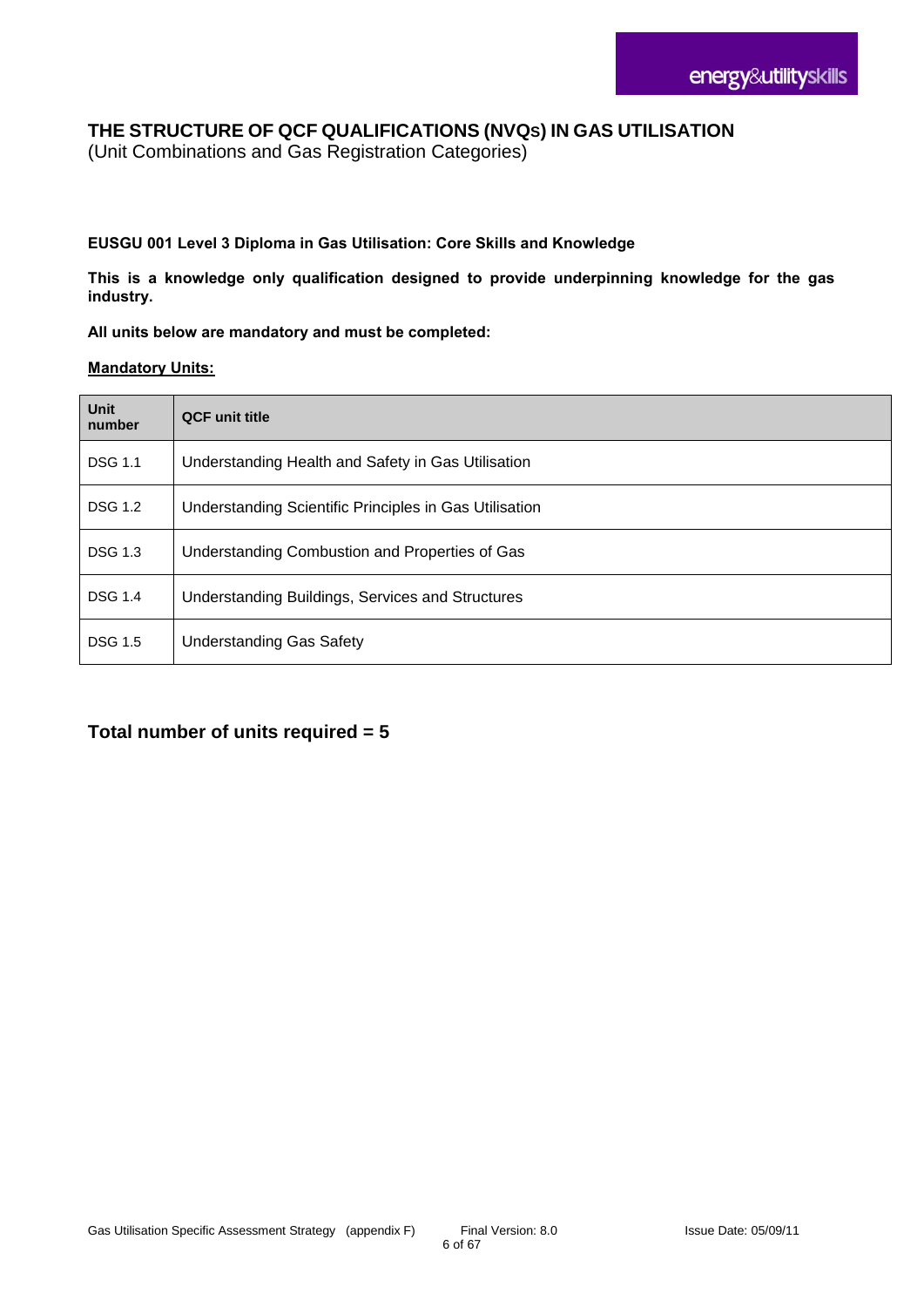#### **EUSGU 002 Level 3 Diploma in Gas Utilisation Metering 2.5 – 16cu/m**

#### **All units below are mandatory and must be completed:**

#### **Mandatory Units:**

| Unit<br>number                                                                                                                                         | <b>QCF</b> unit title                                                                                                                        |
|--------------------------------------------------------------------------------------------------------------------------------------------------------|----------------------------------------------------------------------------------------------------------------------------------------------|
| <b>DSG 1.1</b>                                                                                                                                         | Understanding Health and Safety in Gas Utilisation                                                                                           |
| <b>DSG 1.2</b>                                                                                                                                         | Understanding Scientific Principles in Gas Utilisation                                                                                       |
| <b>DSG 1.3</b>                                                                                                                                         | Understanding Combustion and Properties of Gas                                                                                               |
| <b>DSG 1.4</b>                                                                                                                                         | Understanding Buildings, Services and Structures                                                                                             |
| <b>DSG 1.5</b>                                                                                                                                         | <b>Understanding Gas Safety</b>                                                                                                              |
| <b>DSG 2.1</b>                                                                                                                                         | <b>Specific Core Metering</b>                                                                                                                |
| <b>DSG 3.5</b>                                                                                                                                         | Install, Commission and De-commission Gas Pipework up to 35mm $(1 \frac{1}{4})$ Diameter in Domestic and Small<br><b>Commercial Premises</b> |
| <b>DSG 3.6</b>                                                                                                                                         | Tightness Test, Purge, Commission and De-commission Gas Pipework up to 35mm (1 ¼) Diameter in Small<br><b>Natural Gas Installations</b>      |
| <b>DSG 3.12</b>                                                                                                                                        | Install Gas Meters and Regulators ( $2.5 - 16.0$ m <sup>3</sup> /hr)                                                                         |
| Completion of this Qualification Combination will enable Gas Registration in the following categories:<br>CMA 1, MET 1 & 2, REGT 1, Pipework upto 35mm |                                                                                                                                              |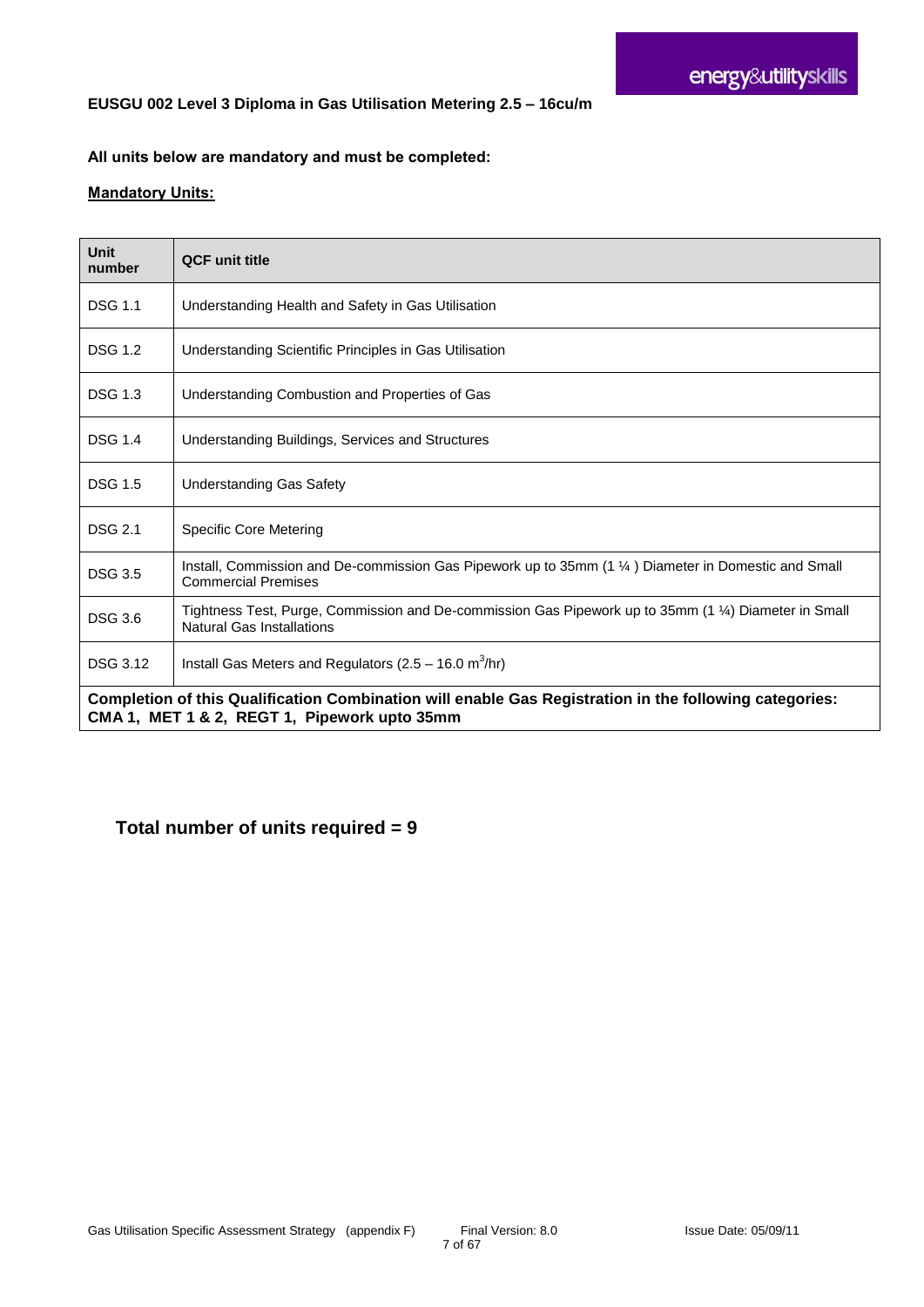**EUSGU 005 Level 3 Diploma in Gas Utilisation Installation and Maintenance: Cookers, Tumble Dryers and Leisure**

#### **All units below are mandatory and must be completed:**

#### **Mandatory Units:**

| <b>Unit</b><br>number                                                                                                                                                    | <b>QCF unit title</b>                                                                                                                     |
|--------------------------------------------------------------------------------------------------------------------------------------------------------------------------|-------------------------------------------------------------------------------------------------------------------------------------------|
| <b>DSG 1.1</b>                                                                                                                                                           | Understanding Health and Safety in Gas Utilisation                                                                                        |
| <b>DSG 1.2</b>                                                                                                                                                           | Understanding Scientific Principles in Gas Utilisation                                                                                    |
| <b>DSG 1.3</b>                                                                                                                                                           | Understanding Combustion and Properties of Gas                                                                                            |
| <b>DSG 1.4</b>                                                                                                                                                           | Understanding Buildings, Services and Structures                                                                                          |
| <b>DSG 1.5</b>                                                                                                                                                           | <b>Understanding Gas Safety</b>                                                                                                           |
| <b>DSG 2.3</b>                                                                                                                                                           | Specific Core Installation and Maintenance                                                                                                |
| <b>DSG 3.1</b>                                                                                                                                                           | Install Domestic Gas Cookers, Tumble Dryers and Leisure Appliances                                                                        |
| <b>DSG 3.2</b>                                                                                                                                                           | Maintain Domestic Gas Cookers, Tumble Dryers and Leisure Appliances                                                                       |
| <b>DSG 3.5</b>                                                                                                                                                           | Install, Commission and De-commission Gas Pipework up to 35mm (1 1/4) Diameter in Domestic and Small<br><b>Commercial Premises</b>        |
| <b>DSG 3.6</b>                                                                                                                                                           | Tightness Test, Purge, Commission and De-commission Gas Pipework up to 35mm (1 1/4) Diameter in Small<br><b>Natural Gas Installations</b> |
| Completion of this Qualification Combination will enable Gas Registration in the following categories:<br>CCN 1, CKR 1, LAU 1, LEI 1, CPA 1, CMDDA 1, Pipework upto 35mm |                                                                                                                                           |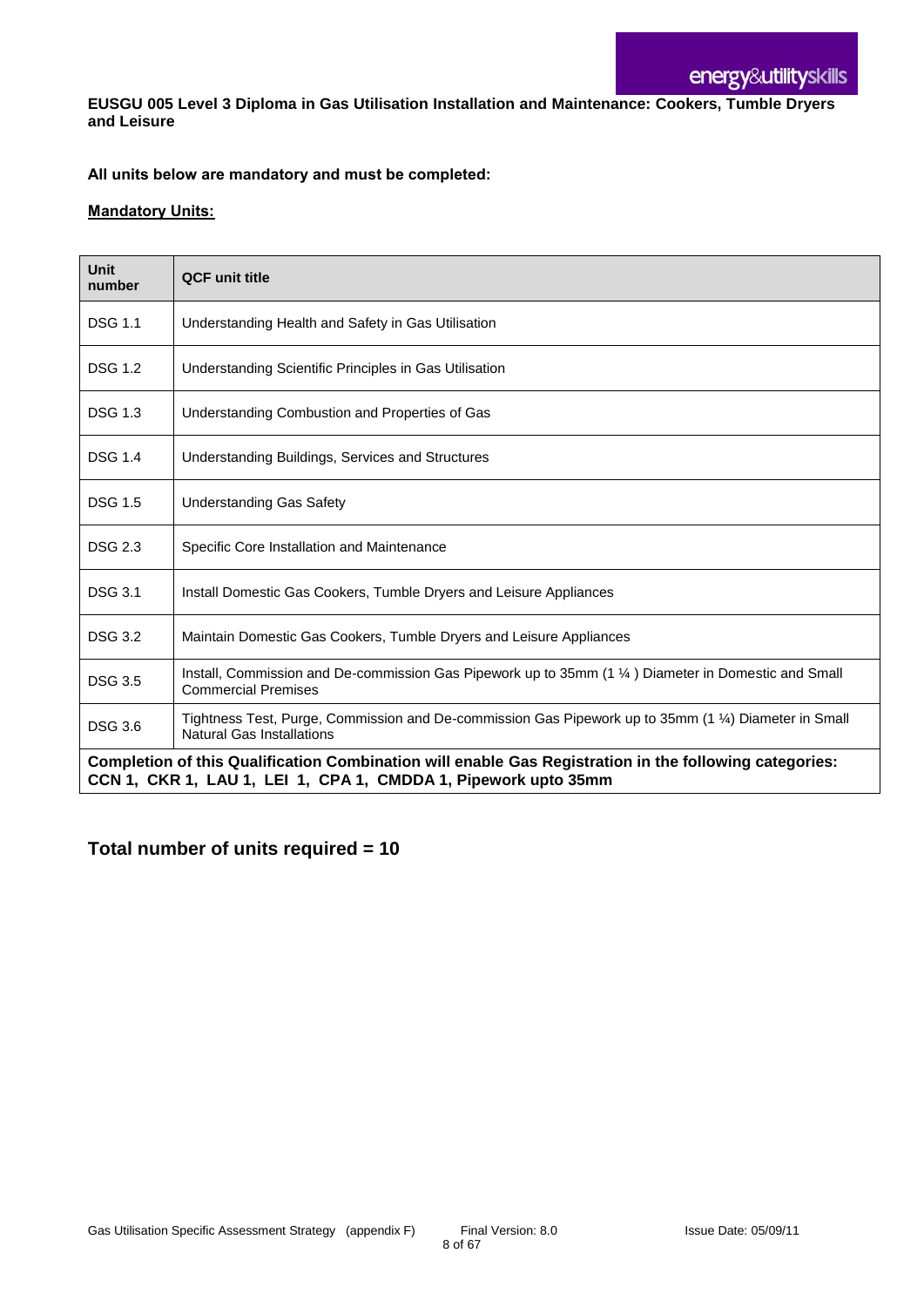**EUSGU 006 Level 3 Diploma in Gas Utilisation Installation and Maintenance: Domestic Space Heating**

#### **All units below are mandatory and must be completed:**

#### **Mandatory Units:**

| <b>Unit</b><br>number | <b>QCF unit title</b>                                                                                                                                      |
|-----------------------|------------------------------------------------------------------------------------------------------------------------------------------------------------|
| <b>DSG 1.1</b>        | Understanding Health and Safety in Gas Utilisation                                                                                                         |
| <b>DSG 1.2</b>        | Understanding Scientific Principles in Gas Utilisation                                                                                                     |
| <b>DSG 1.3</b>        | Understanding Combustion and Properties of Gas                                                                                                             |
| <b>DSG 1.4</b>        | Understanding Buildings, Services and Structures                                                                                                           |
| <b>DSG 1.5</b>        | <b>Understanding Gas Safety</b>                                                                                                                            |
| <b>DSG 2.3</b>        | Specific Core Installation and Maintenance                                                                                                                 |
| <b>DSG 3.5</b>        | Install, Commission and De-commission Gas Pipework up to 35mm (1 1/4) Diameter in Domestic and Small<br><b>Commercial Premises</b>                         |
| <b>DSG 3.6</b>        | Tightness Test, Purge, Commission and De-commission Gas Pipework up to 35mm (1 1/4) Diameter in Small<br><b>Natural Gas Installations</b>                  |
| <b>DSG 3.7</b>        | Install Domestic Gas Space Heating Appliances                                                                                                              |
| <b>DSG 3.8</b>        | Maintain Domestic Gas Space Heating Appliances                                                                                                             |
|                       | Completion of this Qualification Combination will enable Gas Registration in the following categories:<br>CCN 1, HTR 1, CPA 1, CMDDA 1, Pipework upto 35mm |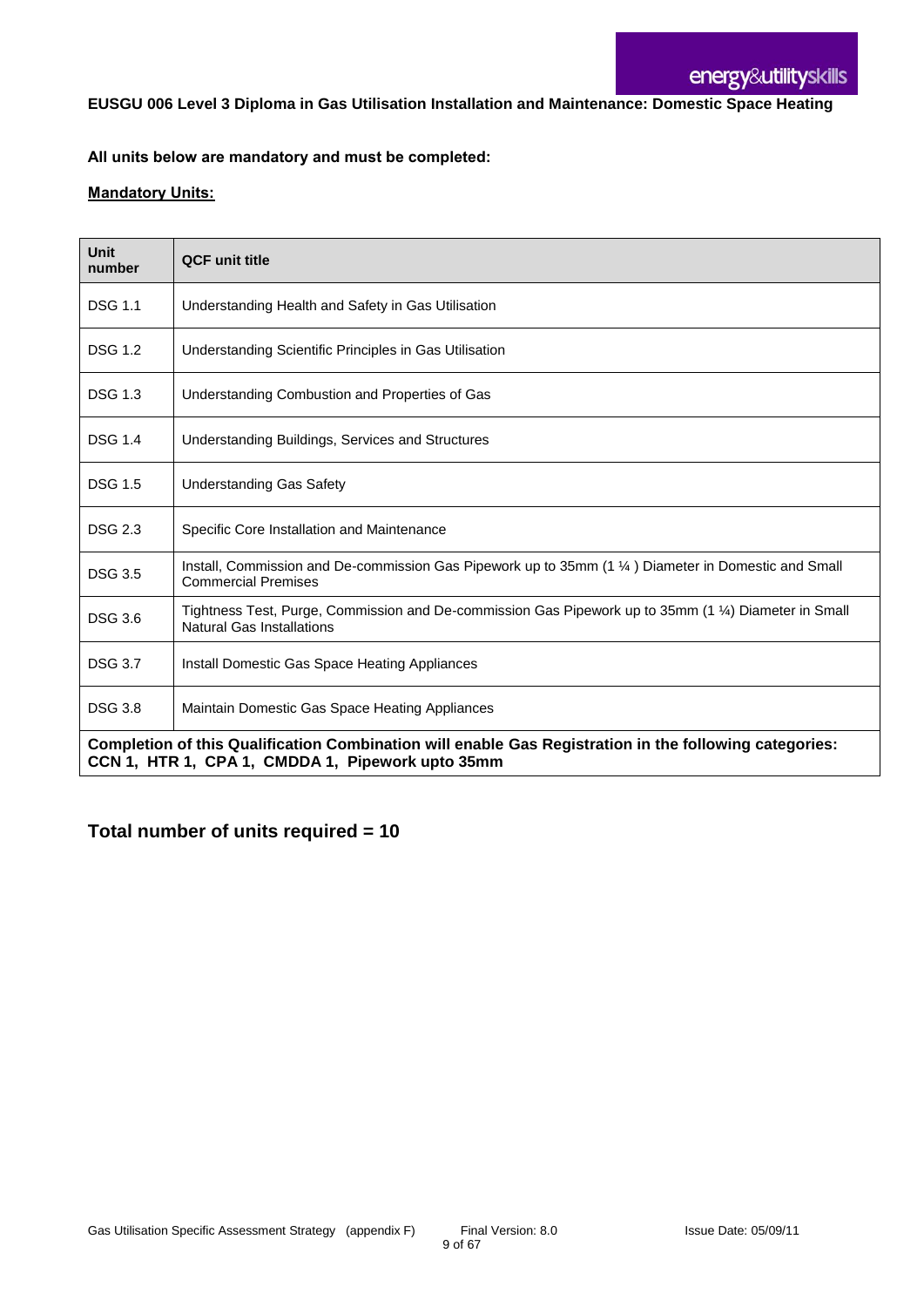**EUSGU 007 Level 3 Diploma in Gas Utilisation Installation and Maintenance: Domestic Warm Air**

#### **All units below are mandatory and must be completed:**

#### **Mandatory Units:**

| Unit<br>number                                                                                                                                             | <b>QCF unit title</b>                                                                                                                     |
|------------------------------------------------------------------------------------------------------------------------------------------------------------|-------------------------------------------------------------------------------------------------------------------------------------------|
| <b>DSG 1.1</b>                                                                                                                                             | Understanding Health and Safety in Gas Utilisation                                                                                        |
| <b>DSG 1.2</b>                                                                                                                                             | Understanding Scientific Principles in Gas Utilisation                                                                                    |
| <b>DSG 1.3</b>                                                                                                                                             | Understanding Combustion and Properties of Gas                                                                                            |
| <b>DSG 1.4</b>                                                                                                                                             | Understanding Buildings, Services and Structures                                                                                          |
| <b>DSG 1.5</b>                                                                                                                                             | <b>Understanding Gas Safety</b>                                                                                                           |
| <b>DSG 2.3</b>                                                                                                                                             | Specific Core Installation and Maintenance                                                                                                |
| <b>DSG 3.5</b>                                                                                                                                             | Install, Commission and De-commission Gas Pipework up to 35mm (1 1/4) Diameter in Domestic and Small<br><b>Commercial Premises</b>        |
| <b>DSG 3.6</b>                                                                                                                                             | Tightness Test, Purge, Commission and De-commission Gas Pipework up to 35mm (1 1/4) Diameter in Small<br><b>Natural Gas Installations</b> |
| <b>DSG 3.10</b>                                                                                                                                            | Install Domestic Gas Warm Air Central Heating Systems                                                                                     |
| DSG 3.11                                                                                                                                                   | Maintain Gas Warm Air Central Heating Systems and Appliances                                                                              |
| MES <sub>02</sub>                                                                                                                                          | Understand and Carry Out Electrical Work on Domestic Plumbing and Heating systems                                                         |
| Completion of this Qualification Combination will enable Gas Registration in the following categories:<br>CCN 1, DAH 1, CPA 1, CMDDA 1, Pipework upto 35mm |                                                                                                                                           |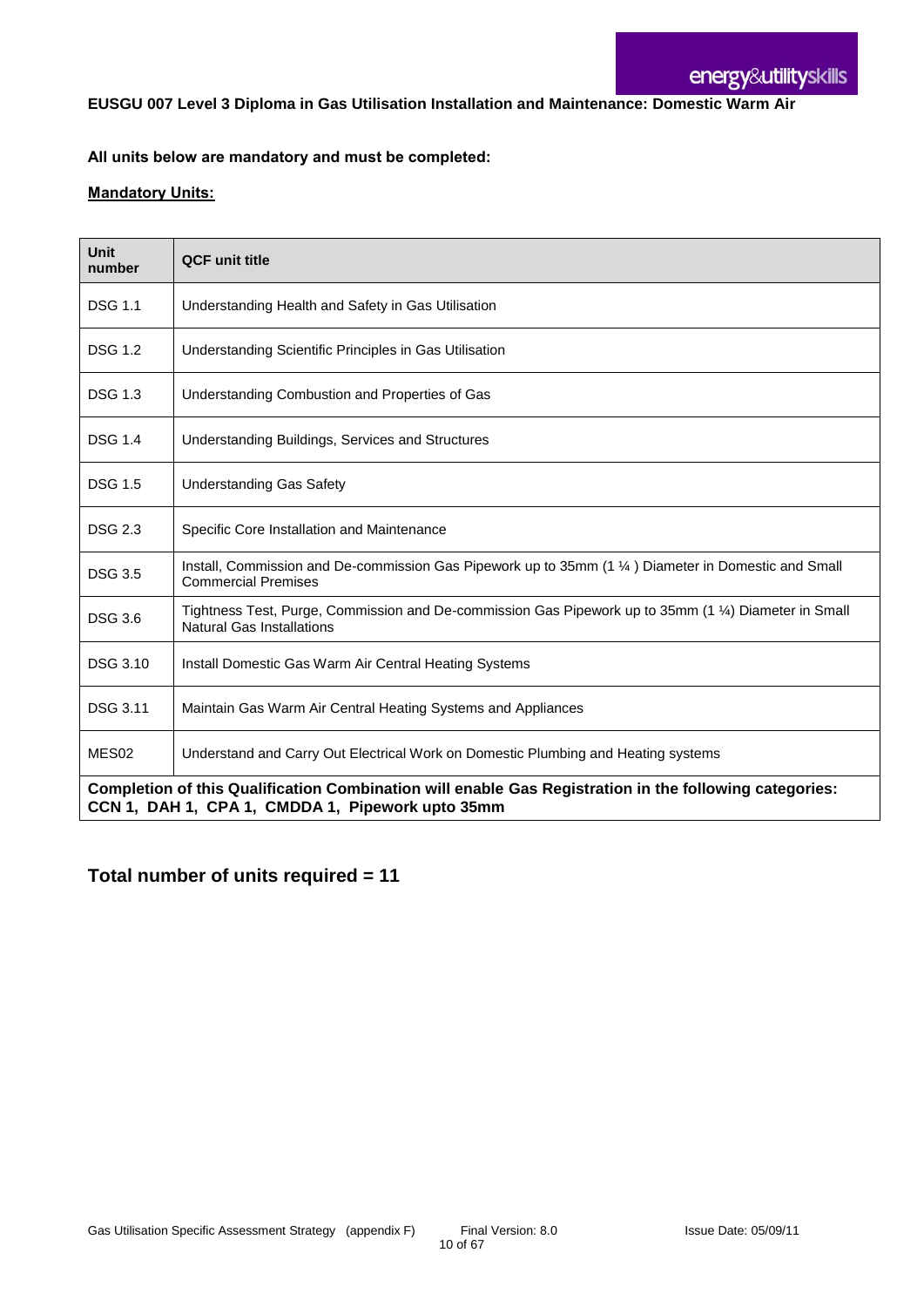### **EUSGU 008 Level 3 Diploma in Gas Utilisation Installation: Water Heating and Wet Central Heating**

#### **All units below are mandatory and must be completed:**

| <b>Unit</b><br>number                                                                                                                                         | <b>QCF unit title</b>                                                                                                                     |
|---------------------------------------------------------------------------------------------------------------------------------------------------------------|-------------------------------------------------------------------------------------------------------------------------------------------|
| <b>DSG 1.1</b>                                                                                                                                                | Understanding Health and Safety in Gas Utilisation                                                                                        |
| <b>DSG 1.2</b>                                                                                                                                                | Understanding Scientific Principles in Gas Utilisation                                                                                    |
| <b>DSG 1.3</b>                                                                                                                                                | Understanding Combustion and Properties of Gas                                                                                            |
| DSG 1.4                                                                                                                                                       | Understanding Buildings, Services and Structures                                                                                          |
| <b>DSG 1.5</b>                                                                                                                                                | <b>Understanding Gas Safety</b>                                                                                                           |
| <b>DSG 2.3</b>                                                                                                                                                | Specific Core Installation and Maintenance                                                                                                |
| <b>DSG 3.3</b>                                                                                                                                                | Install Domestic Gas Water Heaters and Wet Central Heating Appliances                                                                     |
| <b>DSG 3.5</b>                                                                                                                                                | Install, Commission and De-commission Gas Pipework up to 35mm (1 1/4) Diameter in Domestic and Small<br><b>Commercial Premises</b>        |
| <b>DSG 3.6</b>                                                                                                                                                | Tightness Test, Purge, Commission and De-commission Gas Pipework up to 35mm (1 1/4) Diameter in Small<br><b>Natural Gas Installations</b> |
| DSG 3.21                                                                                                                                                      | Water Compulsory Core Unit                                                                                                                |
| DMES <sub>02</sub>                                                                                                                                            | Understand and apply domestic cold water system installation and maintenance techniques                                                   |
| DMES <sub>03</sub>                                                                                                                                            | Understand and apply domestic hot water system installation and maintenance techniques                                                    |
| DMES 04                                                                                                                                                       | Understand and apply domestic central heating system installation and maintenance techniques                                              |
| <b>DMES 05</b>                                                                                                                                                | Understand and apply domestic cold water system installation, commissioning, service and maintenance<br>techniques                        |
| DMES 06                                                                                                                                                       | Understand and apply domestic hot water system installation, commissioning, service and maintenance<br>techniques                         |
| <b>DMES 07</b>                                                                                                                                                | Understand and apply domestic central heating system installation, commissioning, service and maintenance<br>techniques                   |
| DTHG 02                                                                                                                                                       | Install and Maintain Domestic Heating Systems                                                                                             |
| DHTG 04                                                                                                                                                       | Install, commission, service and maintain domestic heating systems                                                                        |
| MES <sub>02</sub>                                                                                                                                             | Understand and Carry Out Electrical Work on Domestic Plumbing and Heating systems                                                         |
| Completion of this Qualification Combination will enable Gas Registration in the following categories:<br>CCN 1, CENWAT 1, CPA 1, CMDDA 1, Pipework upto 35mm |                                                                                                                                           |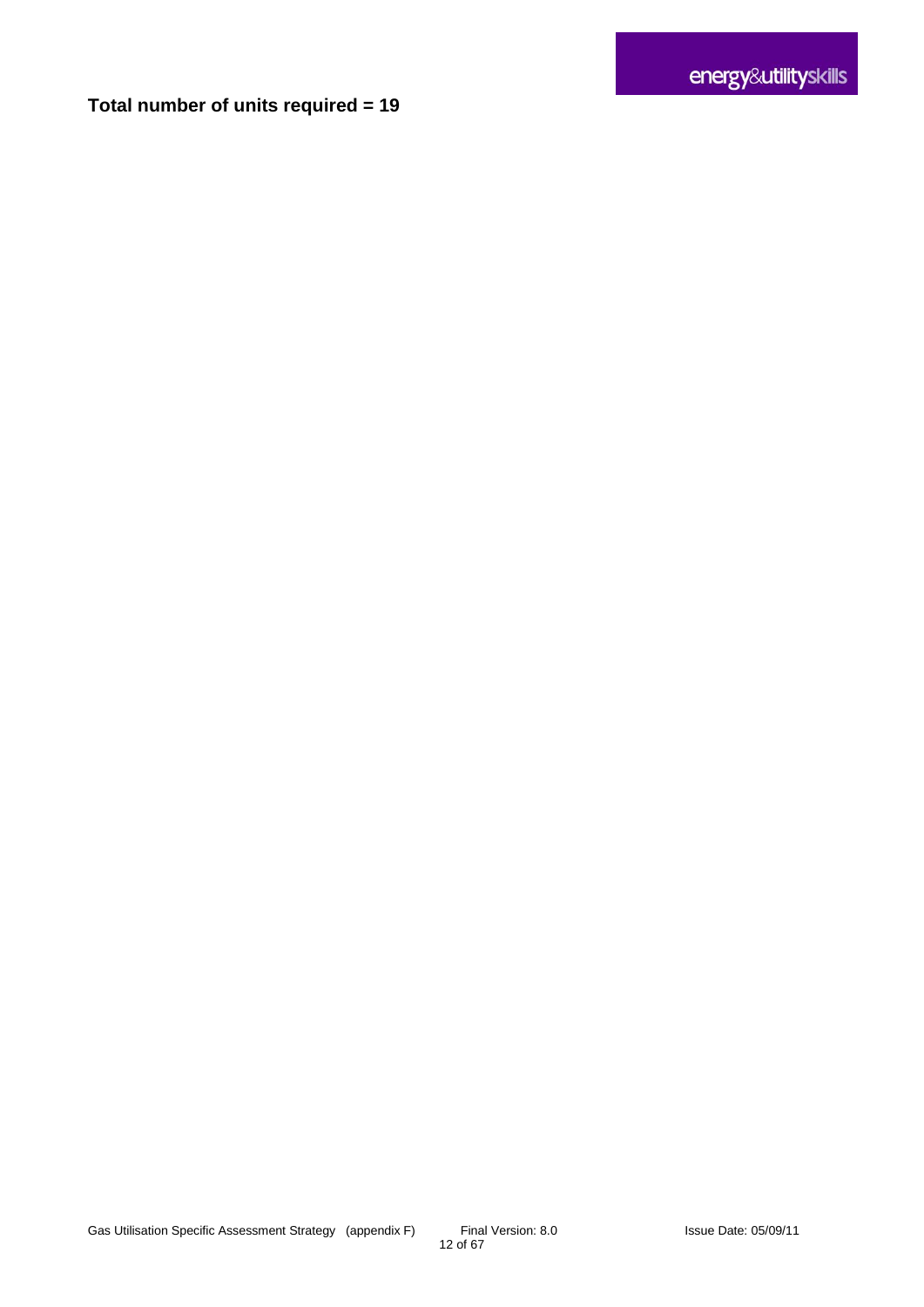#### **EUSGU 009 Level 3 Diploma in Gas Utilisation Maintenance: Water Heating and Wet Central Heating**

### **All units below are mandatory and must be completed:**

#### **Mandatory Units:**

| <b>Unit</b><br>number | <b>QCF unit title</b>                                                                                                                                         |
|-----------------------|---------------------------------------------------------------------------------------------------------------------------------------------------------------|
| <b>DSG 1.1</b>        | Understanding Health and Safety in Gas Utilisation                                                                                                            |
| <b>DSG 1.2</b>        | Understanding Scientific Principles in Gas Utilisation                                                                                                        |
| <b>DSG 1.3</b>        | Understanding Combustion and Properties of Gas                                                                                                                |
| <b>DSG 1.4</b>        | Understanding Buildings, Services and Structures                                                                                                              |
| <b>DSG 1.5</b>        | <b>Understanding Gas Safety</b>                                                                                                                               |
| <b>DSG 2.3</b>        | Specific Core Installation and Maintenance                                                                                                                    |
| <b>DSG 3.4</b>        | Maintain Gas Water Heating and Wet Central Heating Appliances                                                                                                 |
| <b>DSG 3.5</b>        | Install, Commission and De-commission Gas Pipework up to 35mm (1 1/4) Diameter in Domestic and Small<br><b>Commercial Premises</b>                            |
| <b>DSG 3.6</b>        | Tightness Test, Purge, Commission and De-commission Gas Pipework up to 35mm (1 1/4) Diameter in Small<br><b>Natural Gas Installations</b>                     |
| <b>DSG 3.21</b>       | Water Compulsory Core Unit                                                                                                                                    |
| DMES 02               | Understand and apply domestic cold water system installation and maintenance techniques                                                                       |
| DMES <sub>03</sub>    | Understand and apply domestic hot water system installation and maintenance techniques                                                                        |
| DMES 04               | Understand and apply domestic central heating system installation and maintenance techniques                                                                  |
| <b>DMES 05</b>        | Understand and apply domestic cold water system installation, commissioning, service and maintenance<br>techniques                                            |
| DMES 06               | Understand and apply domestic hot water system installation, commissioning, service and maintenance<br>techniques                                             |
| DMES 07               | Understand and apply domestic central heating system installation, commissioning, service and maintenance<br>techniques                                       |
| DHTG 02               | Install and Maintain Domestic Heating Systems                                                                                                                 |
| DHTG 04               | Install, commission, service and maintain domestic heating systems                                                                                            |
| MES <sub>02</sub>     | Understand and Carry Out Electrical Work on Domestic Plumbing and Heating systems                                                                             |
|                       | Completion of this Qualification Combination will enable Gas Registration in the following categories:<br>CCN 1, CENWAT 1, CPA 1, CMDDA 1, Pipework upto 35mm |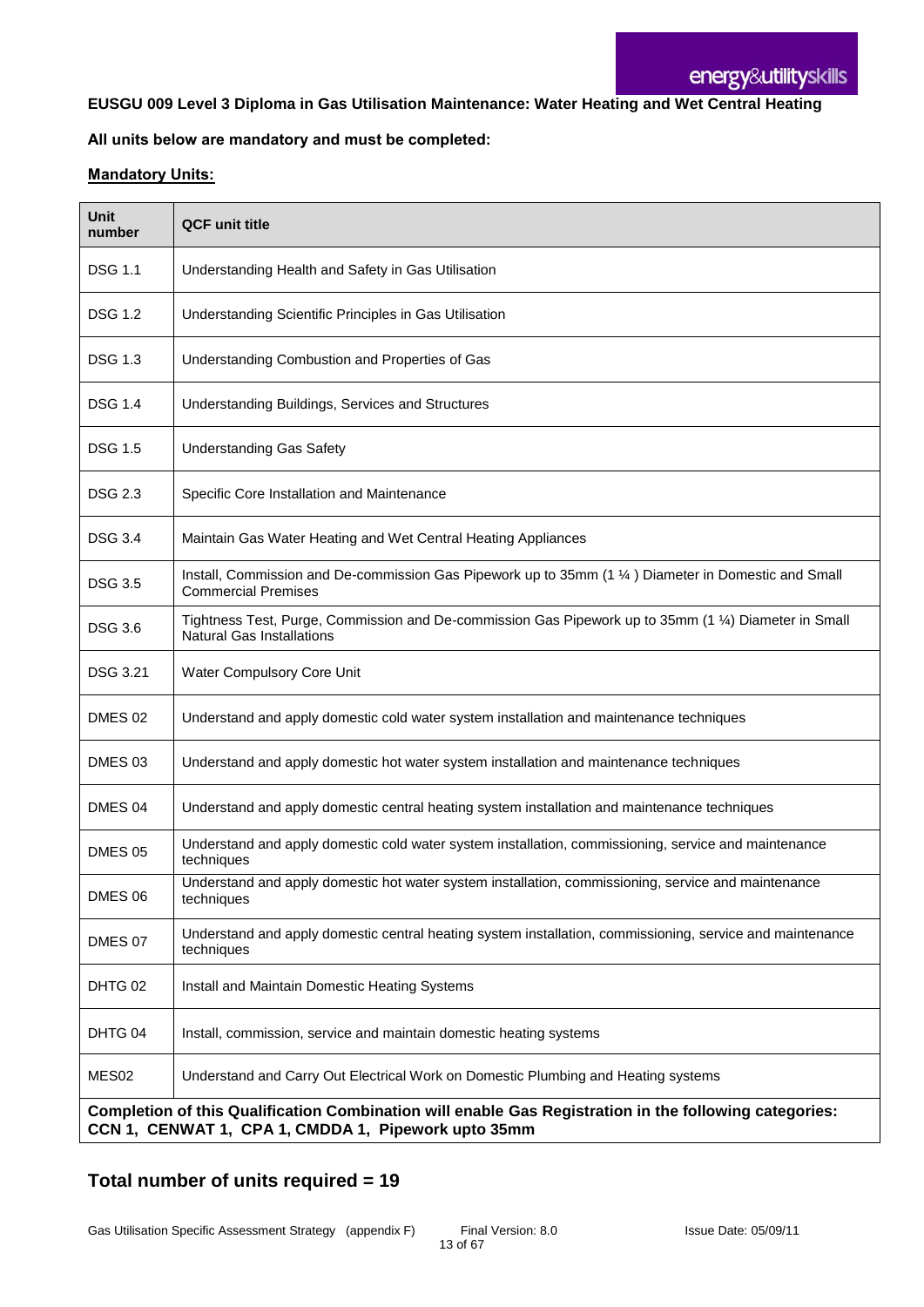**EUSGU 010 Level 3 Diploma in Gas Utilisation Installation and Maintenance: Water Heating and Wet Central Heating**

#### **All units below are mandatory and must be completed:**

| <b>Unit</b><br>number | <b>QCF unit title</b>                                                                                                                                         |
|-----------------------|---------------------------------------------------------------------------------------------------------------------------------------------------------------|
| DSG 1.1               | Understanding Health and Safety in Gas Utilisation                                                                                                            |
| <b>DSG 1.2</b>        | Understanding Scientific Principles in Gas Utilisation                                                                                                        |
| <b>DSG 1.3</b>        | Understanding Combustion and Properties of Gas                                                                                                                |
| <b>DSG 1.4</b>        | Understanding Buildings, Services and Structures                                                                                                              |
| <b>DSG 1.5</b>        | <b>Understanding Gas Safety</b>                                                                                                                               |
| DSG 2.3               | Specific Core Installation and Maintenance                                                                                                                    |
| <b>DSG 3.3</b>        | Install Domestic Gas Water Heaters and Wet Central Heating Appliances                                                                                         |
| <b>DSG 3.4</b>        | Maintain Gas Water Heating and Wet Central Heating Appliances                                                                                                 |
| <b>DSG 3.5</b>        | Install, Commission and De-commission Gas Pipework up to 35mm (1 1/4) Diameter in Domestic and Small<br><b>Commercial Premises</b>                            |
| <b>DSG 3.6</b>        | Tightness Test, Purge, Commission and De-commission Gas Pipework up to 35mm (1 1/4) Diameter in Small<br><b>Natural Gas Installations</b>                     |
| DSG 3.21              | Water Compulsory Core Unit                                                                                                                                    |
| DMES 02               | Understand and apply domestic cold water system installation and maintenance techniques                                                                       |
| DMES <sub>03</sub>    | Understand and apply domestic hot water system installation and maintenance techniques                                                                        |
| DMES 04               | Understand and apply domestic central heating system installation and maintenance techniques                                                                  |
| <b>DMES 05</b>        | Understand and apply domestic cold water system installation, commissioning, service and maintenance<br>techniques                                            |
| DMES 06               | Understand and apply domestic hot water system installation, commissioning, service and maintenance<br>techniques                                             |
| DMES 07               | Understand and apply domestic central heating system installation, commissioning, service and maintenance<br>techniques                                       |
| DTHG 02               | Install and Maintain Domestic Heating Systems                                                                                                                 |
| DHTG 04               | Install, commission, service and maintain domestic heating systems                                                                                            |
| MES <sub>02</sub>     | Understand and Carry Out Electrical Work on Domestic Plumbing and Heating systems                                                                             |
|                       | Completion of this Qualification Combination will enable Gas Registration in the following categories:<br>CCN 1, CENWAT 1, CPA 1, CMDDA 1, Pipework upto 35mm |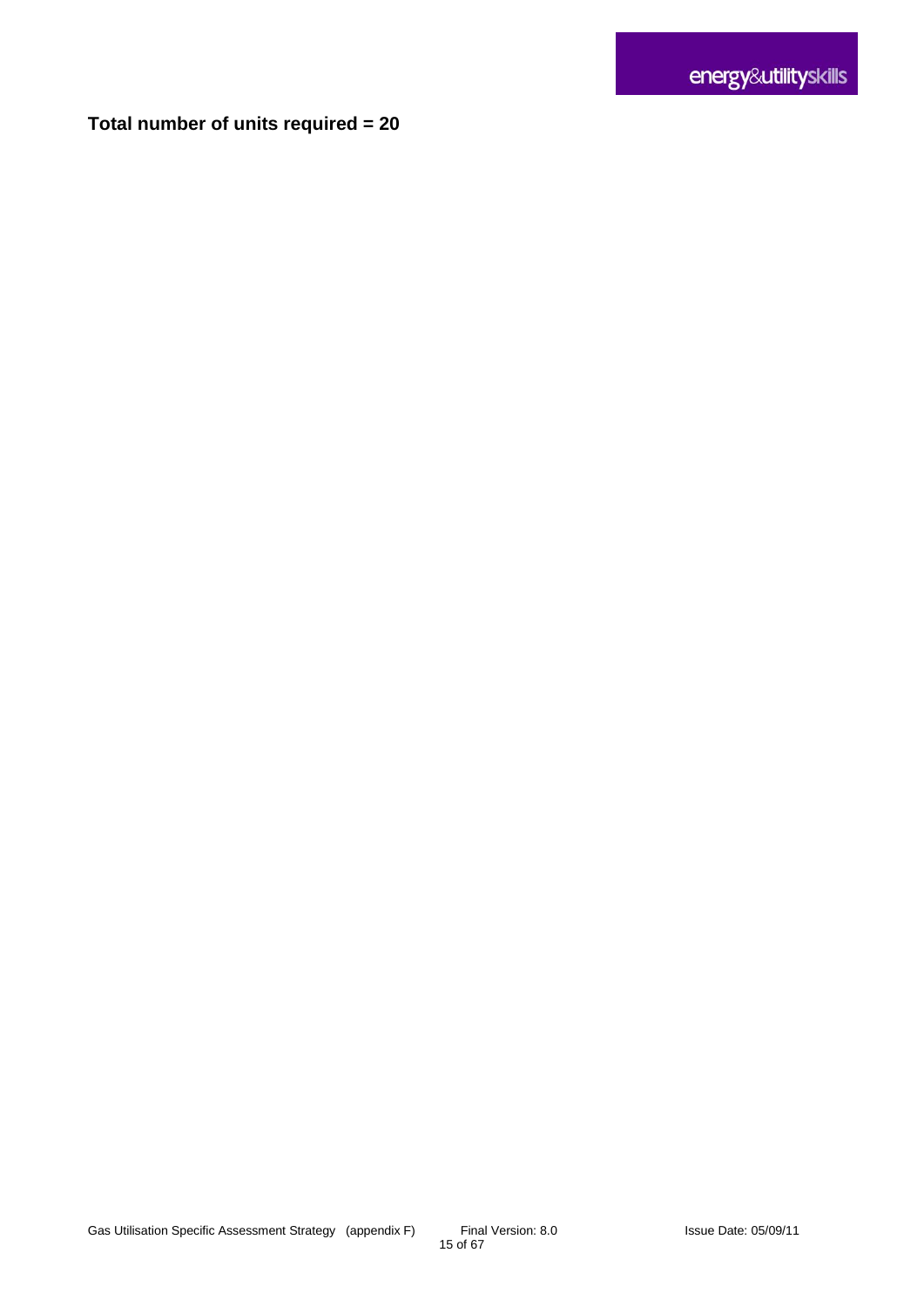**EUSGU 011 Level 3 Diploma in Gas Utilisation Installation: Cookers, Tumble Dryers, Leisure and Domestic Space Heating**

#### **All units below are mandatory and must be completed:**

#### **Mandatory Units:**

| Unit<br>number                                                                                                                                                                  | <b>QCF unit title</b>                                                                                                                     |
|---------------------------------------------------------------------------------------------------------------------------------------------------------------------------------|-------------------------------------------------------------------------------------------------------------------------------------------|
| <b>DSG 1.1</b>                                                                                                                                                                  | Understanding Health and Safety in Gas Utilisation                                                                                        |
| <b>DSG 1.2</b>                                                                                                                                                                  | Understanding Scientific Principles in Gas Utilisation                                                                                    |
| <b>DSG 1.3</b>                                                                                                                                                                  | Understanding Combustion and Properties of Gas                                                                                            |
| <b>DSG 1.4</b>                                                                                                                                                                  | Understanding Buildings, Services and Structures                                                                                          |
| <b>DSG 1.5</b>                                                                                                                                                                  | <b>Understanding Gas Safety</b>                                                                                                           |
| <b>DSG 2.3</b>                                                                                                                                                                  | Specific Core Installation and Maintenance                                                                                                |
| <b>DSG 3.1</b>                                                                                                                                                                  | Install Domestic Gas Cookers, Tumble Dryers and Leisure Appliances                                                                        |
| <b>DSG 3.5</b>                                                                                                                                                                  | Install, Commission and De-commission Gas Pipework up to 35mm (1 1/4) Diameter in Domestic and Small<br><b>Commercial Premises</b>        |
| <b>DSG 3.6</b>                                                                                                                                                                  | Tightness Test, Purge, Commission and De-commission Gas Pipework up to 35mm (1 1/4) Diameter in Small<br><b>Natural Gas Installations</b> |
| <b>DSG 3.7</b>                                                                                                                                                                  | Install Domestic Gas Space Heating Appliances                                                                                             |
| Completion of this Qualification Combination will enable Gas Registration in the following categories:<br>CCN 1, CKR 1, LAU 1, LEI 1, HTR 1, CPA 1, CMDDA 1, Pipework upto 35mm |                                                                                                                                           |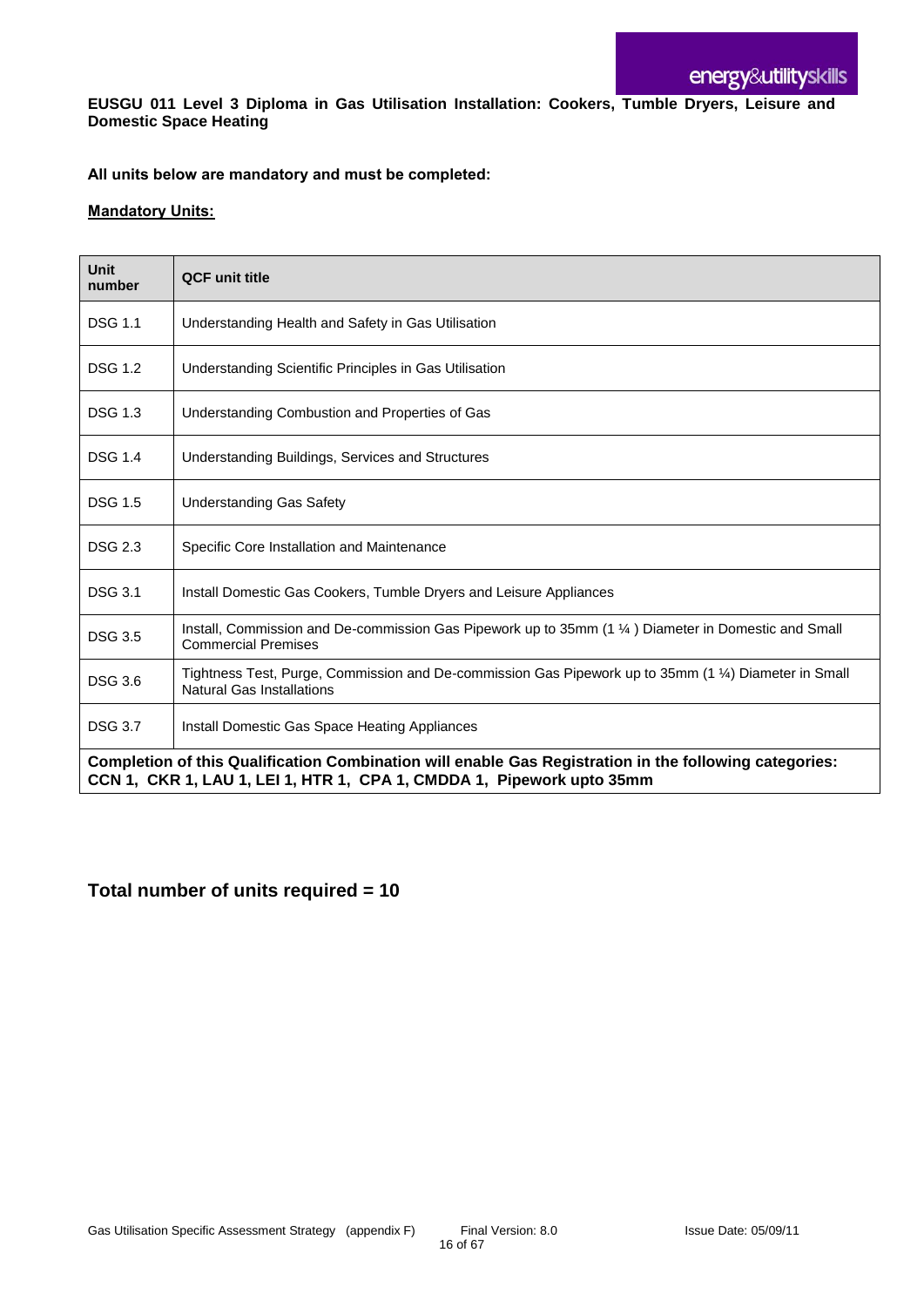**EUSGU 012 Level 3 Diploma in Gas Utilisation Maintenance: Cookers, Tumble Dryers, Leisure and Domestic Space Heating**

#### **All units below are mandatory and must be completed:**

#### **Mandatory Units:**

| Unit<br>number                                                                                                                                                                  | <b>QCF unit title</b>                                                                                                                     |
|---------------------------------------------------------------------------------------------------------------------------------------------------------------------------------|-------------------------------------------------------------------------------------------------------------------------------------------|
| <b>DSG 1.1</b>                                                                                                                                                                  | Understanding Health and Safety in Gas Utilisation                                                                                        |
| <b>DSG 1.2</b>                                                                                                                                                                  | Understanding Scientific Principles in Gas Utilisation                                                                                    |
| <b>DSG 1.3</b>                                                                                                                                                                  | Understanding Combustion and Properties of Gas                                                                                            |
| <b>DSG 1.4</b>                                                                                                                                                                  | Understanding Buildings, Services and Structures                                                                                          |
| <b>DSG 1.5</b>                                                                                                                                                                  | <b>Understanding Gas Safety</b>                                                                                                           |
| <b>DSG 2.3</b>                                                                                                                                                                  | Specific Core Installation and Maintenance                                                                                                |
| <b>DSG 3.2</b>                                                                                                                                                                  | Maintain Domestic Gas Cookers, Tumble Dryers and Leisure Appliances                                                                       |
| <b>DSG 3.5</b>                                                                                                                                                                  | Install, Commission and De-commission Gas Pipework up to 35mm (1 1/4) Diameter in Domestic and Small<br><b>Commercial Premises</b>        |
| <b>DSG 3.6</b>                                                                                                                                                                  | Tightness Test, Purge, Commission and De-commission Gas Pipework up to 35mm (1 1/4) Diameter in Small<br><b>Natural Gas Installations</b> |
| <b>DSG 3.8</b>                                                                                                                                                                  | Maintain Domestic Gas Space Heating Appliances                                                                                            |
| Completion of this Qualification Combination will enable Gas Registration in the following categories:<br>CCN 1, CKR 1, LAU 1, LEI 1, HTR 1, CPA 1, CMDDA 1, Pipework upto 35mm |                                                                                                                                           |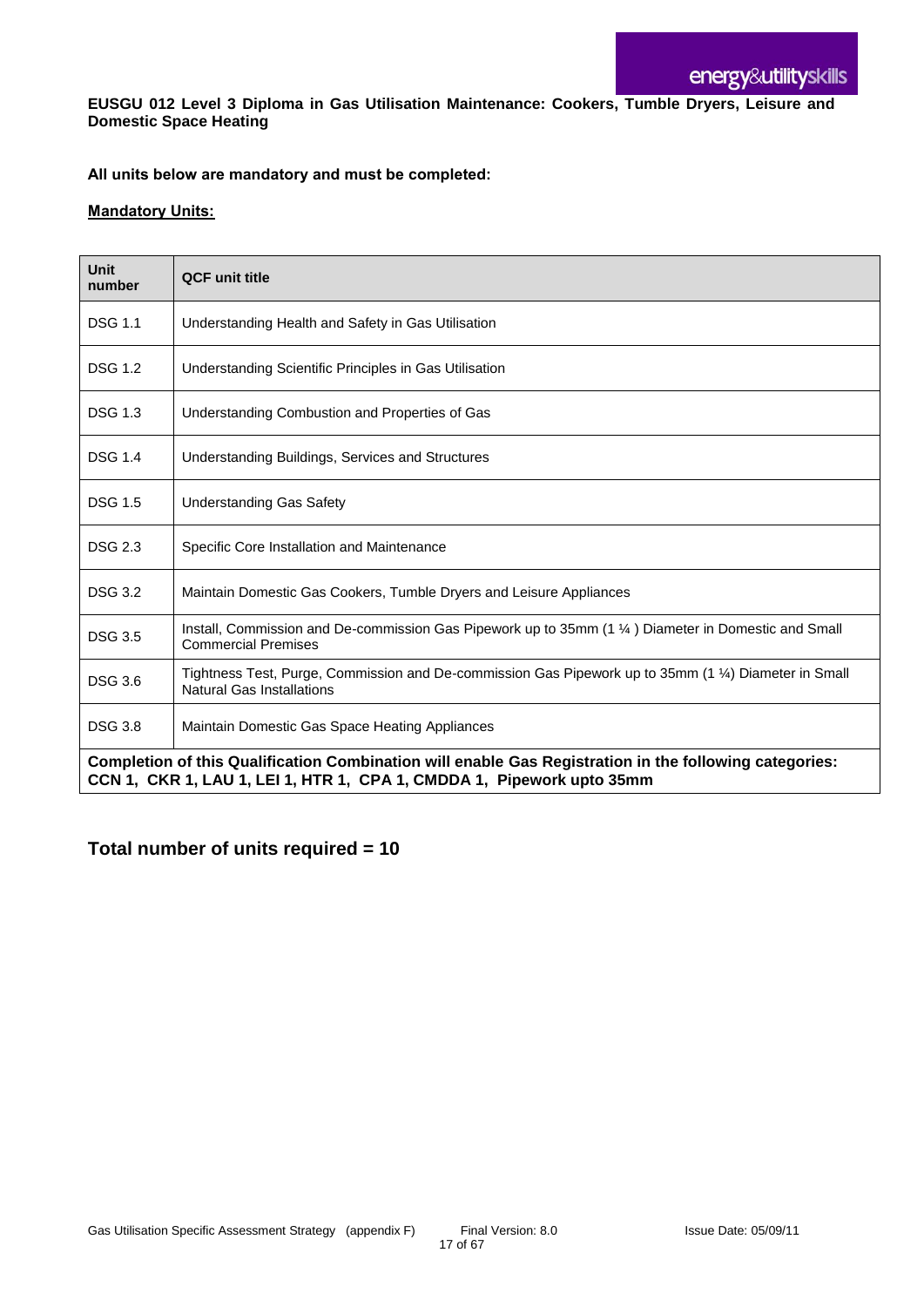#### **EUSGU 013 Level 3 Diploma in Gas Utilisation Installation and Maintenance: Cookers, Tumble Dryers, Leisure and Domestic Space Heating**

#### **All units below are mandatory and must be completed:**

#### **Mandatory Units:**

| <b>Unit</b><br>number                                                                                                                                                           | <b>QCF</b> unit title                                                                                                                     |
|---------------------------------------------------------------------------------------------------------------------------------------------------------------------------------|-------------------------------------------------------------------------------------------------------------------------------------------|
| <b>DSG 1.1</b>                                                                                                                                                                  | Understanding Health and Safety in Gas Utilisation                                                                                        |
| <b>DSG 1.2</b>                                                                                                                                                                  | Understanding Scientific Principles in Gas Utilisation                                                                                    |
| <b>DSG 1.3</b>                                                                                                                                                                  | Understanding Combustion and Properties of Gas                                                                                            |
| <b>DSG 1.4</b>                                                                                                                                                                  | Understanding Buildings, Services and Structures                                                                                          |
| <b>DSG 1.5</b>                                                                                                                                                                  | <b>Understanding Gas Safety</b>                                                                                                           |
| <b>DSG 2.3</b>                                                                                                                                                                  | Specific Core Installation and Maintenance                                                                                                |
| <b>DSG 3.1</b>                                                                                                                                                                  | Install Domestic Gas Cookers, Tumble Dryers and Leisure Appliances                                                                        |
| <b>DSG 3.2</b>                                                                                                                                                                  | Maintain Domestic Gas Cookers, Tumble Dryers and Leisure Appliances                                                                       |
| <b>DSG 3.5</b>                                                                                                                                                                  | Install, Commission and De-commission Gas Pipework up to 35mm (1 1/4) Diameter in Domestic and Small<br><b>Commercial Premises</b>        |
| <b>DSG 3.6</b>                                                                                                                                                                  | Tightness Test, Purge, Commission and De-commission Gas Pipework up to 35mm (1 1/4) Diameter in Small<br><b>Natural Gas Installations</b> |
| <b>DSG 3.7</b>                                                                                                                                                                  | Install Domestic Gas Space Heating Appliances                                                                                             |
| <b>DSG 3.8</b>                                                                                                                                                                  | Maintain Domestic Gas Space Heating Appliances                                                                                            |
| Completion of this Qualification Combination will enable Gas Registration in the following categories:<br>CCN 1, CKR 1, LAU 1, LEI 1, HTR 1, CPA 1, CMDDA 1, Pipework upto 35mm |                                                                                                                                           |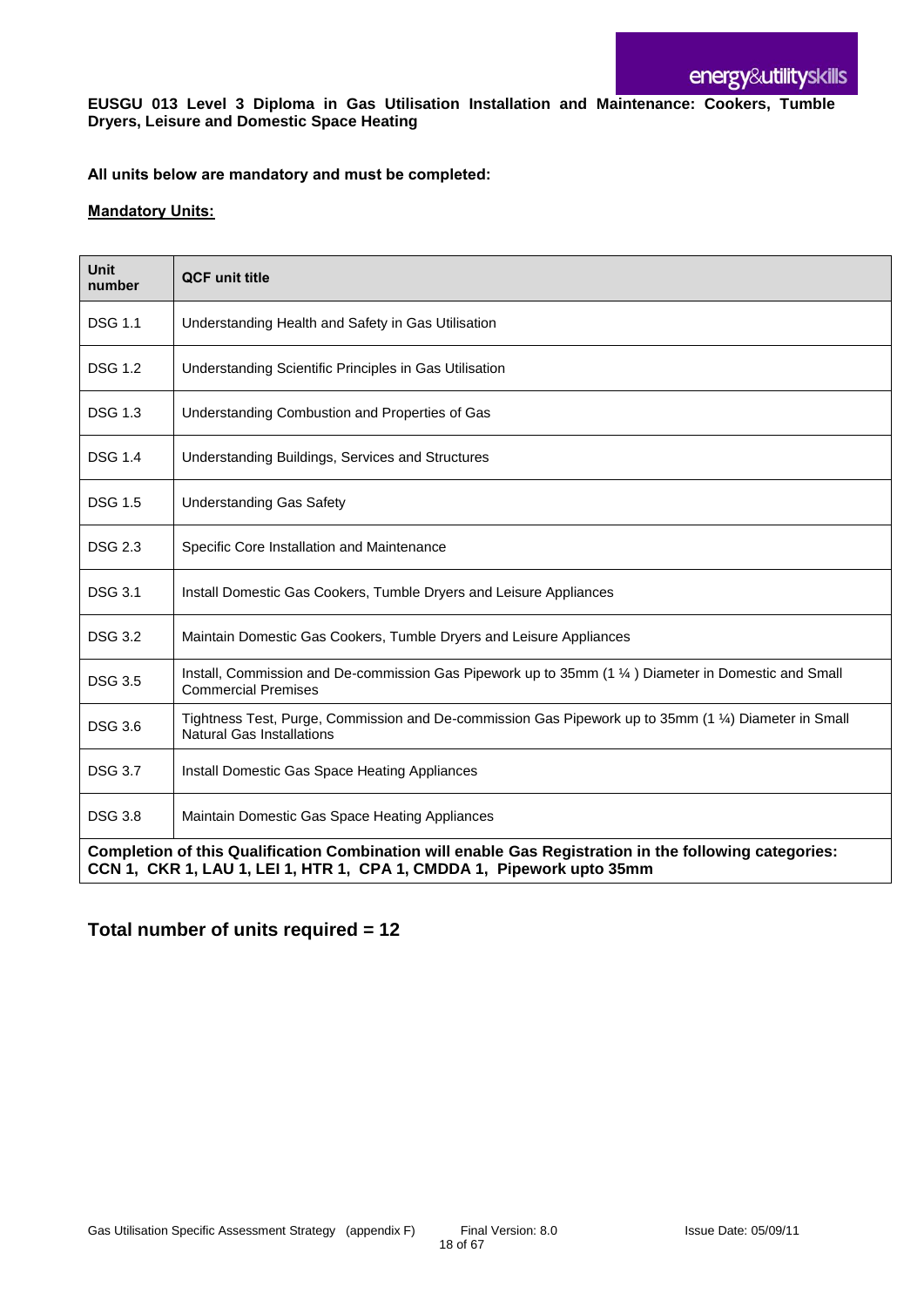#### **EUSGU 014 Level 3 Diploma in Gas Utilisation Installation: Cookers, Tumble Dryers, Leisure, Domestic Space Heating, Water Heating and Wet Central Heating**

#### **All units below are mandatory and must be completed:**

| Unit<br>number     | <b>QCF</b> unit title                                                                                                                     |
|--------------------|-------------------------------------------------------------------------------------------------------------------------------------------|
| <b>DSG 1.1</b>     | Understanding Health and Safety in Gas Utilisation                                                                                        |
| <b>DSG 1.2</b>     | Understanding Scientific Principles in Gas Utilisation                                                                                    |
| <b>DSG 1.3</b>     | Understanding Combustion and Properties of Gas                                                                                            |
| <b>DSG 1.4</b>     | Understanding Buildings, Services and Structures                                                                                          |
| <b>DSG 1.5</b>     | <b>Understanding Gas Safety</b>                                                                                                           |
| <b>DSG 2.3</b>     | Specific Core Installation and Maintenance                                                                                                |
| <b>DSG 3.1</b>     | Install Domestic Gas Cookers, Tumble Dryers and Leisure Appliances                                                                        |
| <b>DSG 3.3</b>     | Install Domestic Gas Water Heaters and Wet Central Heating Appliances                                                                     |
| <b>DSG 3.5</b>     | Install, Commission and De-commission Gas Pipework up to 35mm (1 1/4) Diameter in Domestic and Small<br><b>Commercial Premises</b>        |
| <b>DSG 3.6</b>     | Tightness Test, Purge, Commission and De-commission Gas Pipework up to 35mm (1 1/4) Diameter in Small<br><b>Natural Gas Installations</b> |
| <b>DSG 3.7</b>     | Install Domestic Gas Space Heating Appliances                                                                                             |
| <b>DSG 3.21</b>    | Water Compulsory Core Unit                                                                                                                |
| DMES 02            | Understand and apply domestic cold water system installation and maintenance techniques                                                   |
| DMES <sub>03</sub> | Understand and apply domestic hot water system installation and maintenance techniques                                                    |
| DMES 04            | Understand and apply domestic central heating system installation and maintenance techniques                                              |
| <b>DMES 05</b>     | Understand and apply domestic cold water system installation, commissioning, service and maintenance<br>techniques                        |
| DMES 06            | Understand and apply domestic hot water system installation, commissioning, service and maintenance<br>techniques                         |
| DMES 07            | Understand and apply domestic central heating system installation, commissioning, service and maintenance<br>techniques                   |
| DTHG 02            | Install and Maintain Domestic Heating Systems                                                                                             |
| DHTG 04            | Install, commission, service and maintain domestic heating systems                                                                        |
| <b>MES 02</b>      | Understand and Carry Out Electrical Work on Domestic Plumbing and Heating Systems                                                         |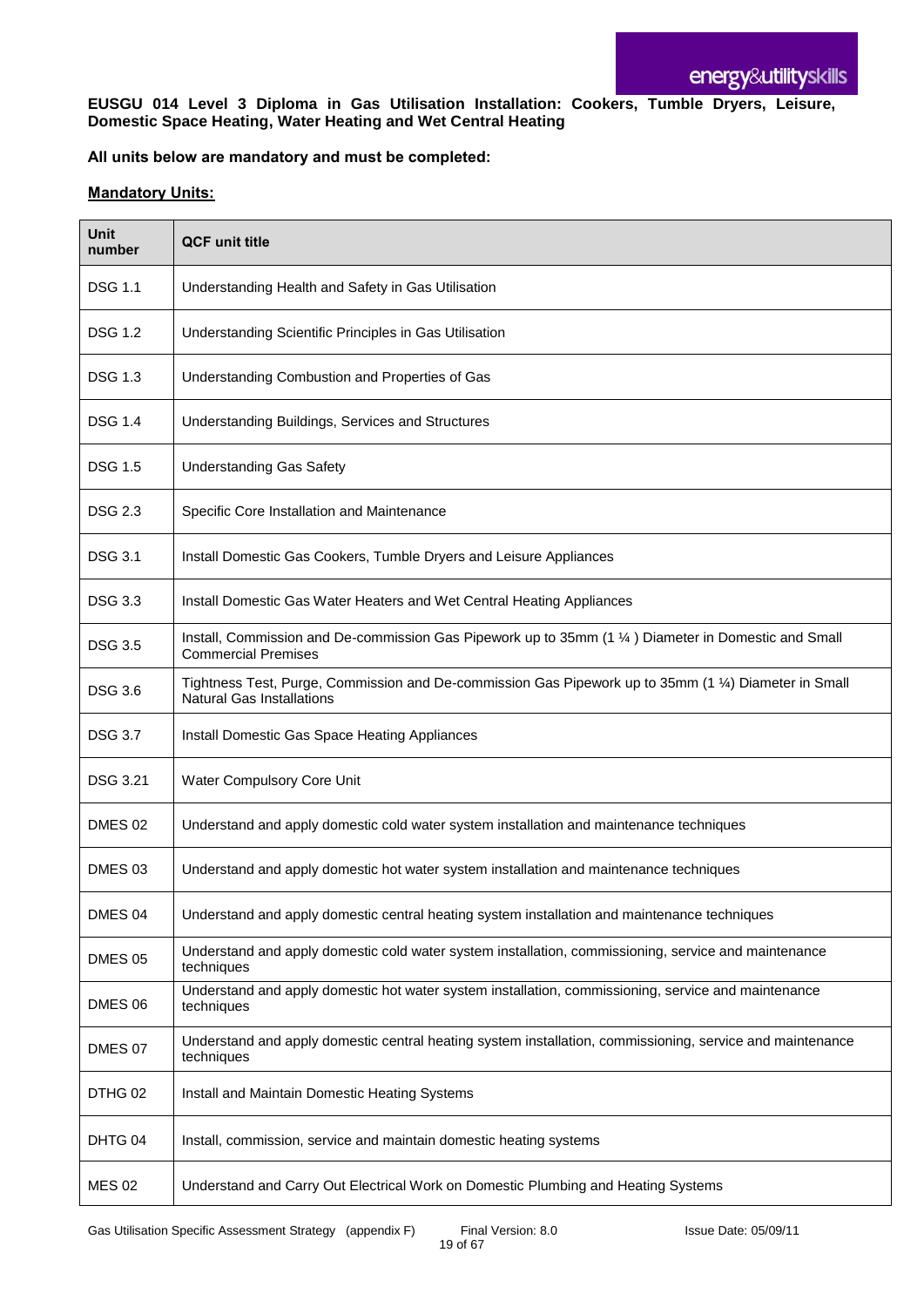**Completion of this Qualification Combination will enable Gas Registration in the following categories: CCN 1, CKR 1, CKHB 1, LAU 1, LEI 1, HTR 1, CENWAT 1, CPA 1, CMDDA 1, Pipework upto 35mm**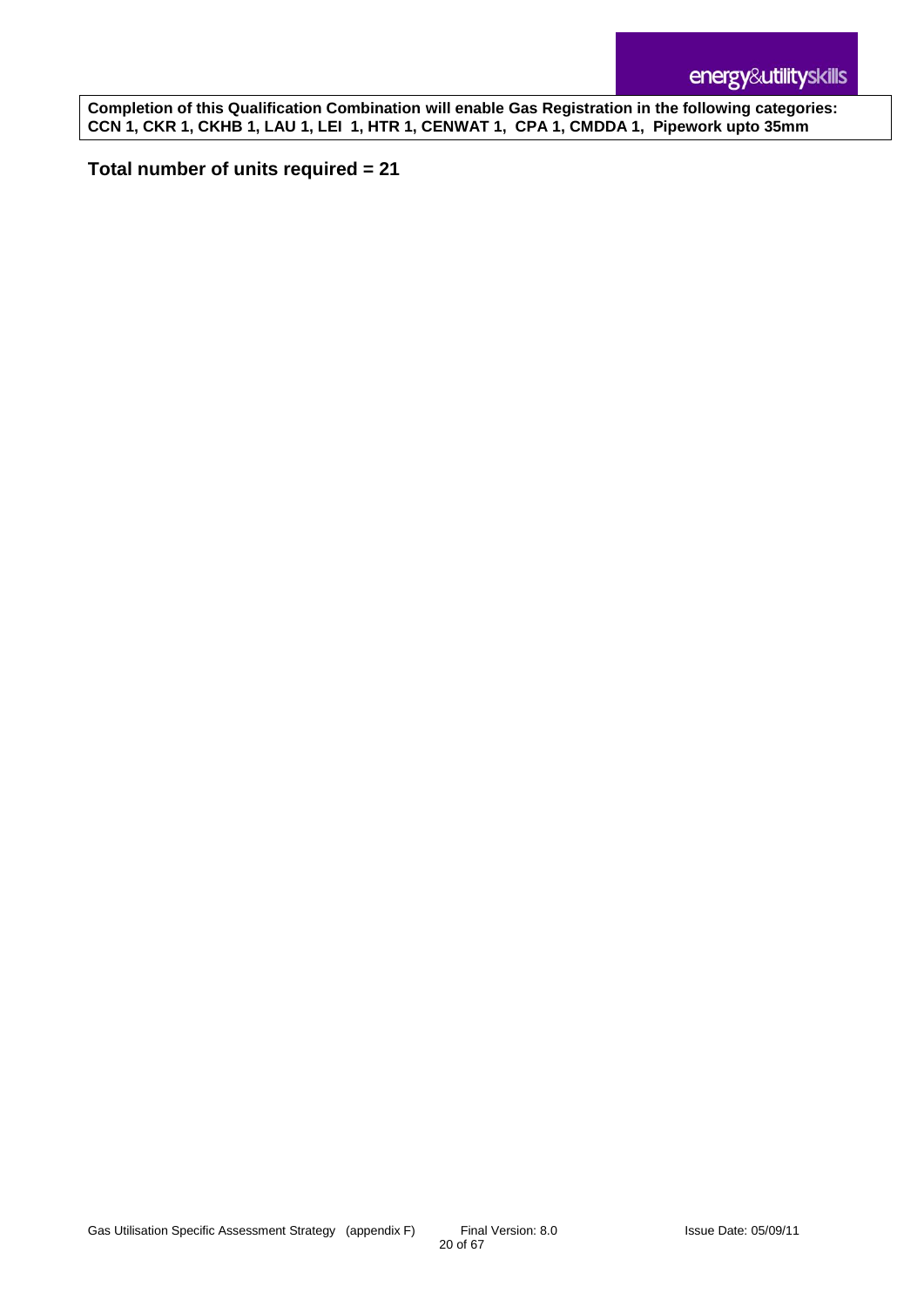#### **EUSGU 015 Level 3 Diploma in Gas Utilisation Maintenance: Cookers, Tumble Dryers, Leisure, Domestic Space Heating, Water Heating and Wet Central Heating**

#### **All units below are mandatory and must be completed:**

| <b>Unit</b><br>number | <b>QCF unit title</b>                                                                                                                     |
|-----------------------|-------------------------------------------------------------------------------------------------------------------------------------------|
| <b>DSG 1.1</b>        | Understanding Health and Safety in Gas Utilisation                                                                                        |
| <b>DSG 1.2</b>        | Understanding Scientific Principles in Gas Utilisation                                                                                    |
| <b>DSG 1.3</b>        | Understanding Combustion and Properties of Gas                                                                                            |
| <b>DSG 1.4</b>        | Understanding Buildings, Services and Structures                                                                                          |
| <b>DSG 1.5</b>        | <b>Understanding Gas Safety</b>                                                                                                           |
| <b>DSG 2.3</b>        | Specific Core Installation and Maintenance                                                                                                |
| <b>DSG 3.2</b>        | Maintain Domestic Gas Cookers, Tumble Dryers and Leisure Appliances                                                                       |
| <b>DSG 3.4</b>        | Maintain Gas Water Heating and Wet Central Heating Appliances                                                                             |
| <b>DSG 3.5</b>        | Install, Commission and De-commission Gas Pipework up to 35mm (1 1/4) Diameter in Domestic and Small<br><b>Commercial Premises</b>        |
| <b>DSG 3.6</b>        | Tightness Test, Purge, Commission and De-commission Gas Pipework up to 35mm (1 1/4) Diameter in Small<br><b>Natural Gas Installations</b> |
| <b>DSG 3.8</b>        | Maintain Domestic Gas Space Heating Appliances                                                                                            |
| <b>DSG 3.21</b>       | Water Compulsory Core Unit                                                                                                                |
| DMES 02               | Understand and apply domestic cold water system installation and maintenance techniques                                                   |
| DMES <sub>03</sub>    | Understand and apply domestic hot water system installation and maintenance techniques                                                    |
| DMES 04               | Understand and apply domestic central heating system installation and maintenance techniques                                              |
| DMES 05               | Understand and apply domestic cold water system installation, commissioning, service and maintenance<br>techniques                        |
| DMES 06               | Understand and apply domestic hot water system installation, commissioning, service and maintenance<br>techniques                         |
| DMES 07               | Understand and apply domestic central heating system installation, commissioning, service and maintenance<br>techniques                   |
| DTHG 02               | Install and Maintain Domestic Heating Systems                                                                                             |
| DHTG 04               | Install, commission, service and maintain domestic heating systems                                                                        |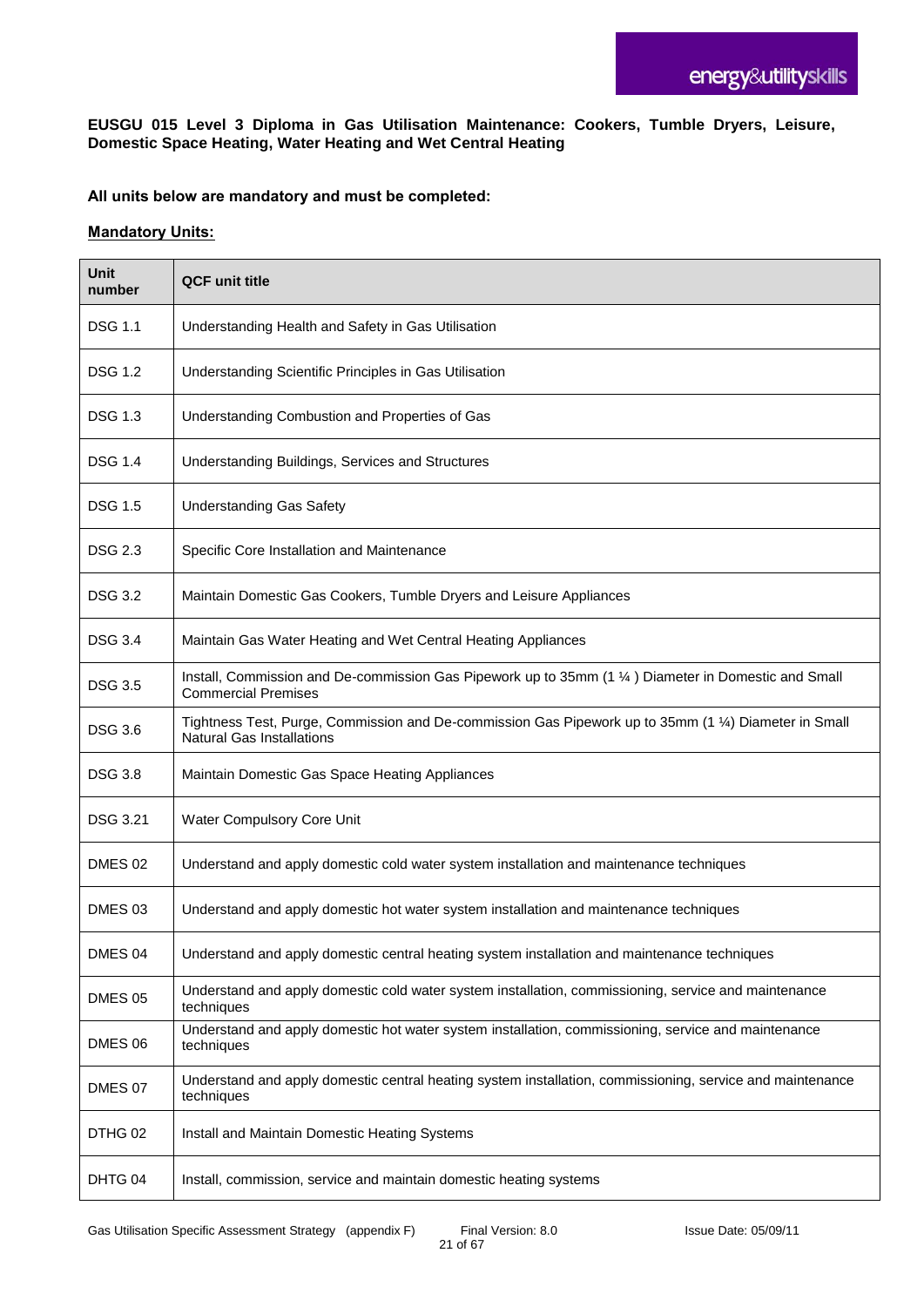| Unit<br>number                                                                                         | <b>QCF</b> unit title                                                             |
|--------------------------------------------------------------------------------------------------------|-----------------------------------------------------------------------------------|
| MES02                                                                                                  | Understand and Carry Out Electrical Work on Domestic Plumbing and Heating systems |
| Completion of this Qualification Combination will enable Gas Registration in the following categories: |                                                                                   |

**CCN 1, CKR 1, CKHB 1, LAU 1, LEI 1, HTR 1, CENWAT 1, CPA 1, CMDDA 1, Pipework upto 35mm**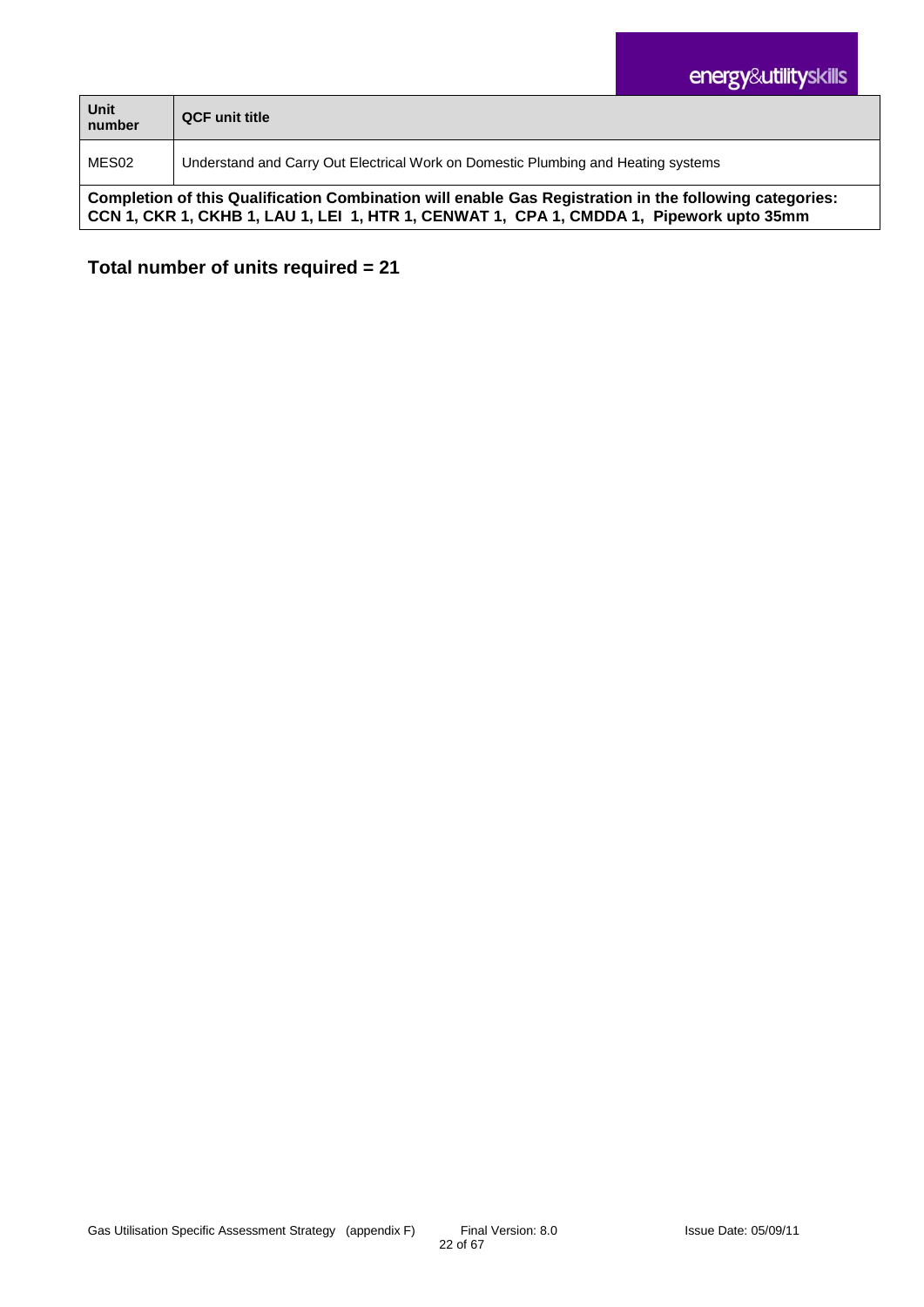**EUSGU 016 Level 3 Diploma in Gas Utilisation Installation and Maintenance: Cookers, Tumble Dryers, Leisure, Domestic Space Heating, Water Heating and Wet Central Heating**

#### **All units below are mandatory and must be completed:**

| Unit<br>number | <b>QCF unit title</b>                                                                                                                     |
|----------------|-------------------------------------------------------------------------------------------------------------------------------------------|
| <b>DSG 1.1</b> | Understanding Health and Safety in Gas Utilisation                                                                                        |
| <b>DSG 1.2</b> | Understanding Scientific Principles in Gas Utilisation                                                                                    |
| <b>DSG 1.3</b> | Understanding Combustion and Properties of Gas                                                                                            |
| <b>DSG 1.4</b> | Understanding Buildings, Services and Structures                                                                                          |
| <b>DSG 1.5</b> | <b>Understanding Gas Safety</b>                                                                                                           |
| <b>DSG 2.3</b> | Specific Core Installation and Maintenance                                                                                                |
| <b>DSG 3.1</b> | Install Domestic Gas Cookers, Tumble Dryers and Leisure Appliances                                                                        |
| <b>DSG 3.2</b> | Maintain Domestic Gas Cookers, Tumble Dryers and Leisure Appliances                                                                       |
| <b>DSG 3.3</b> | Install Domestic Gas Water Heaters and Wet Central Heating Appliances                                                                     |
| <b>DSG 3.4</b> | Maintain Gas Water Heating and Wet Central Heating Appliances                                                                             |
| <b>DSG 3.5</b> | Install, Commission and De-commission Gas Pipework up to 35mm (1 1/4) Diameter in Domestic and Small<br><b>Commercial Premises</b>        |
| <b>DSG 3.6</b> | Tightness Test, Purge, Commission and De-commission Gas Pipework up to 35mm (1 1/4) Diameter in Small<br><b>Natural Gas Installations</b> |
| <b>DSG 3.7</b> | Install Domestic Gas Space Heating Appliances                                                                                             |
| <b>DSG 3.8</b> | Maintain Domestic Gas Space Heating Appliances                                                                                            |
| DSG 3.21       | Water Compulsory Core Unit                                                                                                                |
| <b>DMES 02</b> | Understand and apply domestic cold water system installation and maintenance techniques                                                   |
| DMES 03        | Understand and apply domestic hot water system installation and maintenance techniques                                                    |
| DMES 04        | Understand and apply domestic central heating system installation and maintenance techniques                                              |
| <b>DMES 05</b> | Understand and apply domestic cold water system installation, commissioning, service and maintenance<br>techniques                        |
| DMES 06        | Understand and apply domestic hot water system installation, commissioning, service and maintenance<br>techniques                         |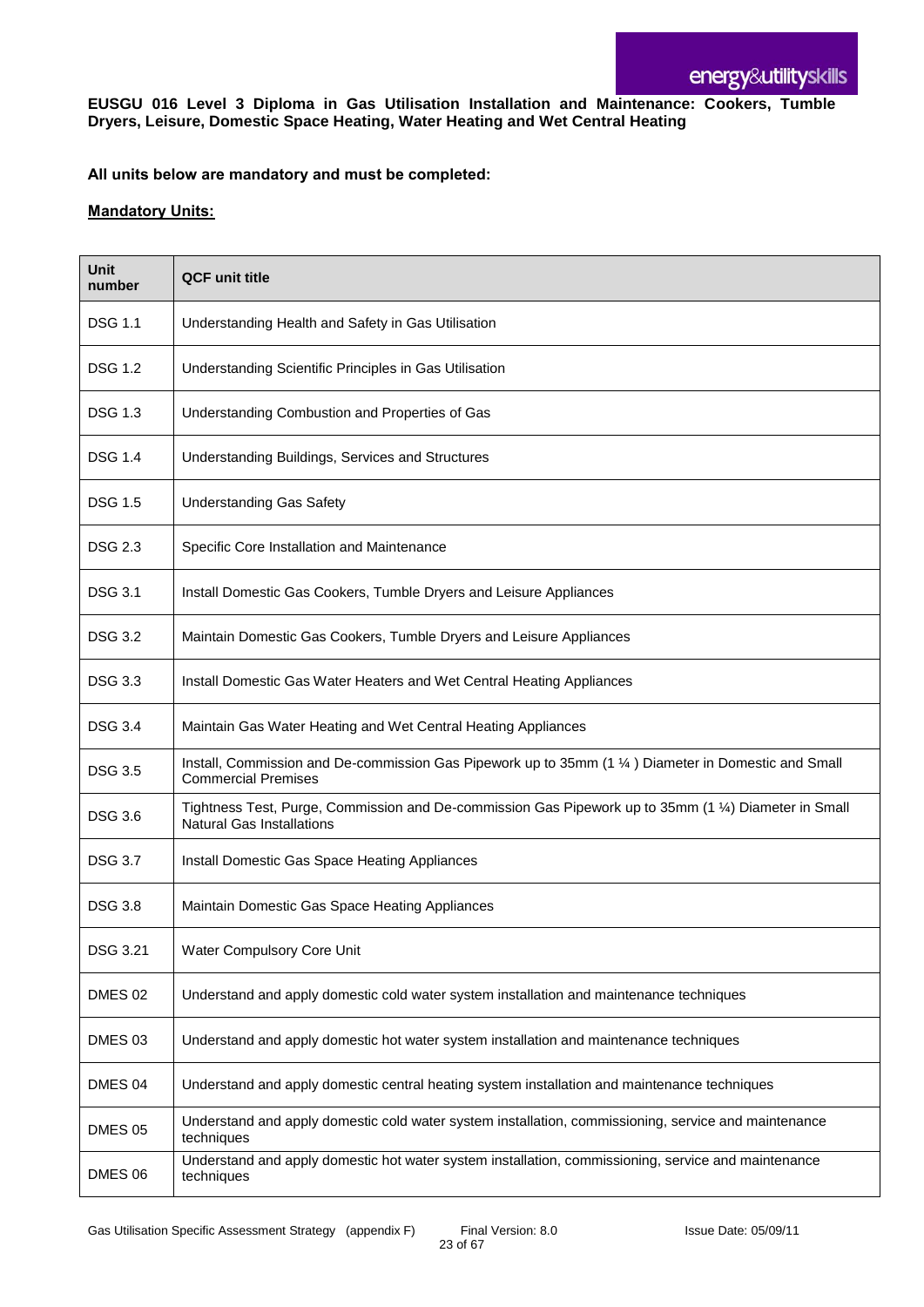| Unit<br>number                                                                                                                                                                                    | <b>QCF unit title</b>                                                                                                   |
|---------------------------------------------------------------------------------------------------------------------------------------------------------------------------------------------------|-------------------------------------------------------------------------------------------------------------------------|
| DMES 07                                                                                                                                                                                           | Understand and apply domestic central heating system installation, commissioning, service and maintenance<br>techniques |
| DTHG 02                                                                                                                                                                                           | Install and Maintain Domestic Heating Systems                                                                           |
| DHTG 04                                                                                                                                                                                           | Install, commission, service and maintain domestic heating systems                                                      |
| <b>MES 02</b>                                                                                                                                                                                     | Understand and Carry Out Electrical Work on Domestic Plumbing and Heating Systems                                       |
| Completion of this Qualification Combination will enable Gas Registration in the following categories:<br>CCN 1, CKR 1, CKHB 1, LAU 1, LEI 1, HTR 1, CENWAT 1, CPA 1, CMDDA 1, Pipework upto 35mm |                                                                                                                         |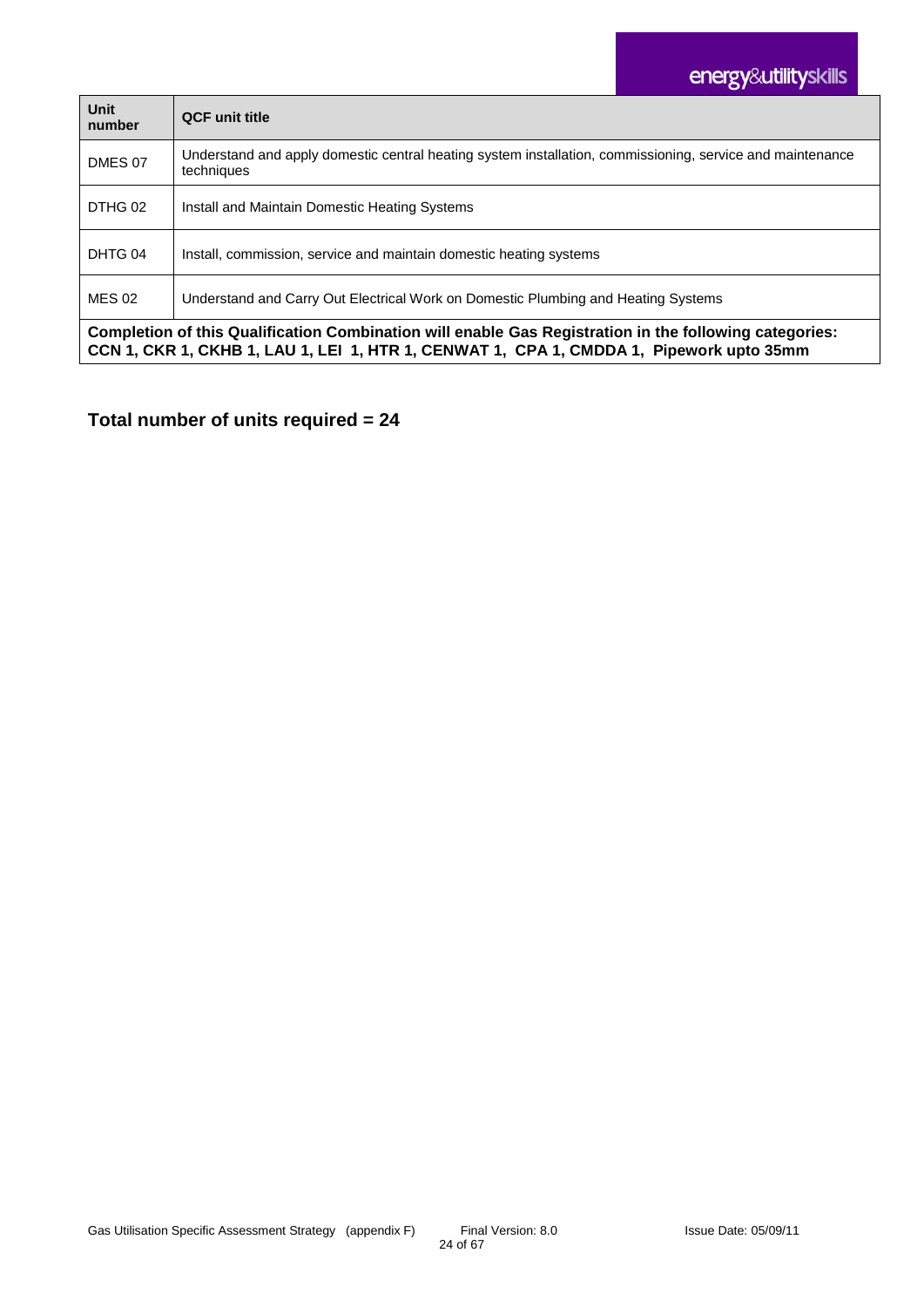**EUSGU 017 Level 3 Diploma in Gas Utilisation Installation: Cookers, Tumble Dryers, Leisure, Domestic Space Heating, Water Heating, Wet Central Heating and Domestic Warm Air**

**All units below are mandatory and must be completed:**

| <b>Unit</b><br>number | <b>QCF unit title</b>                                                                                                                     |
|-----------------------|-------------------------------------------------------------------------------------------------------------------------------------------|
| <b>DSG 1.1</b>        | Understanding Health and Safety in Gas Utilisation                                                                                        |
| <b>DSG 1.2</b>        | Understanding Scientific Principles in Gas Utilisation                                                                                    |
| <b>DSG 1.3</b>        | Understanding Combustion and Properties of Gas                                                                                            |
| <b>DSG 1.4</b>        | Understanding Buildings, Services and Structures                                                                                          |
| <b>DSG 1.5</b>        | <b>Understanding Gas Safety</b>                                                                                                           |
| <b>DSG 2.3</b>        | Specific Core Installation and Maintenance                                                                                                |
| <b>DSG 3.1</b>        | Install Domestic Gas Cookers, Tumble Dryers and Leisure Appliances                                                                        |
| <b>DSG 3.3</b>        | Install Domestic Gas Water Heaters and Wet Central Heating Appliances                                                                     |
| <b>DSG 3.5</b>        | Install, Commission and De-commission Gas Pipework up to 35mm (1 1/4) Diameter in Domestic and Small<br><b>Commercial Premises</b>        |
| <b>DSG 3.6</b>        | Tightness Test, Purge, Commission and De-commission Gas Pipework up to 35mm (1 1/4) Diameter in Small<br><b>Natural Gas Installations</b> |
| <b>DSG 3.7</b>        | Install Domestic Gas Space Heating Appliances                                                                                             |
| DSG 3.10              | Install Domestic Gas Warm Air Central Heating Systems and Appliances                                                                      |
| <b>DSG 3.21</b>       | Water Compulsory Core Unit                                                                                                                |
| DMES <sub>02</sub>    | Understand and apply domestic cold water system installation and maintenance techniques                                                   |
| DMES <sub>03</sub>    | Understand and apply domestic hot water system installation and maintenance techniques                                                    |
| DMES 04               | Understand and apply domestic central heating system installation and maintenance techniques                                              |
| <b>DMES 05</b>        | Understand and apply domestic cold water system installation, commissioning, service and maintenance<br>techniques                        |
| DMES 06               | Understand and apply domestic hot water system installation, commissioning, service and maintenance<br>techniques                         |
| DMES 07               | Understand and apply domestic central heating system installation, commissioning, service and maintenance<br>techniques                   |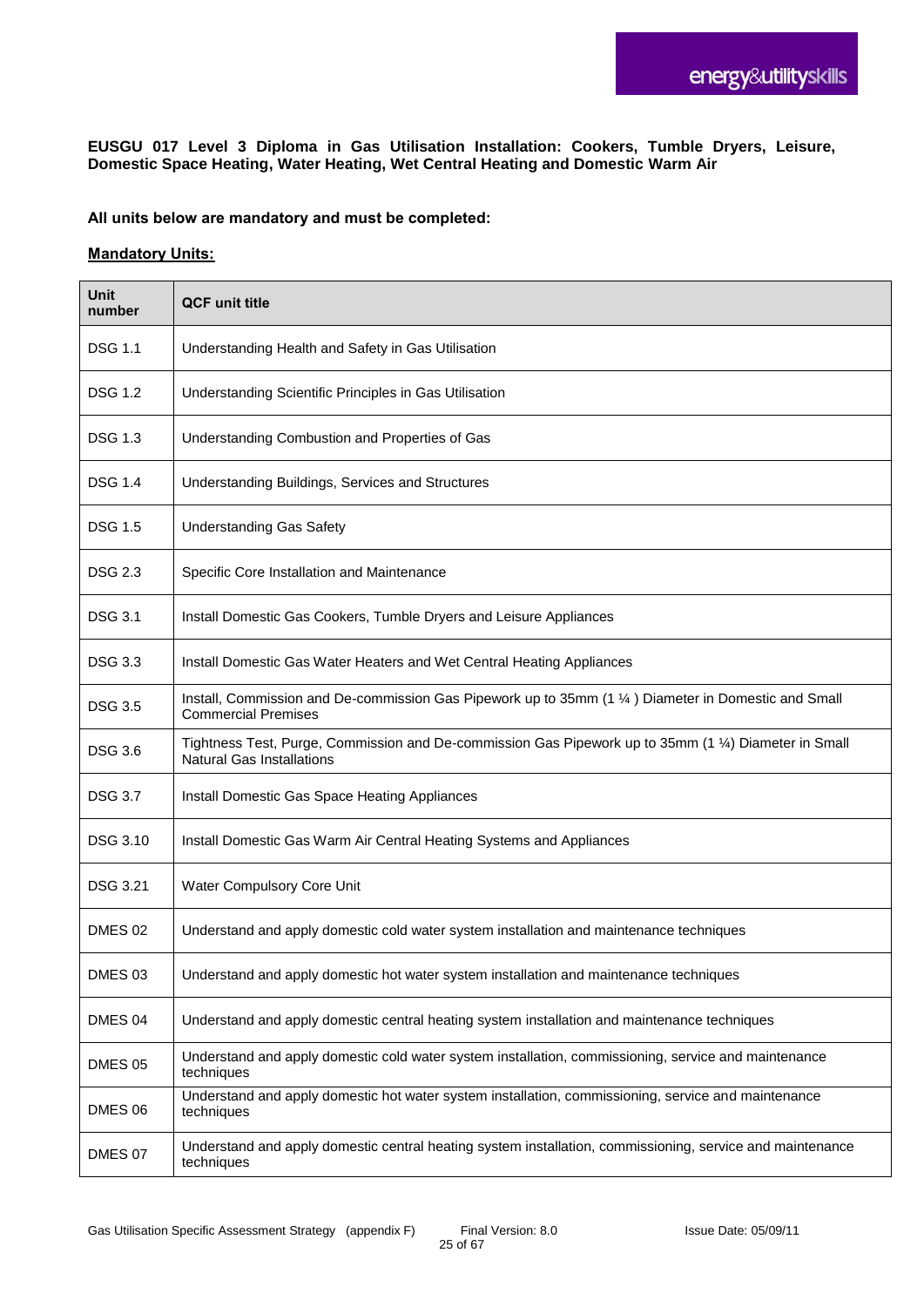| DTHG 02                                                                                                                                                                                                     | Install and Maintain Domestic Heating Systems                                     |
|-------------------------------------------------------------------------------------------------------------------------------------------------------------------------------------------------------------|-----------------------------------------------------------------------------------|
| DHTG 04                                                                                                                                                                                                     | Install, commission, service and maintain domestic heating systems                |
| MES02                                                                                                                                                                                                       | Understand and Carry Out Electrical Work on Domestic Plumbing and Heating systems |
| Completion of this Qualification Combination will enable Gas Registration in the following categories:<br>CCN 1, CKR 1, CKHB 1, LAU 1, LEI 1, HTR 1, CENWAT 1, DAH 1, CPA 1, CMDDA 1,<br>Pipework upto 35mm |                                                                                   |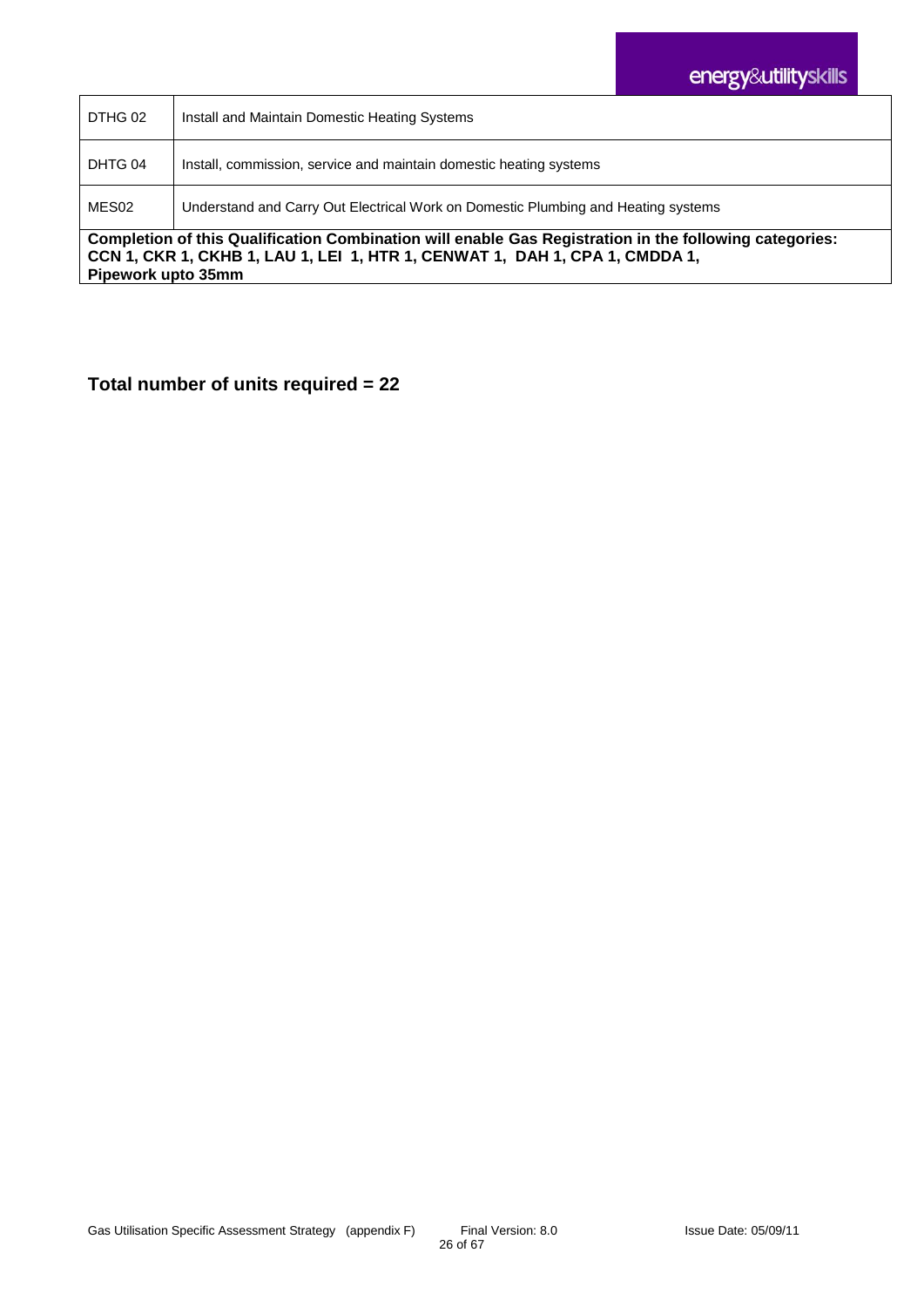**EUSGU 018 Level 3 Diploma in Gas Utilisation Maintenance: Cookers, Tumble Dryers, Leisure, Domestic Space Heating, Water Heating, Wet Central Heating and Domestic Warm Air**

**All units below are mandatory and must be completed:**

| Unit<br>number  | <b>QCF unit title</b>                                                                                                                     |
|-----------------|-------------------------------------------------------------------------------------------------------------------------------------------|
| <b>DSG 1.1</b>  | Understanding Health and Safety in Gas Utilisation                                                                                        |
| <b>DSG 1.2</b>  | Understanding Scientific Principles in Gas Utilisation                                                                                    |
| <b>DSG 1.3</b>  | Understanding Combustion and Properties of Gas                                                                                            |
| <b>DSG 1.4</b>  | Understanding Buildings, Services and Structures                                                                                          |
| <b>DSG 1.5</b>  | <b>Understanding Gas Safety</b>                                                                                                           |
| <b>DSG 2.3</b>  | Specific Core Installation and Maintenance                                                                                                |
| <b>DSG 3.2</b>  | Maintain Domestic Gas Cookers, Tumble Dryers and Leisure Appliances                                                                       |
| <b>DSG 3.4</b>  | Maintain Gas Water Heating and Wet Central Heating Appliances                                                                             |
| <b>DSG 3.5</b>  | Install, Commission and De-commission Gas Pipework up to 35mm (1 1/4) Diameter in Domestic and Small<br><b>Commercial Premises</b>        |
| <b>DSG 3.6</b>  | Tightness Test, Purge, Commission and De-commission Gas Pipework up to 35mm (1 1/4) Diameter in Small<br><b>Natural Gas Installations</b> |
| <b>DSG 3.8</b>  | Maintain Domestic Gas Space Heating Appliances                                                                                            |
| <b>DSG 3.11</b> | Maintain Gas Warm Air Central Heating Systems and Appliances                                                                              |
| <b>DSG 3.21</b> | Water Compulsory Core Unit                                                                                                                |
| DMES 02         | Understand and apply domestic cold water system installation and maintenance techniques                                                   |
| DMES 03         | Understand and apply domestic hot water system installation and maintenance techniques                                                    |
| DMES 04         | Understand and apply domestic central heating system installation and maintenance techniques                                              |
| DMES 05         | Understand and apply domestic cold water system installation, commissioning, service and maintenance<br>techniques                        |
| DMES 06         | Understand and apply domestic hot water system installation, commissioning, service and maintenance<br>techniques                         |
| DMES 07         | Understand and apply domestic central heating system installation, commissioning, service and maintenance<br>techniques                   |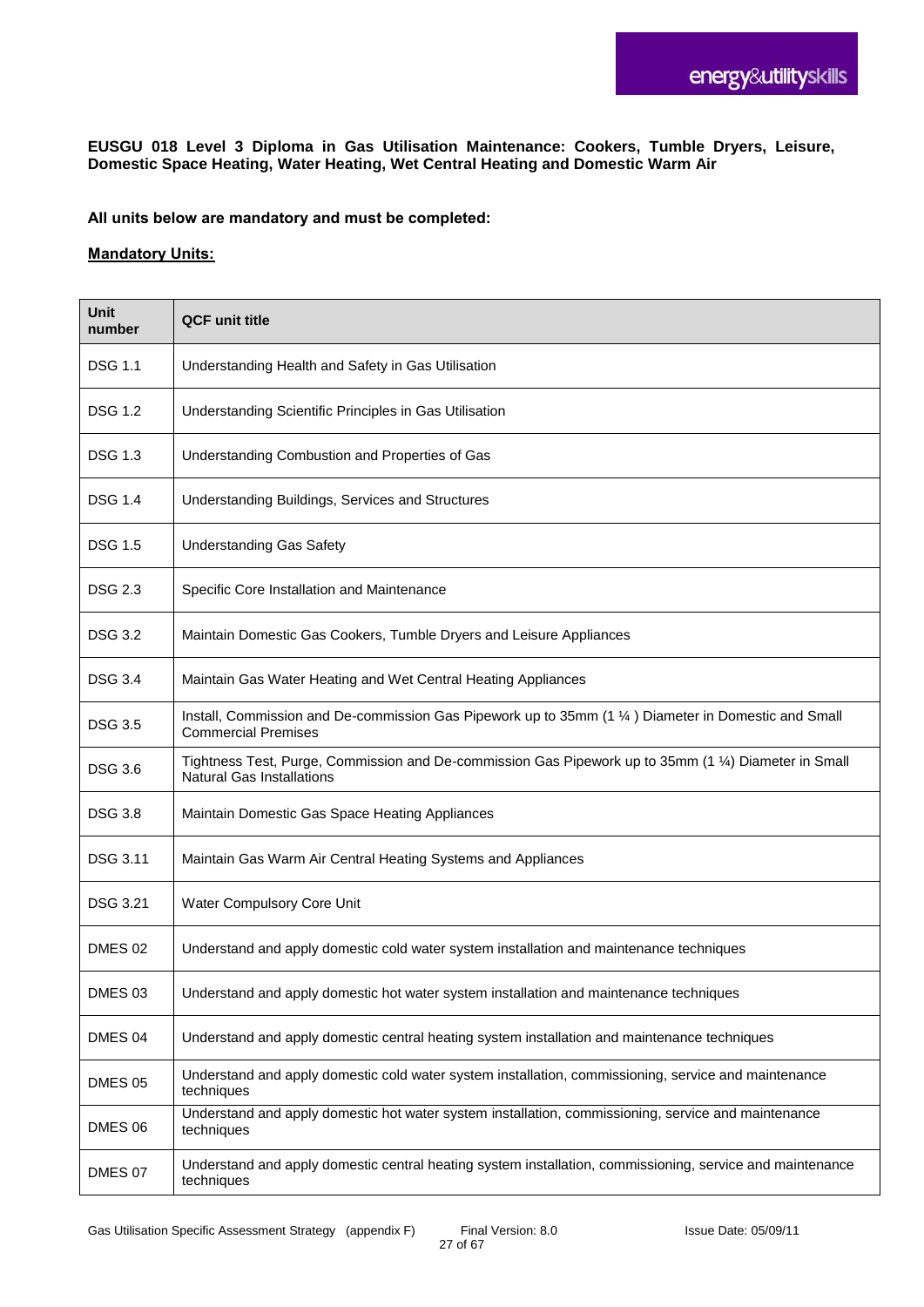| Unit<br>number                                                                                                                                                                                              | <b>QCF</b> unit title                                                             |
|-------------------------------------------------------------------------------------------------------------------------------------------------------------------------------------------------------------|-----------------------------------------------------------------------------------|
| DTHG 02                                                                                                                                                                                                     | Install and Maintain Domestic Heating Systems                                     |
| DHTG 04                                                                                                                                                                                                     | Install, commission, service and maintain domestic heating systems                |
| MES02                                                                                                                                                                                                       | Understand and Carry Out Electrical Work on Domestic Plumbing and Heating systems |
| Completion of this Qualification Combination will enable Gas Registration in the following categories:<br>CCN 1, CKR 1, CKHB 1, LAU 1, LEI 1, HTR 1, CENWAT 1, DAH 1, CPA 1, CMDDA 1,<br>Pipework upto 35mm |                                                                                   |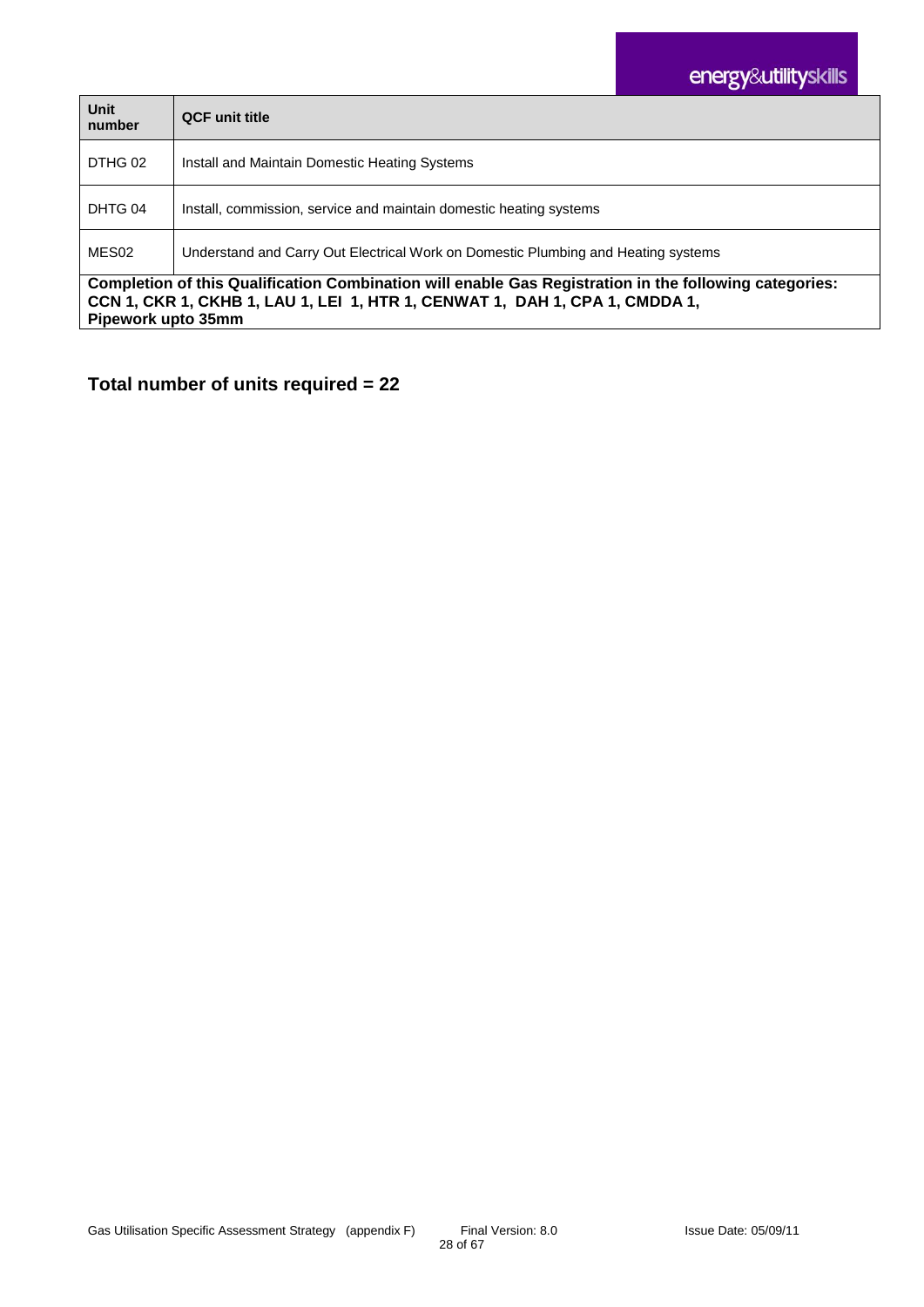**EUSGU 019 Level 3 Diploma in Gas Utilisation Installation and Maintenance: Cookers, Tumble Dryers, Leisure, Domestic Space Heating, Water Heating and Wet Central Heating and Domestic Warm Air** 

**All units below are mandatory and must be completed:**

| <b>Unit</b><br>number | <b>QCF unit title</b>                                                                                                                     |
|-----------------------|-------------------------------------------------------------------------------------------------------------------------------------------|
| <b>DSG 1.1</b>        | Understanding Health and Safety in Gas Utilisation                                                                                        |
| <b>DSG 1.2</b>        | Understanding Scientific Principles in Gas Utilisation                                                                                    |
| <b>DSG 1.3</b>        | Understanding Combustion and Properties of Gas                                                                                            |
| <b>DSG 1.4</b>        | Understanding Buildings, Services and Structures                                                                                          |
| <b>DSG 1.5</b>        | <b>Understanding Gas Safety</b>                                                                                                           |
| <b>DSG 2.3</b>        | Specific Core Installation and Maintenance                                                                                                |
| <b>DSG 3.1</b>        | Install Domestic Gas Cookers, Tumble Dryers and Leisure Appliances                                                                        |
| <b>DSG 3.2</b>        | Maintain Domestic Gas Cookers, Tumble Dryers and Leisure Appliances                                                                       |
| <b>DSG 3.3</b>        | Install Domestic Gas Water Heaters and Wet Central Heating Appliances                                                                     |
| <b>DSG 3.4</b>        | Maintain Gas Water Heating and Wet Central Heating Appliances                                                                             |
| <b>DSG 3.5</b>        | Install, Commission and De-commission Gas Pipework up to 35mm (1 1/4) Diameter in Domestic and Small<br><b>Commercial Premises</b>        |
| <b>DSG 3.6</b>        | Tightness Test, Purge, Commission and De-commission Gas Pipework up to 35mm (1 1/4) Diameter in Small<br><b>Natural Gas Installations</b> |
| <b>DSG 3.7</b>        | Install Domestic Gas Space Heating Appliances                                                                                             |
| <b>DSG 3.8</b>        | Maintain Domestic Gas Space Heating Appliances                                                                                            |
| DSG 3.10              | Install Domestic Gas Warm Air Central Heating Systems and Appliances                                                                      |
| DSG 3.11              | Maintain Gas Warm Air Central Heating Systems and Appliances                                                                              |
| DSG 3.21              | Water Compulsory Core Unit                                                                                                                |
| DMES 02               | Understand and apply domestic cold water system installation and maintenance techniques                                                   |
| DMES 03               | Understand and apply domestic hot water system installation and maintenance techniques                                                    |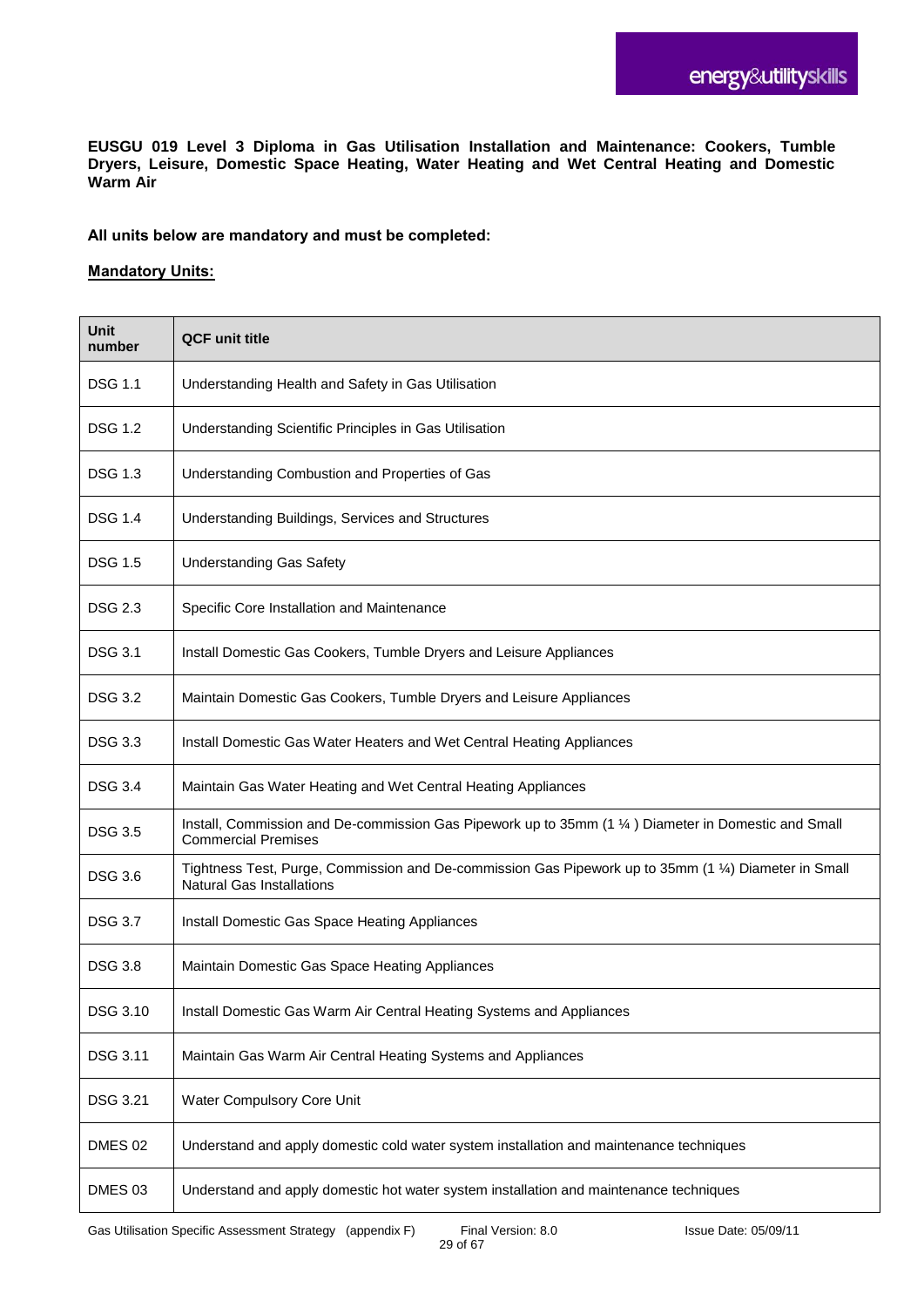# energy&utilityskills

| Unit<br>number                                                                                                                                                                                              | <b>QCF</b> unit title                                                                                                   |  |
|-------------------------------------------------------------------------------------------------------------------------------------------------------------------------------------------------------------|-------------------------------------------------------------------------------------------------------------------------|--|
| DMES 04                                                                                                                                                                                                     | Understand and apply domestic central heating system installation and maintenance techniques                            |  |
| <b>DMES 05</b>                                                                                                                                                                                              | Understand and apply domestic cold water system installation, commissioning, service and maintenance<br>techniques      |  |
| DMES 06                                                                                                                                                                                                     | Understand and apply domestic hot water system installation, commissioning, service and maintenance<br>techniques       |  |
| DMES 07                                                                                                                                                                                                     | Understand and apply domestic central heating system installation, commissioning, service and maintenance<br>techniques |  |
| DTHG 02                                                                                                                                                                                                     | Install and Maintain Domestic Heating Systems                                                                           |  |
| DHTG 04                                                                                                                                                                                                     | Install, commission, service and maintain domestic heating systems                                                      |  |
| MES <sub>02</sub>                                                                                                                                                                                           | Understand and Carry Out Electrical Work on Domestic Plumbing and Heating systems                                       |  |
| Completion of this Qualification Combination will enable Gas Registration in the following categories:<br>CCN 1, CKR 1, CKHB 1, LAU 1, LEI 1, HTR 1, CENWAT 1, DAH 1, CPA 1, CMDDA 1,<br>Pipework upto 35mm |                                                                                                                         |  |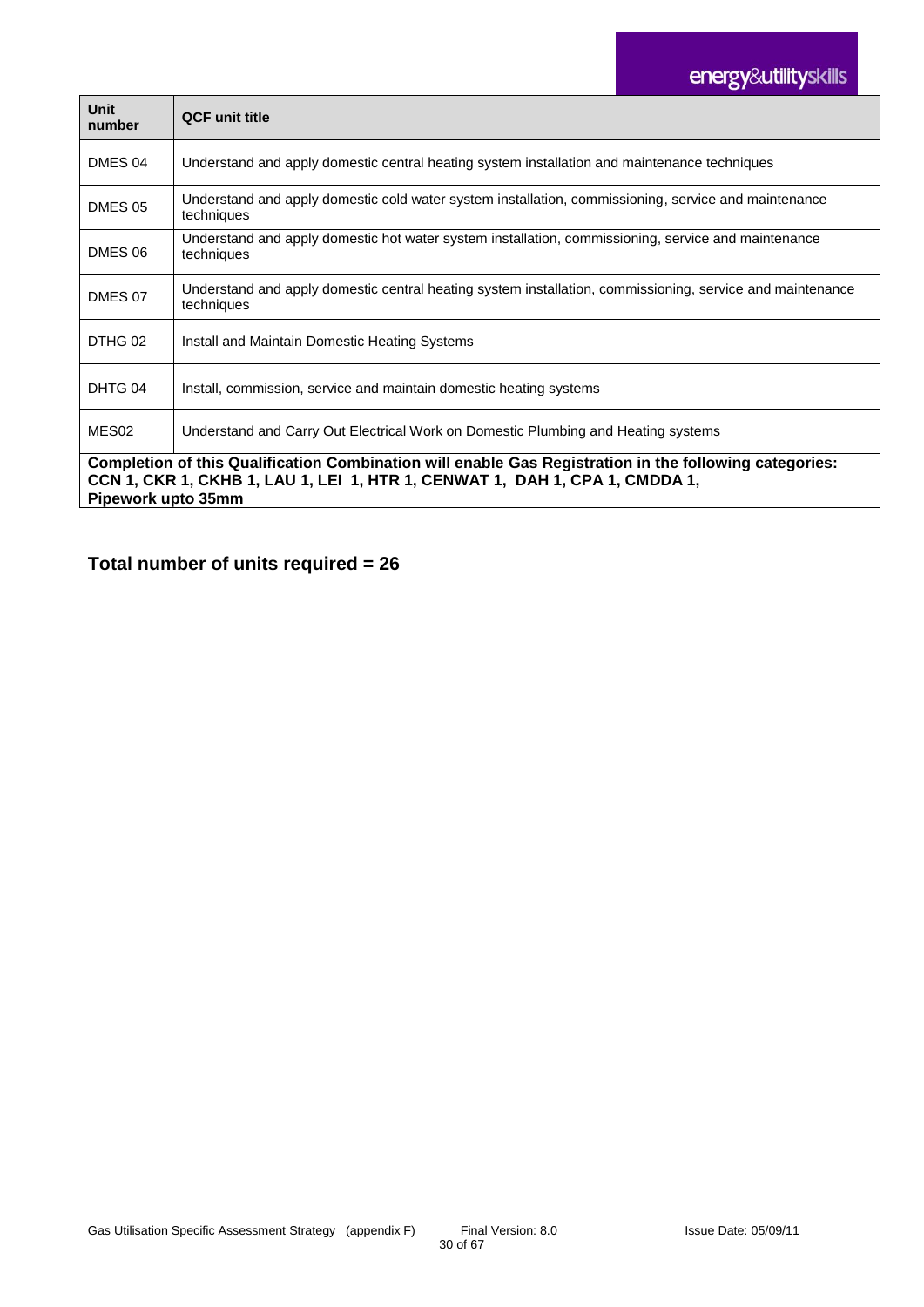#### **EUSGU 020 Level 3 Diploma for Gas Emergency First Call Operative**

#### **All units below are mandatory and must be completed:**

#### **Mandatory Units:**

| Unit<br>number                                                                                                                                                           | <b>QCF unit title</b>                                                                                                                     |  |
|--------------------------------------------------------------------------------------------------------------------------------------------------------------------------|-------------------------------------------------------------------------------------------------------------------------------------------|--|
| <b>DSG 1.1</b>                                                                                                                                                           | Understanding Health and Safety in Gas Utilisation                                                                                        |  |
| DSG 1.2                                                                                                                                                                  | Understanding Scientific Principles in Gas Utilisation                                                                                    |  |
| <b>DSG 1.3</b>                                                                                                                                                           | Understanding Combustion and Properties of Gas                                                                                            |  |
| DSG 1.4                                                                                                                                                                  | Understanding Buildings, Services and Structures                                                                                          |  |
| DSG 1.5                                                                                                                                                                  | <b>Understanding Gas Safety</b>                                                                                                           |  |
| <b>DSG 2.1</b>                                                                                                                                                           | <b>Specific Core Metering</b>                                                                                                             |  |
| <b>DSG 2.2</b>                                                                                                                                                           | <b>Specific Core Emergency</b>                                                                                                            |  |
| DSG 3.5                                                                                                                                                                  | Install, Commission and De-commission Gas Pipework up to 35mm (1 1/4) Diameter in Domestic and Small<br><b>Commercial Premises</b>        |  |
| <b>DSG 3.6</b>                                                                                                                                                           | Tightness Test, Purge, Commission and De-commission Gas Pipework up to 35mm (1 1/4) Diameter in Small<br><b>Natural Gas Installations</b> |  |
| DSG 3.12                                                                                                                                                                 | Install Gas Meters and Regulators (2.5 to 16.0m <sup>3</sup> /hr)                                                                         |  |
| DSG 3.13                                                                                                                                                                 | Install Gas Meters and Regulators (2.5 to 1076m <sup>3</sup> /hr)                                                                         |  |
| <b>DSG 3.15</b>                                                                                                                                                          | Dealing with Reported Upstream Gas Emergencies                                                                                            |  |
| DSG 3.16                                                                                                                                                                 | Dealing with Reported Downstream Gas Emergencies                                                                                          |  |
| DSG 3.17                                                                                                                                                                 | Strength Testing, Gas Tightness Testing and Direct Purging - IGE/UP/1A                                                                    |  |
| Completion of this Qualification Combination will enable Gas Registration in the following categories:<br>CESP 1, MET 1,2 & 4, TPCP1A, REGT1&2<br>Pipework upto 35mm +++ |                                                                                                                                           |  |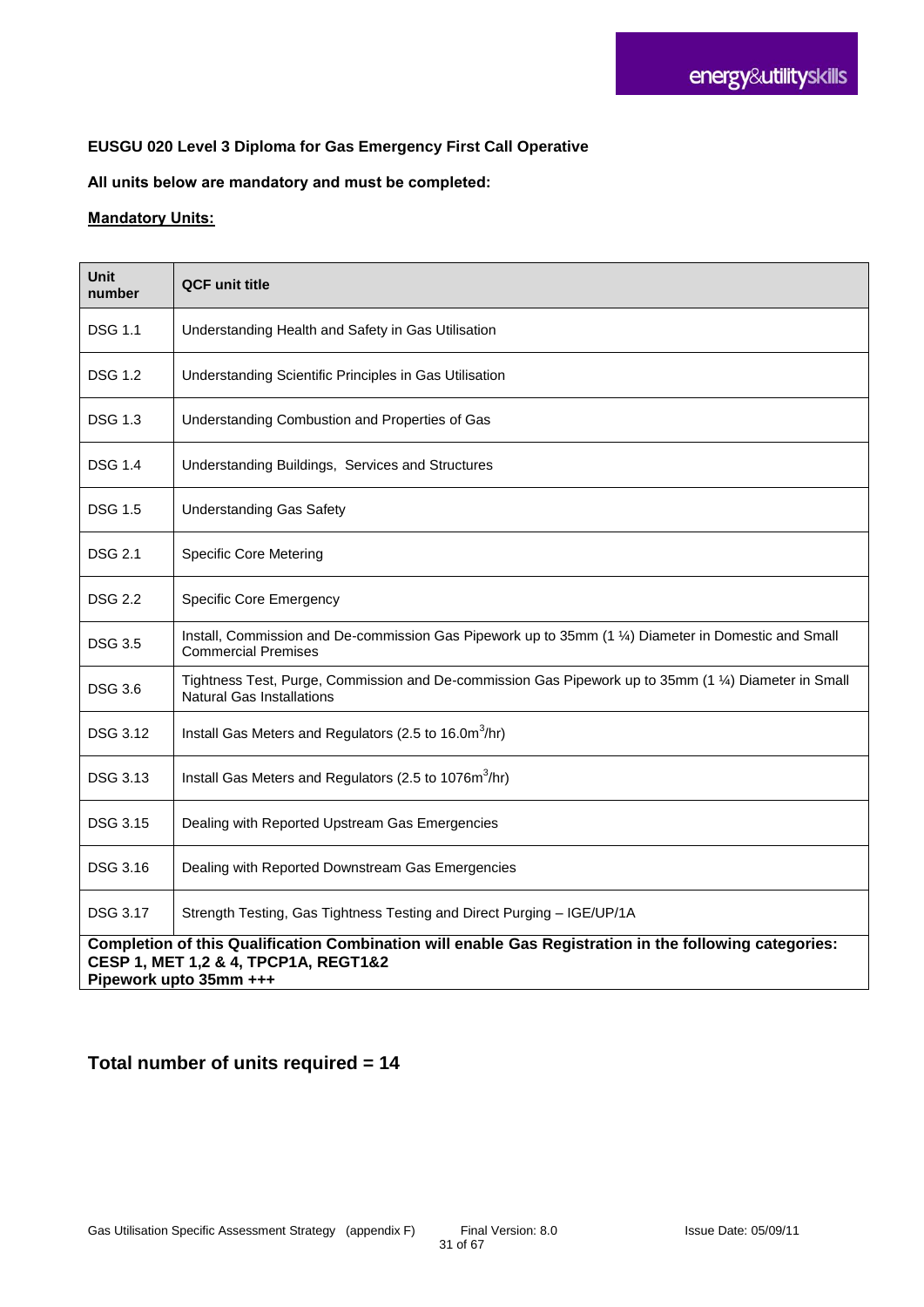Level 3 NVQ Diploma in Plumbing and Heating (EUSGU021)\*\*

The gas units listed below are only available if:

- a) the learner already holds the plumbing and heating units listed in the table, at level 3 OR
- b) the learner is undertaking the plumbing and heating units as part of this qualification

\*\* Level 2 NVQ Diploma in Plumbing and Heating is a pre-requisite qualification for this route

#### **All units below are mandatory and must be completed:**

| <b>Unit</b><br>number                                                                                                                                          | <b>QCF unit title</b>                                                                                                                     |  |
|----------------------------------------------------------------------------------------------------------------------------------------------------------------|-------------------------------------------------------------------------------------------------------------------------------------------|--|
| <b>BSE05</b>                                                                                                                                                   | Understand how to organise resources within BSE                                                                                           |  |
| MES02                                                                                                                                                          | Understand and carry out electrical work on domestic plumbing and heating systems and components.                                         |  |
| DMES <sub>05</sub>                                                                                                                                             | Understand and apply domestic cold water system installation, commissioning, service and maintenance<br>techniques                        |  |
| DMES06                                                                                                                                                         | Understand and apply domestic hot water system installation, commissioning, service and maintenance<br>techniques                         |  |
| DMES07                                                                                                                                                         | Understand and apply domestic central heating system installation, commissioning, service and maintenance<br>techniques                   |  |
| PLG06                                                                                                                                                          | Understand and apply domestic sanitation system installation, commissioning, service and maintenance<br>techniques                        |  |
| PLG07                                                                                                                                                          | Install, commission, service and maintain domestic plumbing and heating systems                                                           |  |
| DNG01                                                                                                                                                          | Understand core gas safety principles for natural gas within domestic building services engineering                                       |  |
| <b>DSG 2.3</b>                                                                                                                                                 | Specific Core Installation and Maintenance                                                                                                |  |
| <b>DSG 3.5</b>                                                                                                                                                 | Install, Commission and De-commission Gas Pipework up to 35mm (1 1/4) Diameter in Domestic and Small<br><b>Commercial Premises</b>        |  |
| <b>DSG 3.6</b>                                                                                                                                                 | Tightness Test, Purge, Commission and De-commission Gas Pipework up to 35mm (1 1/4) Diameter in Small<br><b>Natural Gas Installations</b> |  |
| <b>DSG 3.10</b>                                                                                                                                                | Install Domestic Gas Warm Air Central Heating Appliances                                                                                  |  |
| DSG 3.11                                                                                                                                                       | Maintain Gas Warm Air Central Heating Systems and Appliances                                                                              |  |
| Completion of this Qualification Combination will enable Gas Registration in the following categories:<br>CCN 1, DAH 1, CPA 1, CMDDA 1, Pipework upto 35mm +++ |                                                                                                                                           |  |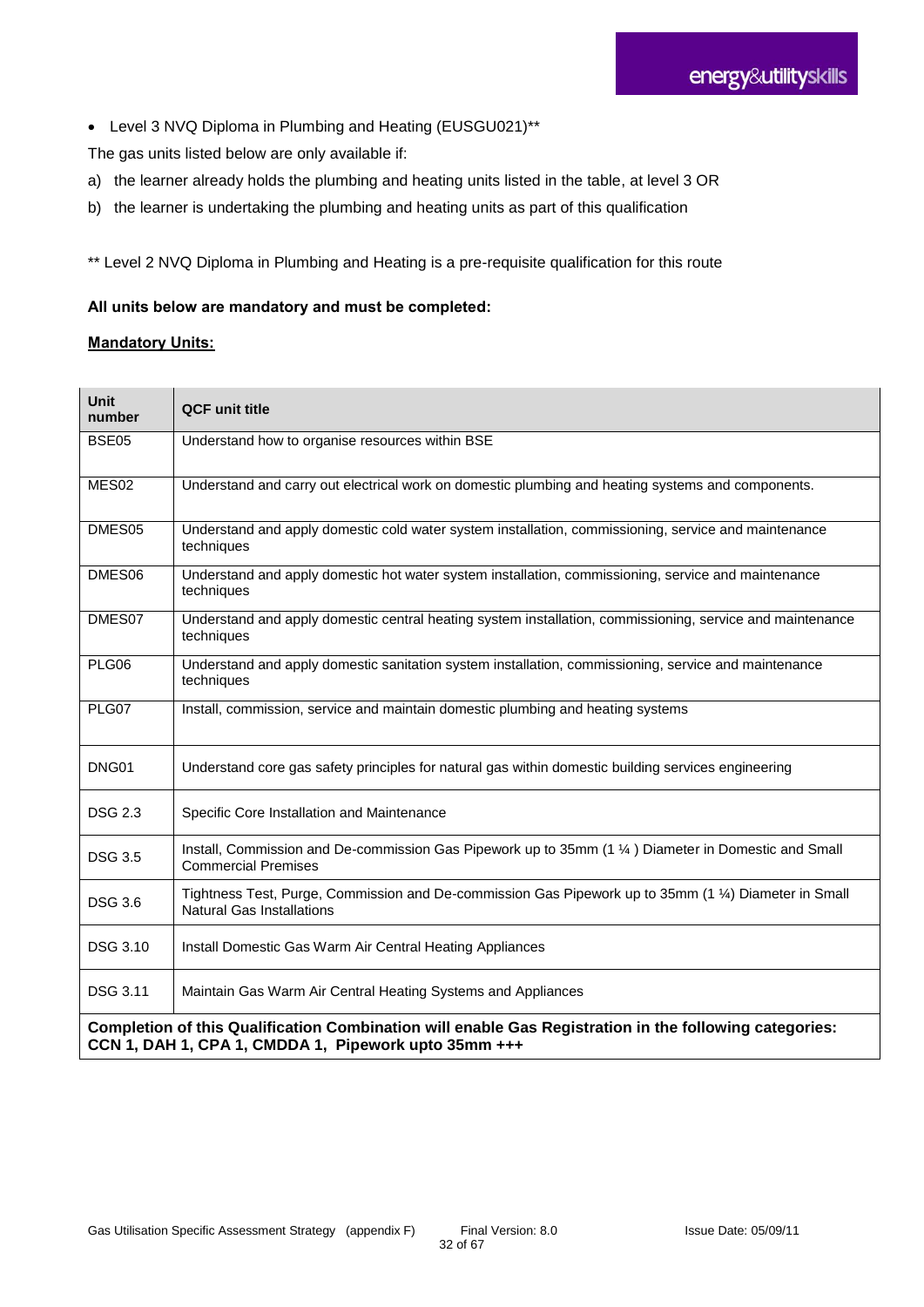Level 3 NVQ Diploma in Domestic Heating (EUSGU021)\*\*

The gas units listed below are only available if:

- a) the learner already holds the plumbing and heating units listed in the table, at level 3 OR
- b) the learner is undertaking the plumbing and heating units as part of this qualification

\*\* Level 2 NVQ Diploma in Domestic Heating or Plumbing and Heating is a pre-requisite qualification for this route

#### **All units below are mandatory and must be completed:**

| Unit<br>number                                                                                                                                                 | <b>QCF unit title</b>                                                                                                              |  |
|----------------------------------------------------------------------------------------------------------------------------------------------------------------|------------------------------------------------------------------------------------------------------------------------------------|--|
| BSE05                                                                                                                                                          | Understand how to organise resources within BSE                                                                                    |  |
| MES <sub>02</sub>                                                                                                                                              | Understand and carry out electrical work on domestic plumbing and heating systems and components.                                  |  |
| DMES <sub>05</sub>                                                                                                                                             | Understand and apply domestic cold water system installation, commissioning, service and maintenance<br>techniques                 |  |
| DMES06                                                                                                                                                         | Understand and apply domestic hot water system installation, commissioning, service and maintenance<br>techniques                  |  |
| DMES07                                                                                                                                                         | Understand and apply domestic central heating system installation, commissioning, service and maintenance<br>techniques            |  |
| DHTG04                                                                                                                                                         | Install, commission, service and maintain domestic heating systems                                                                 |  |
| DNG01                                                                                                                                                          | Understand core gas safety principles for natural gas within domestic building services engineering                                |  |
| <b>DSG 2.3</b>                                                                                                                                                 | Specific Core Installation and Maintenance                                                                                         |  |
| <b>DSG 3.5</b>                                                                                                                                                 | Install, Commission and De-commission Gas Pipework up to 35mm (1 1/4) Diameter in Domestic and Small<br><b>Commercial Premises</b> |  |
| <b>DSG 3.6</b>                                                                                                                                                 | Tightness Test, Purge, Commission and De-commission Gas Pipework up to 35mm (1 1/4) Diameter in Small<br>Natural Gas Installations |  |
| <b>DSG 3.10</b>                                                                                                                                                | Install Domestic Gas Warm Air Central Heating Appliances                                                                           |  |
| <b>DSG 3.11</b>                                                                                                                                                | Maintain Gas Warm Air Central Heating Systems and Appliances                                                                       |  |
| Completion of this Qualification Combination will enable Gas Registration in the following categories:<br>CCN 1, DAH 1, CPA 1, CMDDA 1, Pipework upto 35mm +++ |                                                                                                                                    |  |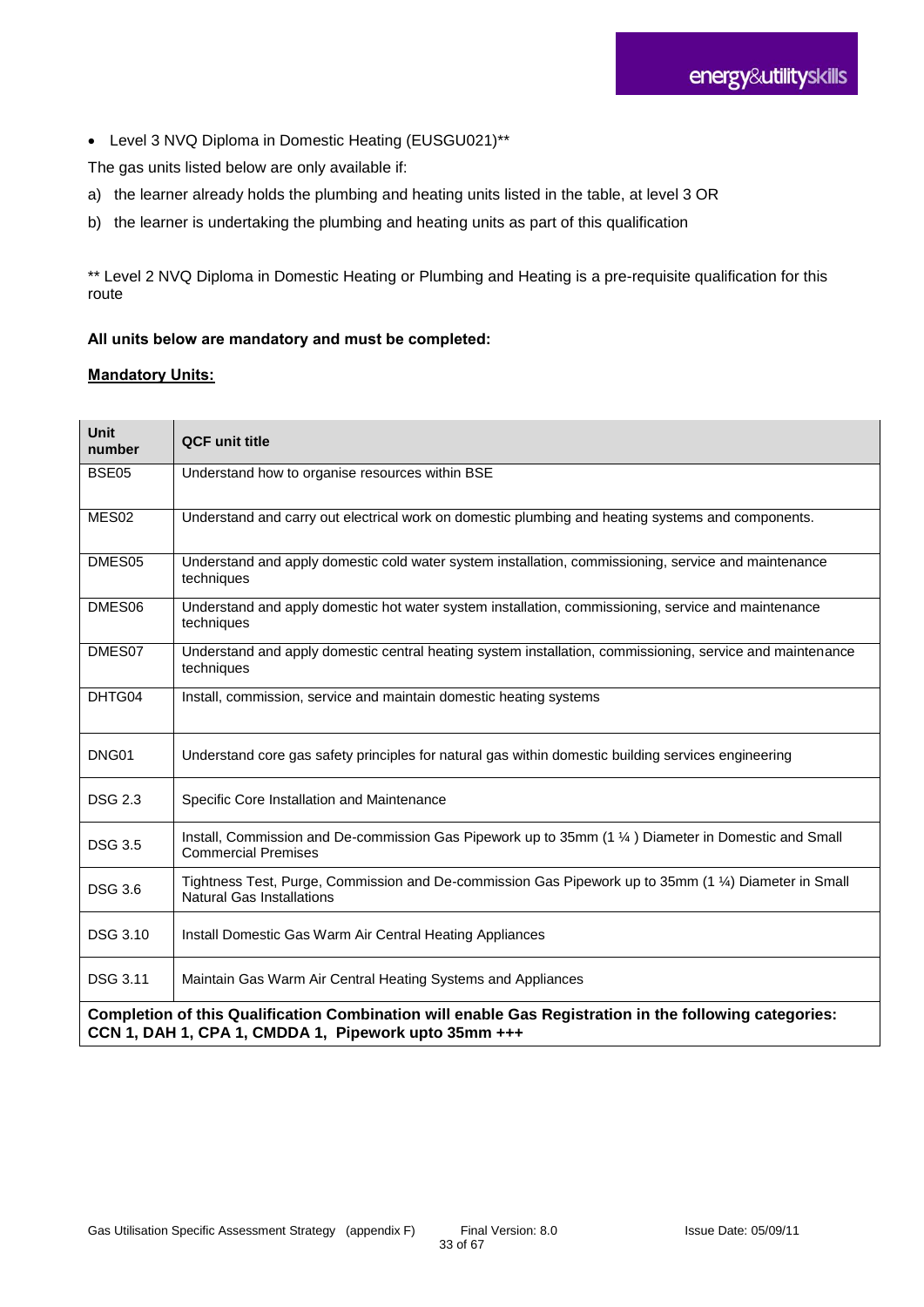Level 3 NVQ Diploma in Plumbing and Heating (EUSGU022)\*\*

The gas units listed below are only available if:

- a) the learner already holds the plumbing and heating units listed in the table, at level 3 OR
- b) the learner is undertaking the plumbing and heating units as part of this qualification

\*\* Level 2 NVQ Diploma in Plumbing and Heating is a pre-requisite qualification for this route

#### **All units below are mandatory and must be completed:**

| <b>Unit</b><br>number | <b>QCF unit title</b>                                                                                                                                             |
|-----------------------|-------------------------------------------------------------------------------------------------------------------------------------------------------------------|
| <b>BSE05</b>          | Understand how to organise resources within BSE                                                                                                                   |
| MES <sub>02</sub>     | Understand and carry out electrical work on domestic plumbing and heating systems and components.                                                                 |
| DMES05                | Understand and apply domestic cold water system installation, commissioning, service and maintenance<br>techniques                                                |
| DMES06                | Understand and apply domestic hot water system installation, commissioning, service and maintenance<br>techniques                                                 |
| DMES07                | Understand and apply domestic central heating system installation, commissioning, service and maintenance<br>techniques                                           |
| PLG06                 | Understand and apply domestic sanitation system installation, commissioning, service and maintenance<br>techniques                                                |
| PLG07                 | Install, commission, service and maintain domestic plumbing and heating systems                                                                                   |
| DNG01                 | Understand core gas safety principles for natural gas within domestic building services engineering                                                               |
| <b>DSG 2.3</b>        | Specific Core Installation and Maintenance                                                                                                                        |
| <b>DSG 3.3</b>        | Install Domestic Gas Water Heaters and Wet Central Heating Appliances                                                                                             |
| <b>DSG 3.4</b>        | Maintain Gas Water Heating and Wet Central Heating Appliances                                                                                                     |
| <b>DSG 3.5</b>        | Install, Commission and De-commission Gas Pipework up to 35mm (1 1/4) Diameter in Domestic and Small<br><b>Commercial Premises</b>                                |
| <b>DSG 3.6</b>        | Tightness Test, Purge, Commission and De-commission Gas Pipework up to 35mm (1 1/4) Diameter in Small<br><b>Natural Gas Installations</b>                         |
|                       | Completion of this Qualification Combination will enable Gas Registration in the following categories:<br>CCN 1, CENWAT 1, CPA 1, CMDDA 1, Pipework upto 35mm +++ |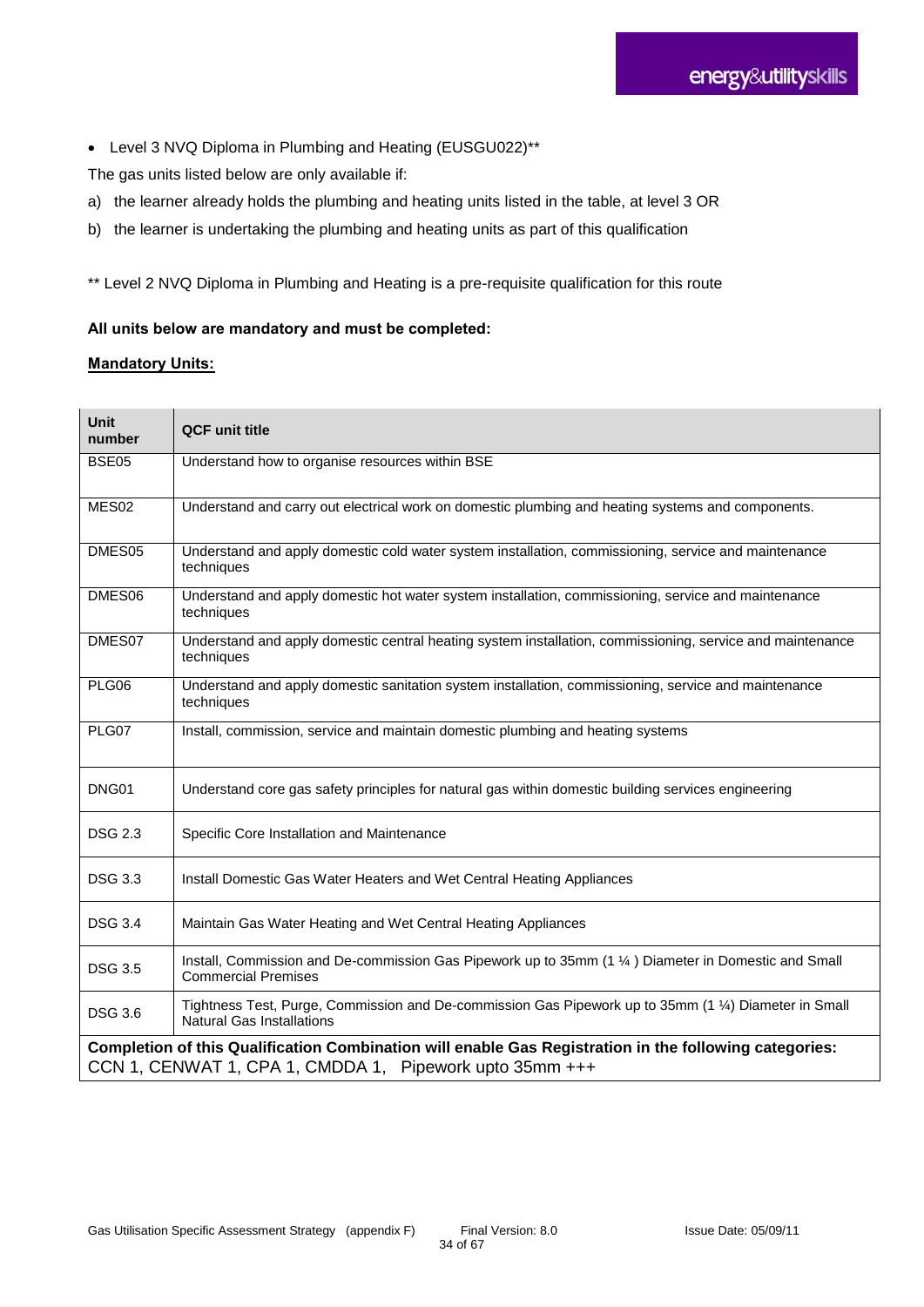Level 3 NVQ Diploma in Domestic Heating (EUSGU022)\*\*

The gas units listed below are only available if:

- a) the learner already holds the plumbing and heating units listed in the table, at level 3 OR
- b) the learner is undertaking the plumbing and heating units as part of this qualification

\*\* Level 2 NVQ Diploma in Domestic Heating or Plumbing and Heating are a pre-requisite qualification for this route

#### **All units below are mandatory and must be completed:**

| <b>Unit</b><br>number                                                                                                                                             | <b>QCF unit title</b>                                                                                                                     |  |
|-------------------------------------------------------------------------------------------------------------------------------------------------------------------|-------------------------------------------------------------------------------------------------------------------------------------------|--|
| <b>BSE05</b>                                                                                                                                                      | Understand how to organise resources within BSE                                                                                           |  |
| MES02                                                                                                                                                             | Understand and carry out electrical work on domestic plumbing and heating systems and components.                                         |  |
| DMES <sub>05</sub>                                                                                                                                                | Understand and apply domestic cold water system installation, commissioning, service and maintenance<br>techniques                        |  |
| DMES06                                                                                                                                                            | Understand and apply domestic hot water system installation, commissioning, service and maintenance<br>techniques                         |  |
| DMES07                                                                                                                                                            | Understand and apply domestic central heating system installation, commissioning, service and maintenance<br>techniques                   |  |
| DHTG 04                                                                                                                                                           | Install, commission, service and maintain domestic heating systems                                                                        |  |
| DNG01                                                                                                                                                             | Understand core gas safety principles for natural gas within domestic building services engineering                                       |  |
| <b>DSG 2.3</b>                                                                                                                                                    | Specific Core Installation and Maintenance                                                                                                |  |
| <b>DSG 3.3</b>                                                                                                                                                    | Install Domestic Gas Water Heaters and Wet Central Heating Appliances                                                                     |  |
| <b>DSG 3.4</b>                                                                                                                                                    | Maintain Gas Water Heating and Wet Central Heating Appliances                                                                             |  |
| <b>DSG 3.5</b>                                                                                                                                                    | Install, Commission and De-commission Gas Pipework up to 35mm (1 1/4) Diameter in Domestic and Small<br><b>Commercial Premises</b>        |  |
| <b>DSG 3.6</b>                                                                                                                                                    | Tightness Test, Purge, Commission and De-commission Gas Pipework up to 35mm (1 1/4) Diameter in Small<br><b>Natural Gas Installations</b> |  |
| Completion of this Qualification Combination will enable Gas Registration in the following categories:<br>CCN 1, CENWAT 1, CPA 1, CMDDA 1, Pipework upto 35mm +++ |                                                                                                                                           |  |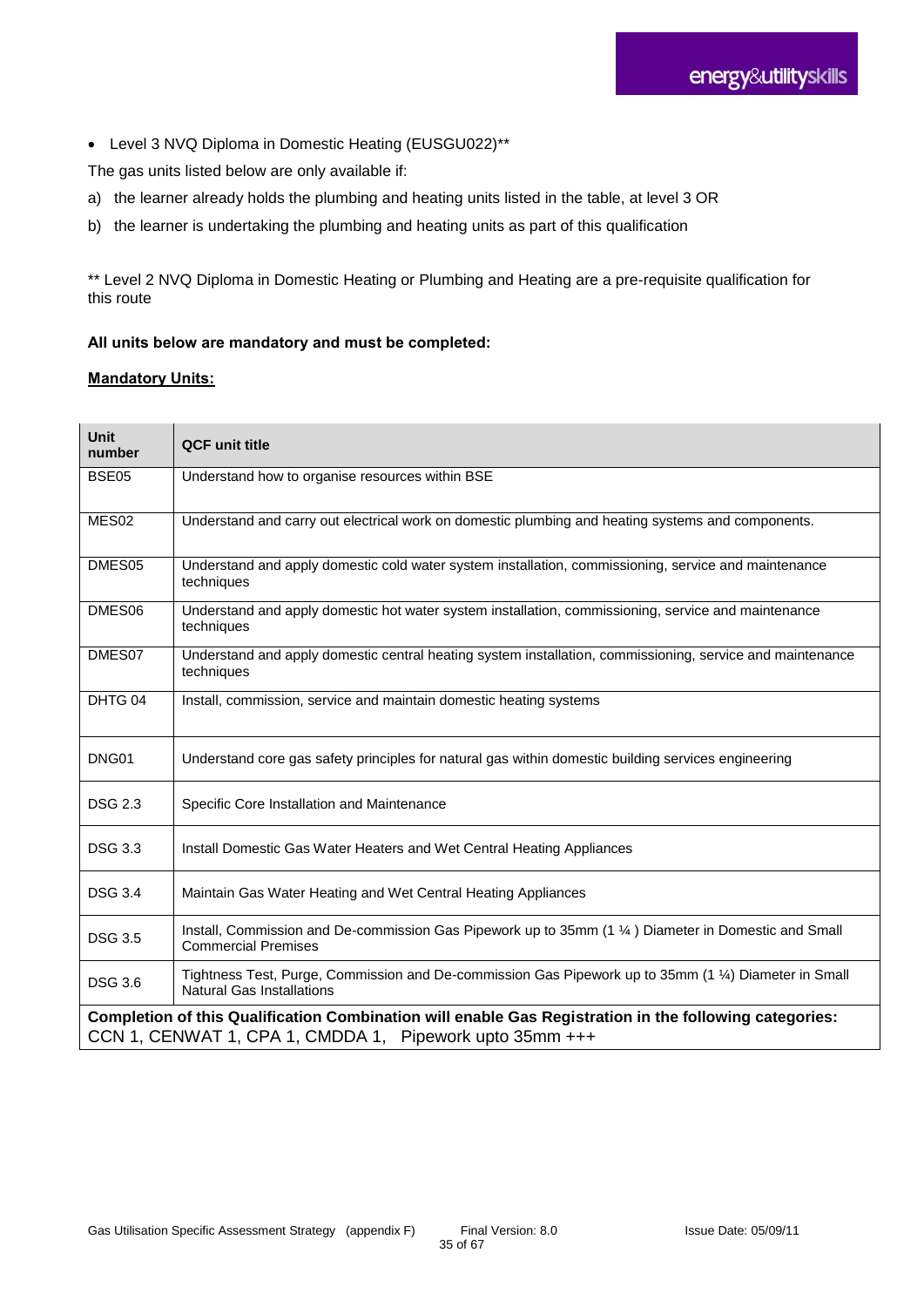#### **EUSGU 023 Level 2 Diploma in Gas Smart Metering 2.5 – 6 m³/hr**

#### **All units below are mandatory and must be completed:**

#### **Mandatory Units:**

| Unit<br>number                                                                                                                        | <b>QCF</b> unit title                                                                                            |  |
|---------------------------------------------------------------------------------------------------------------------------------------|------------------------------------------------------------------------------------------------------------------|--|
| GSM 1.0                                                                                                                               | Applied Practices and Principles for Installing Low Pressure Natural Gas Smart Meters up to U6 only              |  |
| GSM 2.0                                                                                                                               | Prepare, Install and Commission Low Pressure Natural Gas Smart Meters and Regulators up to 6.0m <sup>3</sup> /hr |  |
| GSM 3.0                                                                                                                               | Low Pressure Gas Smart Meter Tightness Testing and Direct Purging                                                |  |
| Completion of this Qualification Combination will enable Gas Safe Registration in the following categories<br>only: CMA 1, MET 1 & 2, |                                                                                                                  |  |

#### **Total number of units required = 3 (see note below)**

#### **Important Note regarding the Smart Metering Qualification Options**

The EUSGU 023 Diploma also requires the completion other generic units that cover the general safe working practices required, the technical communication devices used in Smart Metering and Customer Service aspects. There are also Power industry units available for Learners who need to be competent for dual fuel working. These additional units are not included in this section of the Assessment Strategy document as it deals only with the gas requirements. For information on the assessment requirements for the other units, please refer to the generic EU Skills Assessment Strategy document.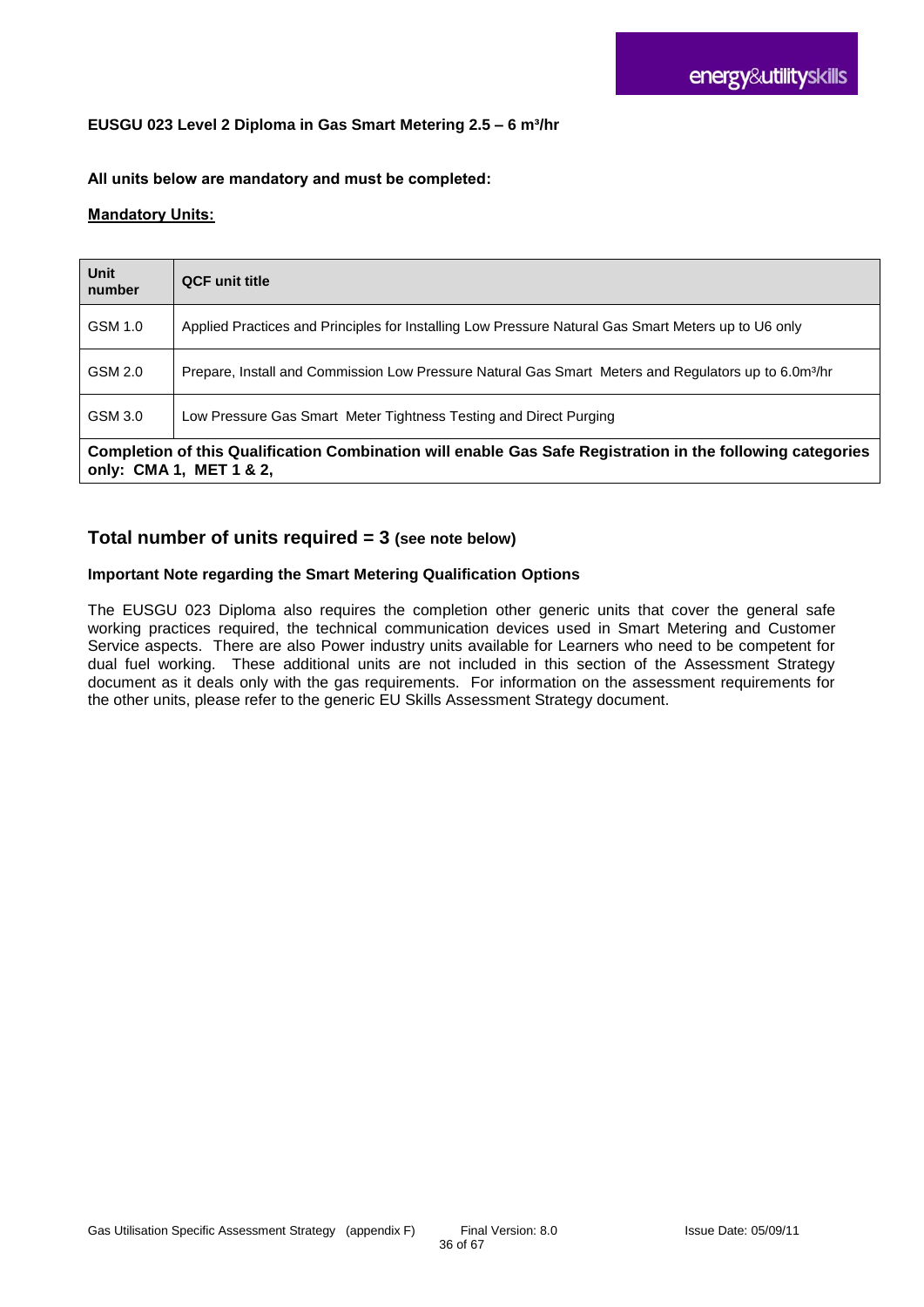**EUSGU 024 Level 3 Diploma in Gas Utilisation Maintenance: Cookers, Tumble Dryers, Leisure, Domestic Space Heating, Water Heating, Limited Wet Central Heating and Domestic Warm Air**

**All units below are mandatory and must be completed:**

| Unit<br>number  | <b>QCF unit title</b>                                                                                                              |
|-----------------|------------------------------------------------------------------------------------------------------------------------------------|
| <b>DSG 1.1</b>  | Understanding Health and Safety in Gas Utilisation                                                                                 |
| <b>DSG 1.2</b>  | Understanding Scientific Principles in Gas Utilisation                                                                             |
| <b>DSG 1.3</b>  | Understanding Combustion and Properties of Gas                                                                                     |
| <b>DSG 1.4</b>  | Understanding Buildings, Services and Structures                                                                                   |
| <b>DSG 1.5</b>  | <b>Understanding Gas Safety</b>                                                                                                    |
| DSG 2.3         | Specific Core Installation and Maintenance                                                                                         |
| <b>DSG 3.2</b>  | Maintain Domestic Gas Cookers, Tumble Dryers and Leisure Appliances                                                                |
| <b>DSG 3.4</b>  | Maintain Gas Water Heating and Wet Central Heating Appliances                                                                      |
| <b>DSG 3.5</b>  | Install, Commission and De-commission Gas Pipework up to 35mm (1 1/4) Diameter in Domestic<br>and Small Commercial Premises        |
| <b>DSG 3.6</b>  | Tightness Test, Purge, Commission and De-commission Gas Pipework up to 35mm (1 1/4)<br>Diameter in Small Natural Gas Installations |
| <b>DSG 3.8</b>  | Maintain Domestic Gas Space Heating Appliances                                                                                     |
| <b>DSG 3.11</b> | Maintain Gas Warm Air Central Heating Systems and Appliances                                                                       |
| <b>DSG 3.21</b> | Water Compulsory Core Unit                                                                                                         |
| <b>DMES 02</b>  | Understand and apply domestic cold water system installation and maintenance techniques                                            |
| DMES 03         | Understand and apply domestic hot water system installation and maintenance techniques                                             |
| DMES 04         | Understand and apply domestic central heating system installation and maintenance techniques                                       |
| DMES 05         | Understand and apply domestic cold water system installation, commissioning, service and<br>maintenance techniques                 |
| DMES 06         | Understand and apply domestic hot water system installation, commissioning, service and<br>maintenance techniques                  |
| DMES 07         | Understand and apply domestic central heating system installation, commissioning, service and<br>maintenance techniques            |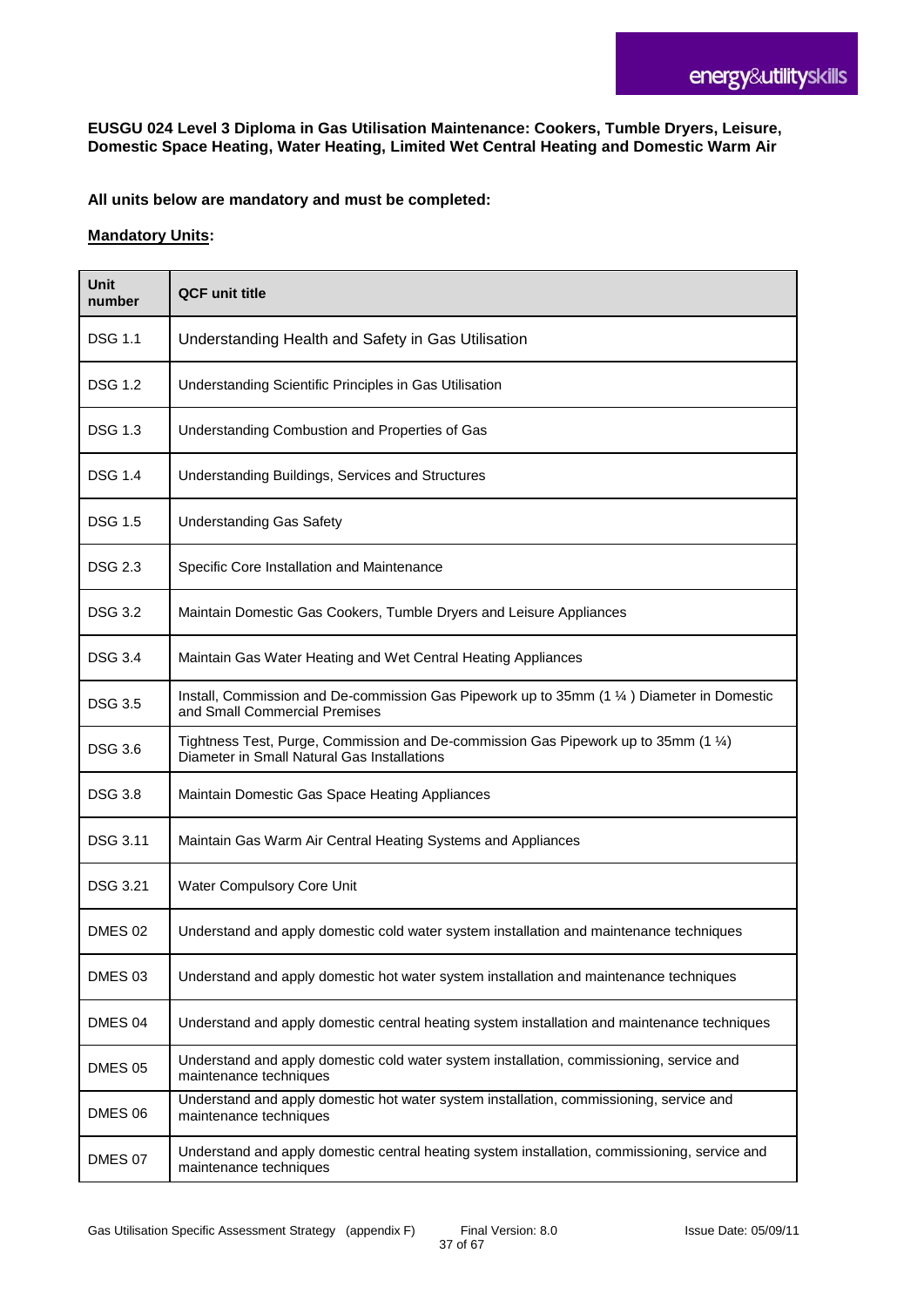| Unit<br>number                                                                                                                                                                                                 | <b>QCF</b> unit title                                                             |  |
|----------------------------------------------------------------------------------------------------------------------------------------------------------------------------------------------------------------|-----------------------------------------------------------------------------------|--|
| MES02                                                                                                                                                                                                          | Understand and Carry Out Electrical Work on Domestic Plumbing and Heating systems |  |
| Completion of this Qualification Combination will enable Gas Registration in the following<br>categories:<br>CCN 1, CKR 1, CKHB 1, LAU 1, LEI 1, HTR 1, CENWAT 1, DAH 1, CPA 1, CMDDA 1,<br>Pipework upto 35mm |                                                                                   |  |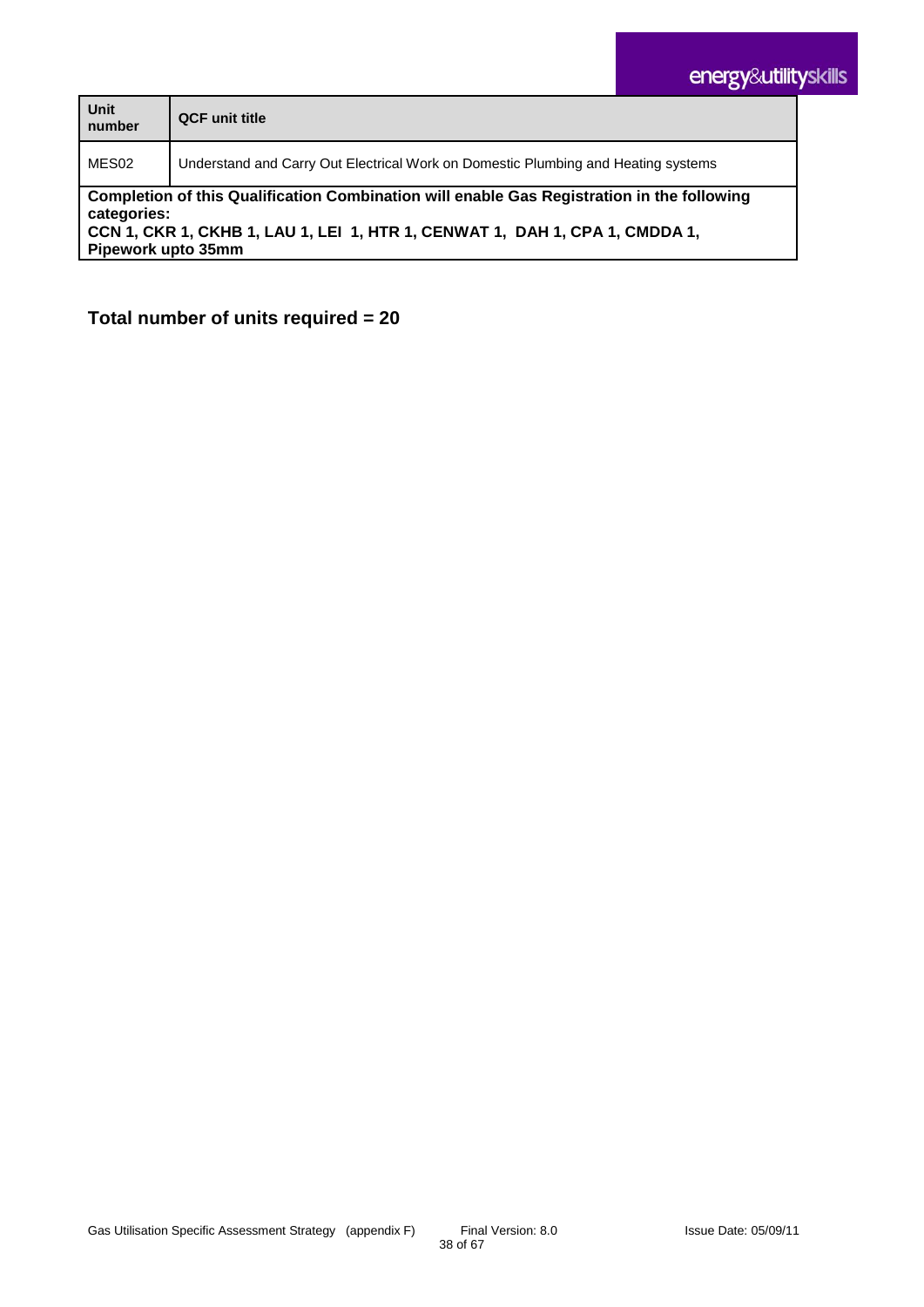# **ASSESSMENT STRATEGY FOR QCF QUALIFICATIONS (NVQS) IN GAS UTILISATION**

**THERE ARE A NEW SET OF QCF QUALIFICATIONS FOR ASSESSORS AND VERIFIERS.** *"Assessors under the Qualification Credit Framework (QCF)"*

**EXISTING ASSESSOR AND VERIFIER AWARDS ARE STILL SUITABLE WHERE IDENTIFIED.**

#### **REQUIREMENTS FOR SCHEME STAFF**

#### *ASSESSORS*

#### *General*

The centre MUST nominate all Assessors to the Awarding Body for approval prior to them conducting any assessments. Assessors may be employed by the Centre (Centre Based Assessors) or be work based (Workplace Assessors) who may or may not be from the same organisation as the Learners.

Assessors MUST be vocationally and occupationally competent in the areas they are assessing and have a thorough knowledge of the National Occupational Standards

In addition to the qualifications listed below, the Assessor must be able to provide appropriate documented evidence that demonstrates they have a minimum of 5 years proven occupational experience in the activities they will be assessing. Particular attention should be paid to providing evidence of occupational experience in the gas safety critical areas being assessed.

Where Assessors undertake assessments in the workplace, and are not supported by a suitable gas operative, then they or their employer must be a member of an appropriate Gas Registration Body in accordance with the Gas Safety (Installation and Use) Regulations. In these circumstances they should also hold suitable insurance for this activity.

#### *Qualifications*

Assessors must be technically qualified in domestic gas installation / maintenance and hold one of the following qualifications **(see note below for special arrangements for Gas Smart Metering**):

- C&G / SQA S/NVQ in Domestic Natural Gas (Level 3); or
- C&G 662 Certificate for Service Engineers (Gas); or
- C&G 598-2 Certificate in Gas Installation Studies; or
- ▶ C&G 660 Certificate in Gas Fitting Final

This list is not considered exhaustive and other 'Mechanical Engineering Services' (MES) or 'Building Engineering Services' (BES) qualifications at Level 3 or equivalent may be considered acceptable. Centres must submit requests to confirm the acceptability of other qualifications to their External Verifier who will then seek approval from the SSC.

In addition to the above qualifications, all Assessors must hold a current certificate of gas safety competence in the areas of gas work they will be assessing that is not more than 5 years old (either current ACS Certificates of Gas Safety Competence or a 6012 S/NVQ are acceptable).

#### **Note:**

#### **Special arrangements for assessments carried out in EUSGU023: L2 Diploma in Gas Smart Metering 2.5 - 6m3/hr only**

While holding one of the previously listed qualifications is not a mandatory requirement in this case, Assessors must be technically qualified in domestic gas installation / maintenance and hold a current certificate of gas safety competence that includes Gas Metering and is not more than 5 years old **(either current ACS Certificates of Gas Safety Competence or a 6012 S/NVQ are acceptable)**.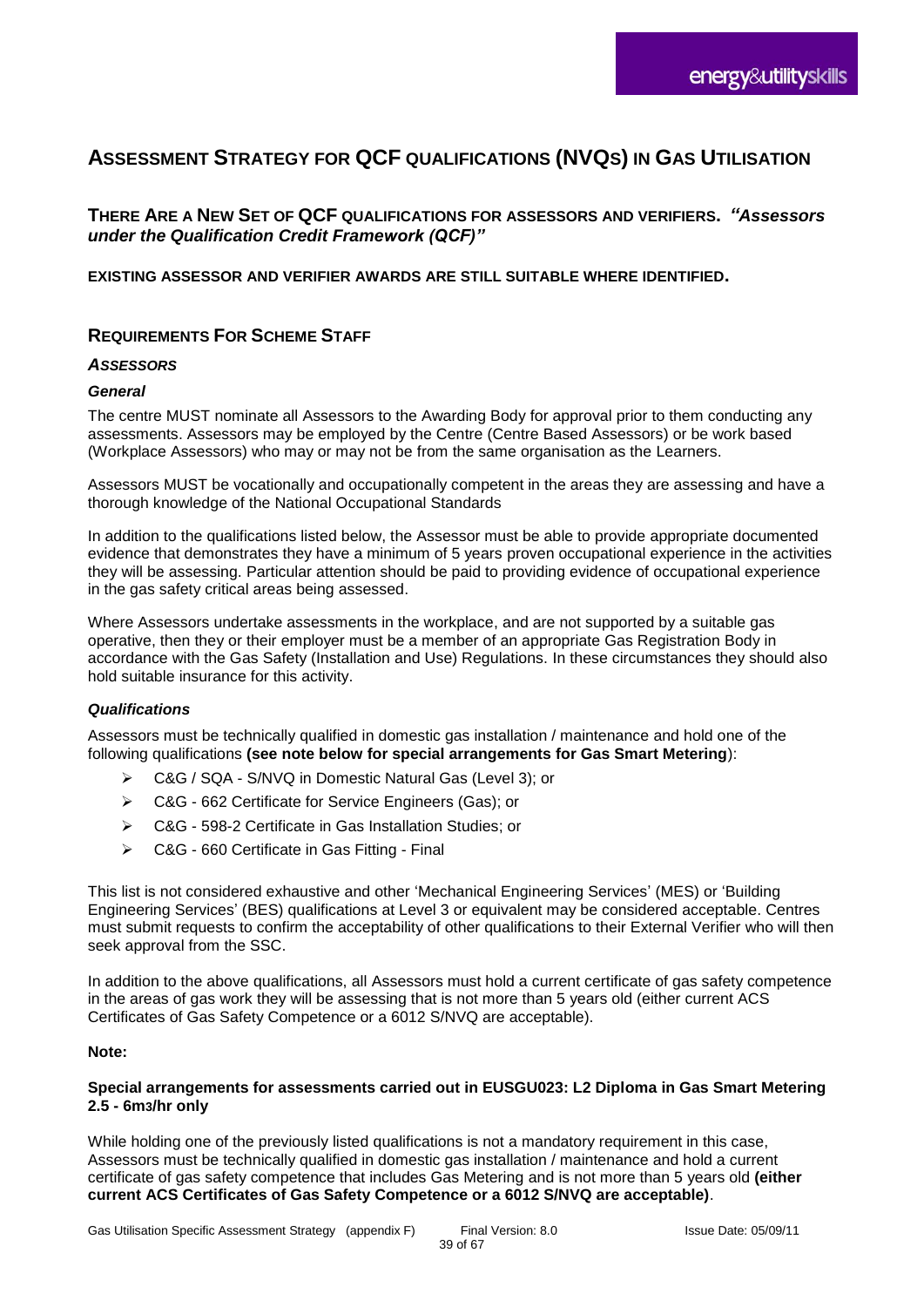'Centre Based Assessors' MUST hold:

 QCF Level Three Award "Assessing Vocational Related Achievement – in Centres/Colleges or Training Providers"

**OR**

▶ QCF Level Three Certificate "Assessing Vocationally Related Achievement – in Centres/Colleges and The Workplace"

**OR**

 $\triangleright$  A1 or D32 /D33 with an Upgrade to A1 as a minimum \*

'Workplace Assessors' MUST hold

- QCF Level Three Award "Assessing Competence in the Workplace Environment"
- QCF Level Three Certificate "Assessing Vocationally Related Achievement in Centres/Colleges and The Workplace"
- A2 or D32 with an upgrade to A2 as a minimum \*
	- The Teaching Qualification for Secondary Education (TQSE) or the Teaching Qualification for Further Education (TQFE) (which is recognised in Scotland) these awards are acceptable providing they are the versions that are recognised as equivalents to the A1 award. Assessors holding D units must have evidence of Continuing Professional Development (CPD) to demonstrate compliance with the A units

A qualified Assessor shall supervise 'Candidate Assessors' who are working towards their Assessor qualifications. They should have a clear action plan for achieving the Assessor qualification(s) (this does not apply to Independent Assessors who MUST hold the appropriate Assessor qualification).

Assessor approval will be withdrawn if the qualification / units have not been attained within the approved period (18 months).

Evidence of CPD will be sought by the External Verifier for all Assessors approved to assess for the centre.

#### *INTERNAL QUALITY ASSURANCE (INTERNAL VERIFIERS)*

#### *General*

The centre MUST nominate all Internal Verifiers to the Awarding Body for approval prior to them conducting any verification activities. Internal Verifiers can be employed by the centre or be work based who may or may not be from the same organisation as the learners.

Internal Verifiers MUST be vocationally and occupationally competent in the areas they are verifying and have a thorough knowledge of the National Occupational Standards.

In addition to the qualifications listed below, the Internal Verifiers must be able to provide appropriate documented evidence that demonstrates they have a minimum of 5 years proven occupational experience in the activities they will be verifying. Particular attention should be paid to providing evidence of occupational experience in the gas safety critical areas being verified.

#### *Qualifications:*

Internal Verifiers shall be technically qualified in domestic gas installation / maintenance and hold one of the following qualifications:

- ▶ C&G / SQA S/NVQ in Domestic Natural Gas (Level 3); or
- C&G 662 Certificate for Service Engineers (Gas); or
- C&G 598-2 Certificate in Gas Installation Studies; or
- C&G 660 Certificate in Gas Fitting Final

This list is not considered exhaustive and other 'Mechanical Engineering Services' (MES) or 'Building Engineering Services' (BES) qualifications at Level 3 or equivalent may be considered acceptable. Centres must submit requests to confirm the acceptability of other qualifications to their External Verifier who will then seek approval from the SSC.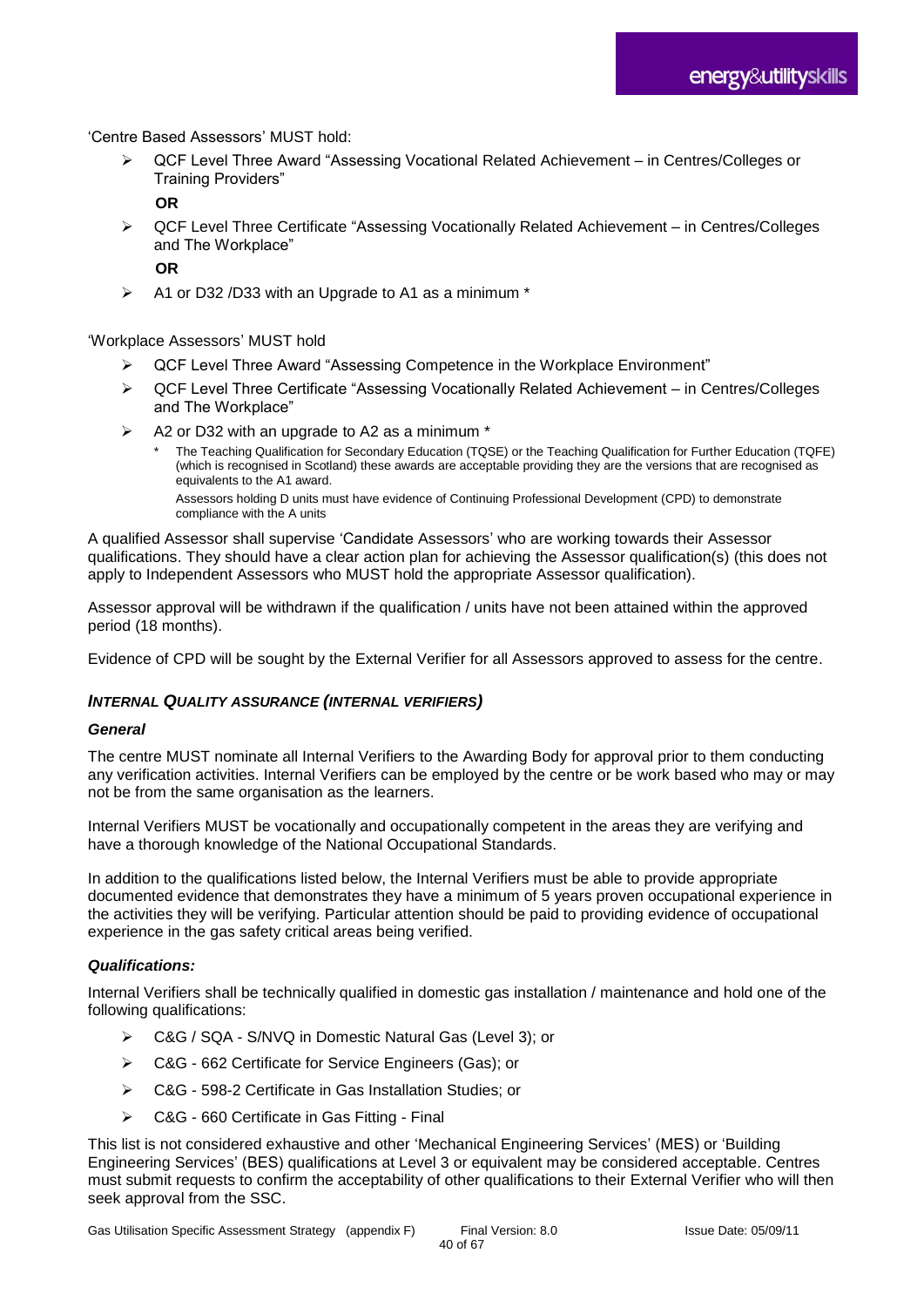In addition to the above the Internal Verifier must hold a current certificate of gas safety competence in the areas of gas work they will be internally verifying that is not more than 5 years old (either current ACS Certificates of Gas Safety Competence or a 6012 Domestic Natural Gas S/NVQ are acceptable).

Where the Internal Verifiers themselves do not hold a suitable technical qualifications they must have access to technical expertise from qualified personnel, who hold the relevant qualifications, to support them where the verification requires technical support and interpretation.

Internal Verifiers must hold the following:

- QCF Level Three Certificate "Assessing Vocationally Related Achievement in Centres/Colleges and The Workplace"
- ▶ QCF Level Four Award " Internal Quality assurance of assessment processes and practice" or QCF Level Four Certificate "leading the Internal Quality assurance of assessment processes and practice"

**OR** 

- $\triangleright$  A1 or D32/D33 with an upgrade to A1 as a minimum\*
- V1 or D34 with an upgrade to V1 as a minimum\*
	- The Teaching Qualification for Secondary Education (TQSE) or the Teaching Qualification for Further Education (TQFE) (which is recognised in Scotland) these awards are acceptable providing they are the versions that are recognised as equivalents to the A1 award.

Internal Verifiers holding D units must have evidence of CPD to demonstrate compliance with the A and V units

It is recommended that 'Candidate Internal Verifiers' have a clear action plan for achieving the Internal Verifier qualification(s).

Internal Verifier approval will be withdrawn if the qualification / units have not been attained within the approved period (18 months).

#### *EXTERNAL QUALITY ASSURANCE ( EXTERNAL VERIFIERS)*

#### *General*

External Verifiers MUST be appointed by the Awarding Body, be vocationally and occupationally competent in the areas they are verifying and have a thorough knowledge of the National Occupational Standards.

The External Verifiers must be able to provide appropriate documented evidence that demonstrates they have a minimum of 5 years proven occupational experience in the activities they will be verifying. Particular attention should be paid to providing evidence of occupational experience in the gas safety critical areas being verified.

#### *Qualifications*:

External Verifiers should be technically qualified in domestic gas installation / maintenance and hold **one of** the following qualifications:

- C&G / SQA S/NVQ in Domestic Natural Gas (Level 3); or
- C&G 662 Certificate for Service Engineers (Gas); or
- C&G 598-2 Certificate in Gas Installation Studies; or
- C&G 660 Certificate in Gas Fitting Final

This list is not considered exhaustive and other 'Mechanical Engineering Services' (MES) or 'Building Engineering Services' (BES) qualifications at Level 3 or equivalent may be considered acceptable with the prior approval of the Awarding Body.

In addition to the above the External Verifier should hold a current certificate of gas safety competence in the areas of gas work they will be verifying that is not more than 5 years old (either current ACS Certificates of Gas Safety Competence or a 6012 Domestic Natural Gas S/NVQ are acceptable) .

Where the External Verifiers themselves do not hold a suitable technical qualifications they must have access to technical expertise from qualified personnel, who hold the relevant qualifications, to support them where the verification requires technical support and interpretation.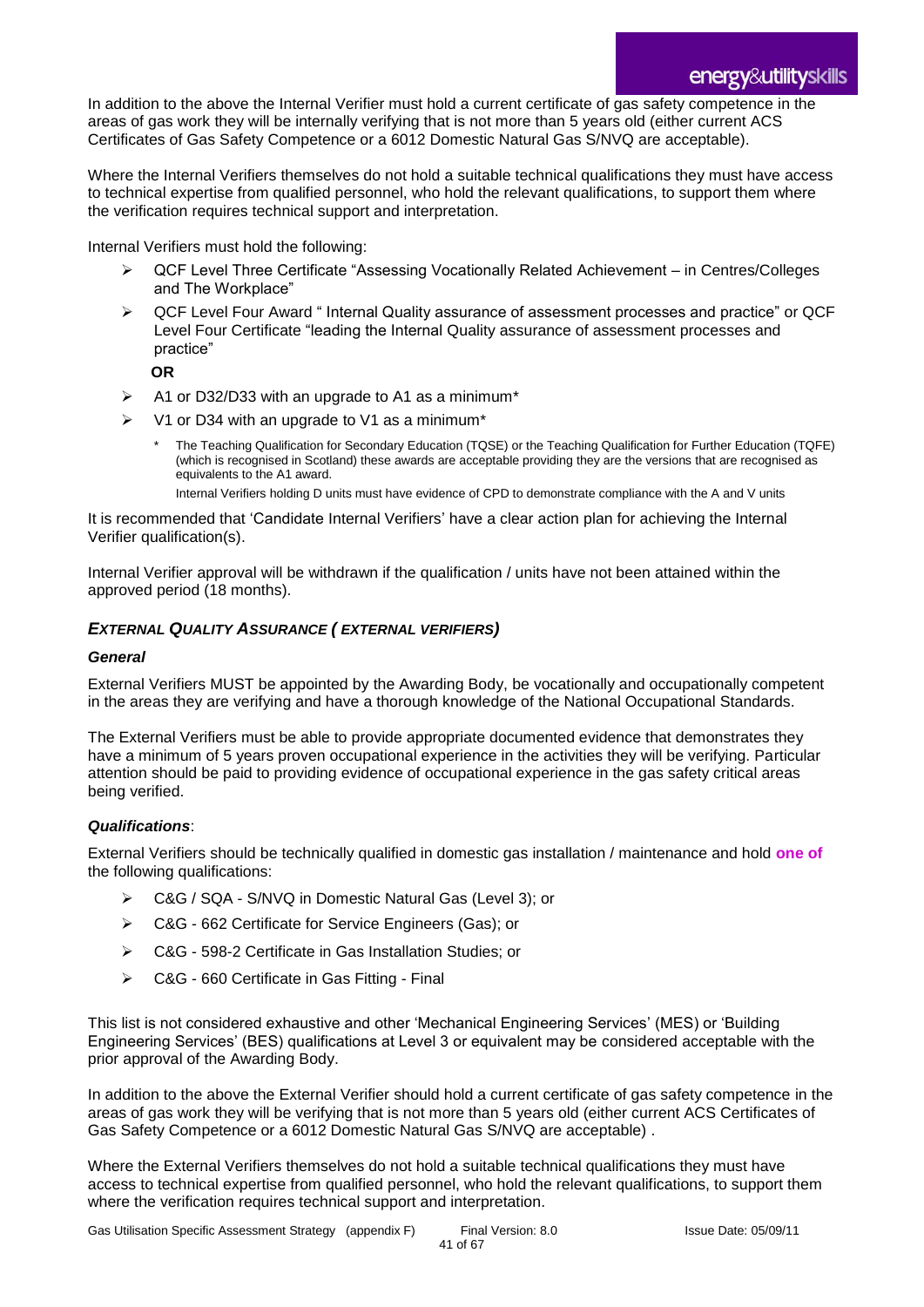External Verifiers MUST hold the following:

- QCF Level Three Certificate "Assessing Vocationally Related Achievement in Centres/Colleges and The Workplace"
- QCF Level Four Award " Internal Quality assurance of assessment processes and practice" or QCF Level Four Certificate "leading the Internal Quality assurance of assessment processes and practice"
- QCF Level Four Award "External Quality assurance of assessment processes and practice" or QCF Level Four Certificate "leading the External Quality assurance of assessment processes and practice"

**OR**

- $\triangleright$  A1 or D32 /D33 with an upgrade to A1 as a minimum\*
- V1 or D34 with an upgrade to V1 as a minimum\* (recommended)
- $\triangleright$  V2 or D35 with an upgrade to V2 as a minimum\*

External Verifiers holding D units must have evidence of CPD to demonstrate compliance with the A & V units.

It is recommended that 'Candidate External Verifiers' should have a clear action plan for achieving the External Verifier qualification(s).

External Verifier approval will be withdrawn if the qualification / units have not been attained within the approved period (12 months).

#### *ELECTRICAL AND PLUMBING ASSESSOR/INTERNAL VERIFIER COMPETENCE*

The requirements for staff delivering and assessing the plumbing and electrical activities contained in this qualification are set out in the **Summit Skills Consolidated Assessment Strategy for Units and Qualifications of "Occupational Competence" in the Credit Framework (England, Northern Ireland and Wales) for the Building Services Engineering Sector**.

In general terms Gas Assessors and Internal Verifiers who meet the criteria to assess and internally verify the gas components of these QCF awards will be eligible to assess and internally verify plumbing and/or electrical activities, **provided** that they can demonstrate the additional competence and experience required to competently assess electrical and/or plumbing work.

Additional evidence for this competence and experience may be in the form of relevant plumbing/electrical qualifications, minimum technical competence type awards, building regulations competent persons schemes, CPD records and suitable work experience. This is not an exhaustive list and centres must submit requests to confirm the acceptability of other qualifications and experience to their External Verifier who will then seek approval from Summit Skills.

#### *ELECTRICAL AND PLUMBING UNITS OF COMPETENCE*

The units in scope of these additional Assessor/IV requirements are:

- DMES 02 Understand and apply domestic cold water system installation and maintenance techniques
- DMES 03 Understand and apply domestic hot water system installation and maintenance techniques
- DMES 04 Understand and apply domestic central heating system installation and maintenance techniques
- DMES 05 Understand and apply domestic cold water system installation, commissioning, service and maintenance techniques
- DMES 06 Understand and apply domestic hot water system installation, commissioning, service and maintenance techniques
- DMES 07 Understand and apply domestic central heating system installation, commissioning, service and maintenance techniques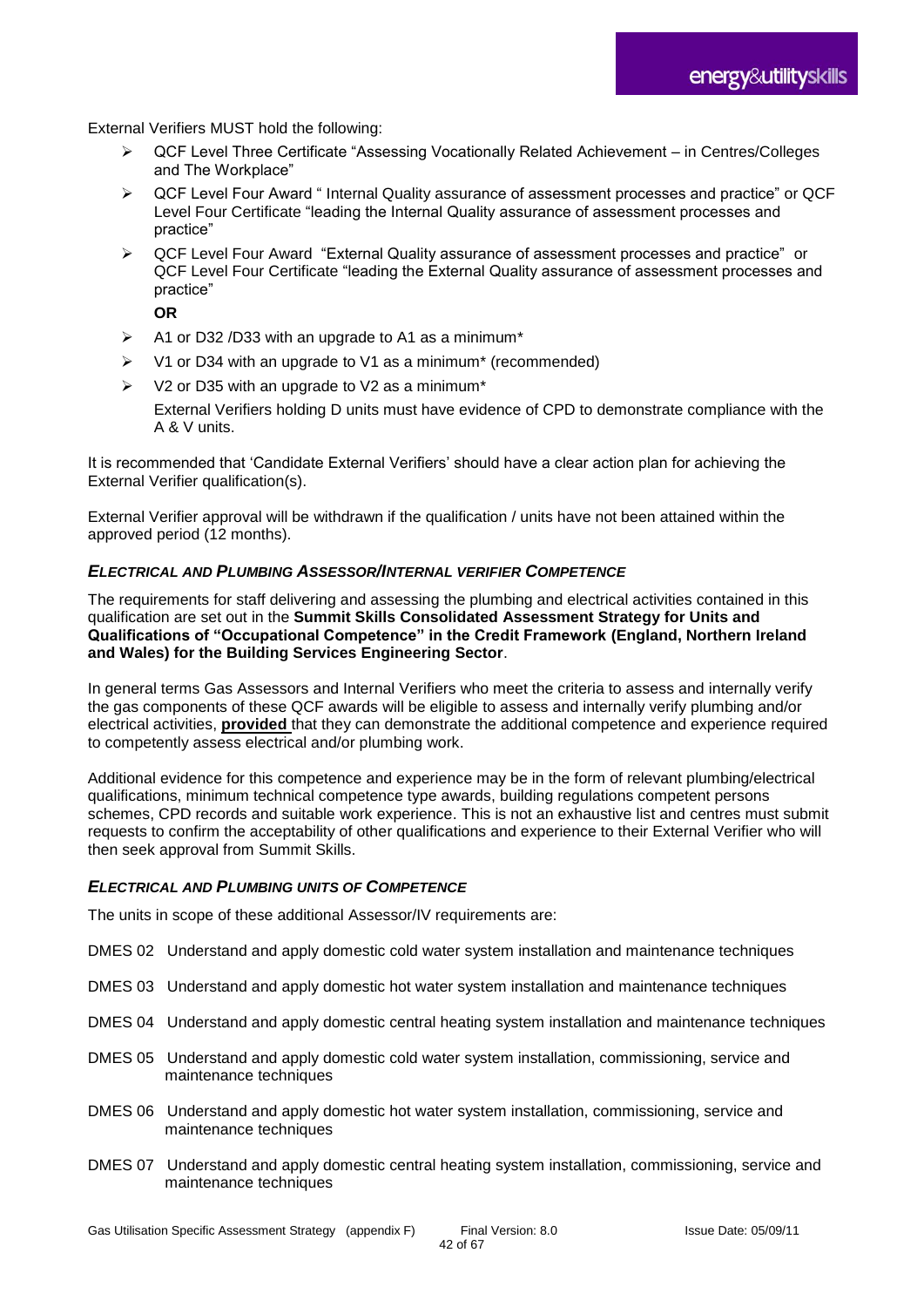- DHTG 02 Install and maintain domestic heating systems
- DHTG 04 Install, commission, service and maintain domestic heating systems
- MES 02 Understand and carry out electrical work on domestic plumbing and heating systems and components

#### **REQUIREMENTS FOR ASSESSMENT**

The Domestic Natural Gas QCF qualifications (NVQs) are assessed through a combination of workplace assessment, simulation assessment and knowledge assessment.

The Level 3 Diploma in Gas Utilisation: Core Skills and Knowledge (EUSGU001) is now an integral part, and a prerequisite of, all the Gas Utilisation qualifications. As such the following options are available to Learners:

- EUSGU001 may be completed as a stand alone qualification\*
- EUSGU001 may be completed as an introductory part of a larger qualification

#### **\* Important Notes**

**The assessment requirements set out in this document must be met in full. Any proposed variation(s) may not be introduced without prior written permission from the Sector Skills Council(s) and relevant Awarding Organisation.**

**The EUSGU001 Diploma, taken as a stand alone qualification is not sufficient for eligibility for entry to the Gas Safe Register, via any assessment only route (eg. ACS). Candidates must complete a minimum of one of the range of Level 2 and Level 3 Diplomas (EUSGU002-EUSGU024) to meet the requirements for Gas Safe Registration.**

**"Matters of Gas Safety" criteria are incorporated in all assessments. It is essential that the Awarding Organisations update their Assessors and Assessment Materials to ensure that any changes to these criteria are reflected in the performance of the candidate from the date they become effective. (for example: if the IGE/UP/1B Testing procedure changed six months prior to the candidate completing the qualification, all assessments including testing from the change date, must be completed against the changed procedure standard).**

#### *PRACTICAL EVIDENCE*

#### **Learners must be able to practice on all specified unit components within the tables below**.

RWE assessments must be included in the portfolio of evidence leading to completion of a QCF unit in line with the requirements set out for each unit. This must be supplemented by evidence gathered directly from the workplace as required for each unit and a work experience portfolio, signed off as accurate and authentic by a suitably qualified and Gas Safe Registered engineer.

Learners MUST demonstrate competence in the workplace during the performance of genuine work activities, by carrying out the tasks and duties that would be reasonably expected of them as a competent operative. Learners will be expected to have demonstrated competence in the assessed tasks over a period of time under normal working conditions to generate a sufficiency of evidence.

The gas industry is highly regulated regarding safety requirements and this is reflected in these qualifications. Certain Gas Safety related assessments must only be carried out under simulated conditions. Gas Safety critical activities within the Units will normally be assessed in a simulated RWE and where necessary these requirements are incorporated in the tables.

Learners must demonstrate competence in each Unit through assessments in line with the evidence and assessment requirement tables below: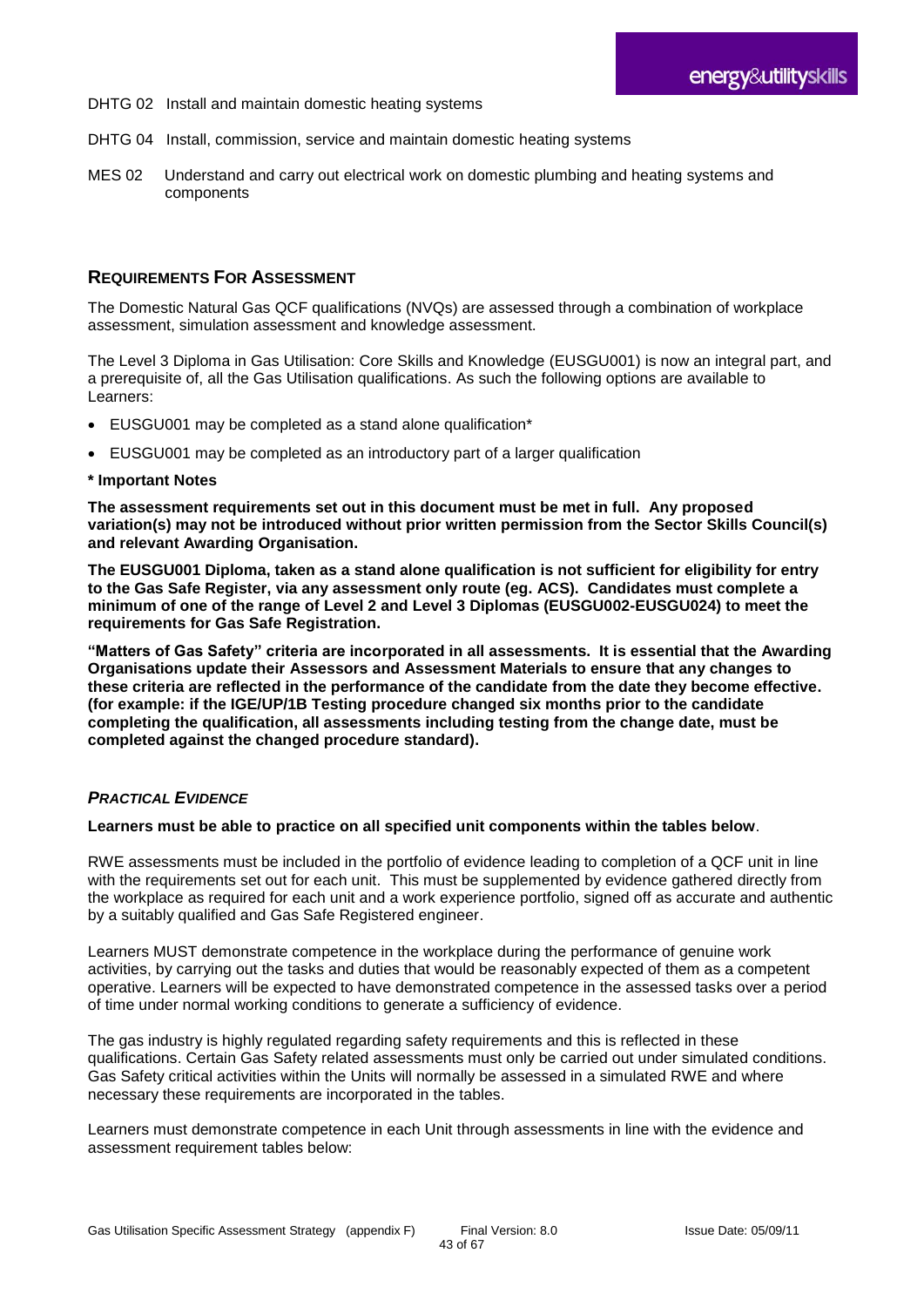**Unit 3.1 Install domestic gas cookers, tumble dryers and leisure appliances Unit Assessment Requirements:**

- **Learners must be allowed to practice on all of the identified unit components and the evidence from these activities must be recorded in the RWE and Work Experience Portfolio**
- **Assessments must be carried out as detailed in this table**

| <b>Unit Components</b>                                                                                                                                                                                                                                                                                                                                                                                                                                                                        | <b>Assessments to</b><br>be conducted in<br>either a RWE or<br>the Workplace                | <b>Assessments to be</b><br>conducted in the<br><b>Workplace only</b>                                                        | <b>RWE and Work</b><br><b>Experience Portfolio</b>                                                                                                                                                                                                                                                                                                                                                                               |
|-----------------------------------------------------------------------------------------------------------------------------------------------------------------------------------------------------------------------------------------------------------------------------------------------------------------------------------------------------------------------------------------------------------------------------------------------------------------------------------------------|---------------------------------------------------------------------------------------------|------------------------------------------------------------------------------------------------------------------------------|----------------------------------------------------------------------------------------------------------------------------------------------------------------------------------------------------------------------------------------------------------------------------------------------------------------------------------------------------------------------------------------------------------------------------------|
| <b>Install Cookers:</b><br>Freestanding<br><b>Built in Oven</b><br><b>Slide Under Cookers</b><br>Hotplates<br>Grills<br>Range Cookers<br><b>Dual Fuel Cookers</b><br><b>Remove Cookers</b><br>Freestanding<br><b>Built in Oven</b><br><b>Install Tumble Dryers</b><br><b>Exchange Tumble Dryers</b><br><b>Remove Tumble Dryers</b><br><b>Install Leisure Appliances:</b><br><b>Greenhouse Heaters</b><br><b>Barbecues</b><br><b>Patio Heaters</b><br><b>Gas Flambeaux</b><br>Outdoor Lighting | Two<br>assessments are<br>required from<br>this group and<br>must include a<br>gas hotplate | Two assessments are<br>required from this group<br>The assessments must<br>include at least two<br>different types of cooker | Learners must complete<br>a RWE and Work<br><b>Experience Portfolio</b><br>To provide additional<br>information about the<br>experience gained by the<br>learner in both RWE and<br>the workplace<br>Evidence must be<br>specific regarding actual<br>work activities<br>undertaken by the<br>learner<br>It should Include all<br>relevant evidence as<br>available and be<br>authorised by a<br>competent responsible<br>person |
| <b>Remove Leisure Appliances;</b><br><b>Greenhouse Heaters</b><br><b>Barbecues</b><br><b>Patio Heaters</b><br><b>Gas Flambeaux</b>                                                                                                                                                                                                                                                                                                                                                            |                                                                                             |                                                                                                                              | Practice is required<br>where these appliances<br>are available                                                                                                                                                                                                                                                                                                                                                                  |
| Outdoor Lighting                                                                                                                                                                                                                                                                                                                                                                                                                                                                              |                                                                                             |                                                                                                                              |                                                                                                                                                                                                                                                                                                                                                                                                                                  |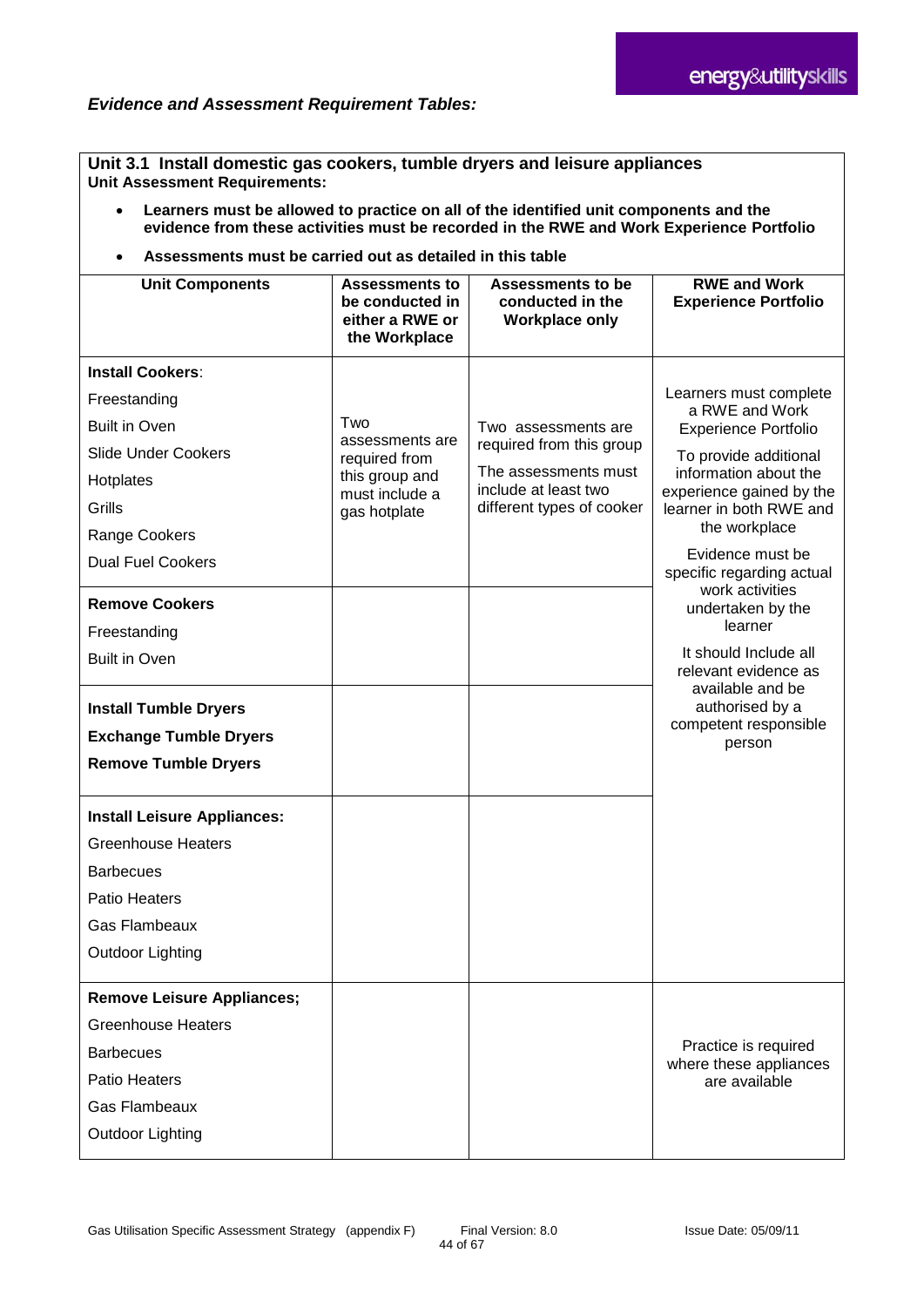*Unit 3.2 Maintain domestic gas cookers, tumble dryers and leisure appliances*

*Unit Assessment Requirements:*

- *Learners must be allowed to practice on all of the identified unit components and the evidence from these activities must be recorded in the RWE and Work Experience Portfolio*
- *Assessments must be carried out as detailed in this table*
- *Maintain must include maintenance of all appropriate components and controls. Fault Diagnostics. Servicing to manufacturers specifications. Checking the correct operation via the appropriate methods including gas pressures, gas rates, combustion performance, chimney system performance.*

| <b>Unit Components</b>                                                                                                                                                                 | <b>Assessments</b><br>to be<br>conducted in<br>either a RWE<br>or the<br>Workplace | Assessments to be<br>conducted in the<br><b>Workplace only</b>                              | <b>RWE and Work</b><br><b>Experience Portfolio</b>                                                                                                                               |
|----------------------------------------------------------------------------------------------------------------------------------------------------------------------------------------|------------------------------------------------------------------------------------|---------------------------------------------------------------------------------------------|----------------------------------------------------------------------------------------------------------------------------------------------------------------------------------|
| <b>Servicing Cookers:</b><br>Freestanding<br><b>Built in Cookers</b><br><b>Slide Under Cookers</b><br>Hotplates                                                                        | Two<br>assessments<br>are required<br>from this group                              | Two assessments<br>required from this group<br>The assessments must<br>include at least two | Learners must complete<br>a RWE and Work<br><b>Experience Portfolio</b><br>To provide additional<br>information about the<br>experience gained by the<br>learner in both RWE and |
| Grills<br><b>Range Cookers</b><br><b>Dual Fuel Cookers</b>                                                                                                                             |                                                                                    | different types of cooker                                                                   | the workplace<br>Evidence must be<br>specific regarding actual<br>work activities                                                                                                |
| <b>Identify and Repair Faults:</b><br>Freestanding<br><b>Built in Cookers</b><br><b>Slide Under Cookers</b><br>Hotplates<br>Grills<br><b>Range Cookers</b><br><b>Dual Fuel Cookers</b> | Two<br>assessments<br>are required<br>from this group                              |                                                                                             | undertaken by the<br>learner<br>It should Include all<br>relevant evidence as<br>available and be<br>authorised by a<br>competent responsible<br>person                          |
| <b>Service Tumble Dryers</b><br><b>Identify and Repair Faults</b>                                                                                                                      |                                                                                    |                                                                                             |                                                                                                                                                                                  |
| <b>Service Leisure Appliances:</b><br><b>Greenhouse Heaters</b><br><b>Barbecues</b><br><b>Patio Heaters</b><br>Gas Flambeaux<br><b>Outdoor Lighting</b>                                |                                                                                    |                                                                                             | Practice is required<br>where these appliances<br>are available                                                                                                                  |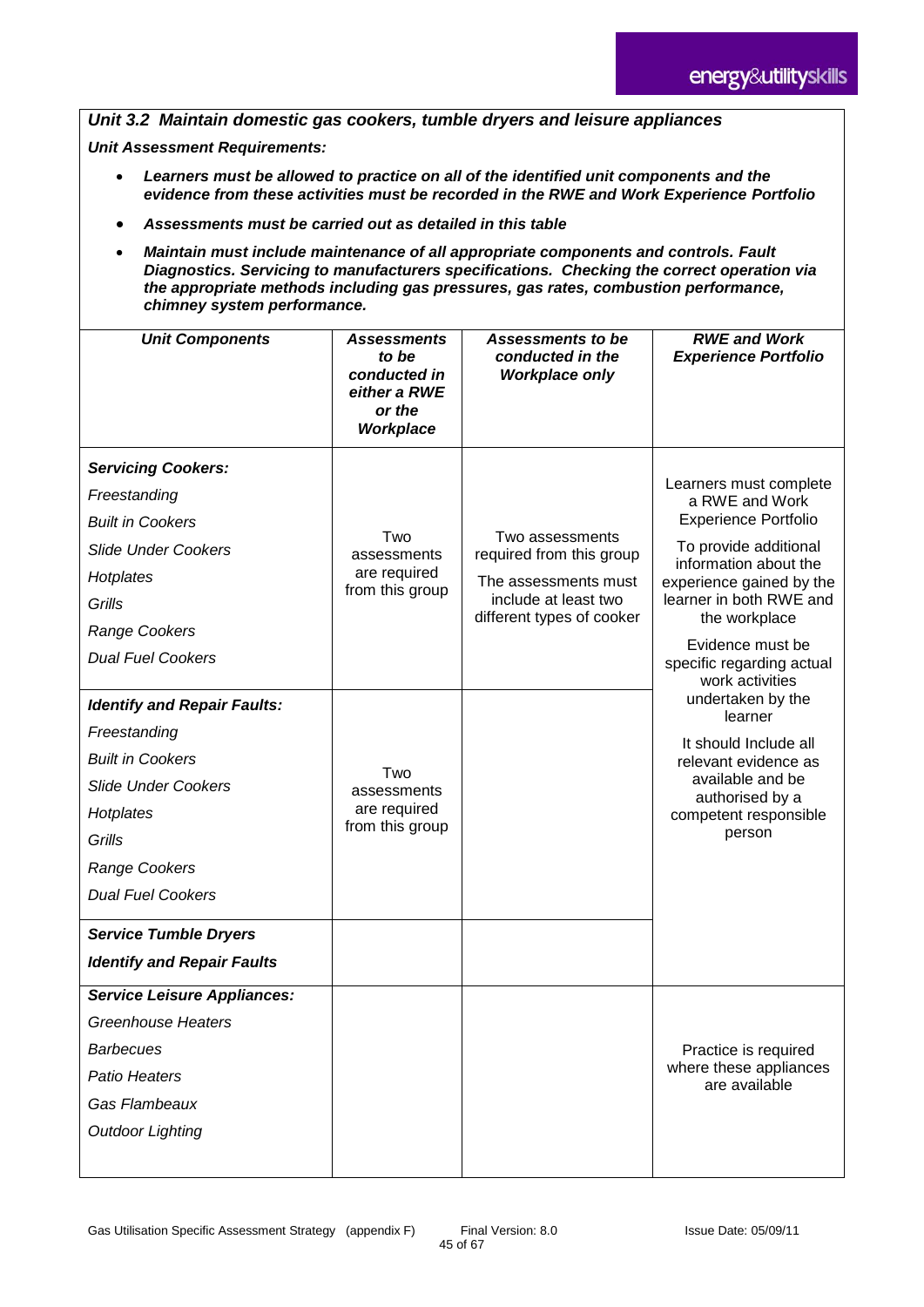# energy&utilityskills

| <b>Identify and Repair Faults on</b><br><b>Leisure Appliances</b> |                                         |
|-------------------------------------------------------------------|-----------------------------------------|
| Greenhouse Heaters                                                |                                         |
| <b>Barbecues</b>                                                  | Practice is required                    |
| Patio Heaters                                                     | where these appliances<br>are available |
| Gas Flambeaux                                                     |                                         |
| <b>Outdoor Lighting</b>                                           |                                         |
|                                                                   |                                         |

#### **Unit 3.3 Install gas water heating and wet central heating appliances Unit Assessment Requirements:**

- **Learners must be allowed to practice on all of the identified unit components and the evidence from these activities must be recorded in the RWE and Work Experience Portfolio**
- **Assessments must be carried out as detailed in this table**
- **Assessments must cover the range of fanned flue systems including vertical, horizontal, twin pipe.**
- **In an RWE Learners must install one typical chimney lined flue system**

| <b>Unit Components</b>                                                                           | <b>Assessments</b><br>to be<br>conducted in<br>either a RWE<br>or the<br>Workplace | Assessments to be<br>conducted in the<br><b>Workplace only</b>             | <b>RWE and Work</b><br><b>Experience Portfolio</b>                                                    |  |
|--------------------------------------------------------------------------------------------------|------------------------------------------------------------------------------------|----------------------------------------------------------------------------|-------------------------------------------------------------------------------------------------------|--|
| <b>Install Water Heaters:</b>                                                                    |                                                                                    |                                                                            |                                                                                                       |  |
| <b>Multipoint</b>                                                                                |                                                                                    |                                                                            | Learners must complete                                                                                |  |
| <b>Balance Chimney Instantaneous</b><br>multipoint                                               | One<br>assessment<br>required from                                                 |                                                                            | a RWE and Work<br><b>Experience Portfolio</b>                                                         |  |
| <b>Fanned Chimney Instantaneous</b><br>multipoint                                                | this group                                                                         |                                                                            | To provide additional<br>information about the<br>experience gained by the<br>learner in both RWE and |  |
| <b>Storage WH/Circulators</b>                                                                    | One                                                                                |                                                                            | the workplace                                                                                         |  |
| Storage water heater                                                                             | assessment                                                                         |                                                                            | Evidence must be                                                                                      |  |
| Circulators                                                                                      | required from<br>this group                                                        |                                                                            | specific regarding actual<br>work activities<br>undertaken by the                                     |  |
| <b>Install Wet Central Heating</b><br><b>Appliances:</b>                                         |                                                                                    |                                                                            | learner                                                                                               |  |
| <b>Fanned Chimney Condensing</b><br><b>Combination Boiler</b>                                    |                                                                                    | Two assessment<br>required from this group                                 | It should Include all<br>relevant evidence as<br>available and be                                     |  |
| <b>Fanned Chimney Combined</b><br><b>Primary Storage Condensing</b><br><b>Combination Boiler</b> | One<br>assessment<br>required from<br>this group                                   | One of the installations<br>should be a replacement<br>boiler located in a | authorised by a<br>competent responsible<br>person                                                    |  |
| <b>Fanned Chimney Regular System</b><br><b>Condensing Boiler</b>                                 |                                                                                    | different position                                                         |                                                                                                       |  |
| <b>Back Boiler Condensing</b>                                                                    |                                                                                    |                                                                            |                                                                                                       |  |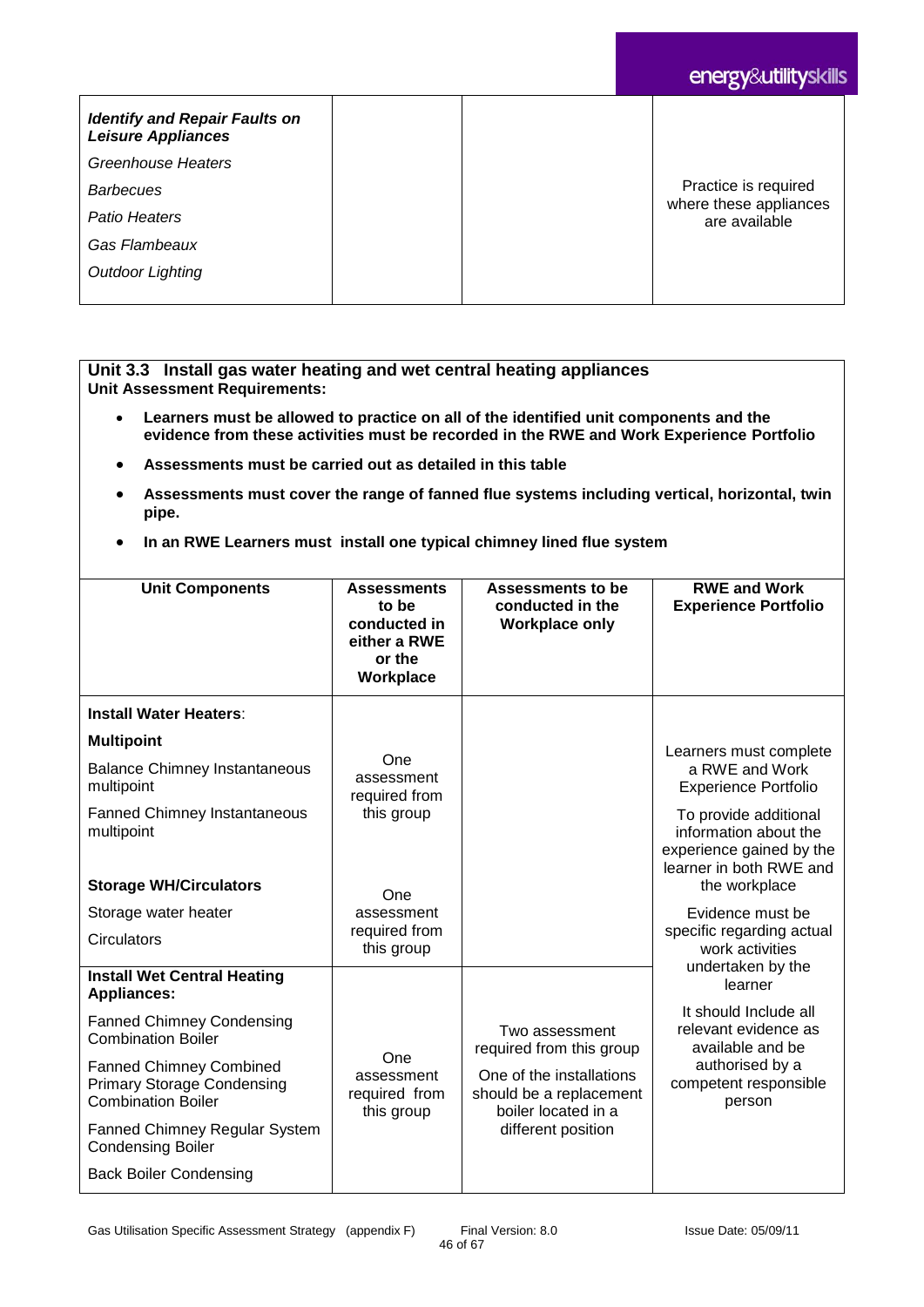#### **Unit 3.4 Maintain gas water heating and wet central heating appliances Unit Assessment Requirements:**

- **Learners must be allowed to practice on all of the identified unit components and the evidence from these activities must be recorded in the RWE and Work Experience Portfolio**
- **Assessments must be carried out as detailed in this table**
- **Maintain must include maintenance of all appropriate components and controls. Fault Diagnostics. Servicing to manufacturers specifications. Checking the correct operation via the appropriate methods including gas pressures, gas rates, combustion performance, chimney system performance, heating/hot water system performance.**

| <b>Unit Components</b>                                                                                                                                                                                                                                                                                                      | <b>Assessments</b><br>to be<br>conducted in<br>either a RWE<br>or the<br>Workplace | Assessments to be<br>conducted in the<br><b>Workplace only</b> | <b>RWE and Work</b><br><b>Experience Portfolio</b>                                                                                                                                                                                                                                                    |
|-----------------------------------------------------------------------------------------------------------------------------------------------------------------------------------------------------------------------------------------------------------------------------------------------------------------------------|------------------------------------------------------------------------------------|----------------------------------------------------------------|-------------------------------------------------------------------------------------------------------------------------------------------------------------------------------------------------------------------------------------------------------------------------------------------------------|
| <b>Service Water Heaters:</b><br><b>Multipoint</b><br><b>Balance Chimney Instantaneous</b><br>multipoint<br><b>Fanned Chimney Instantaneous</b><br>multipoint<br><b>Storage WH/Circulators</b><br>Storage water heater<br>Circulators                                                                                       | One<br>assessment<br>required from<br>this group                                   |                                                                | Learners must complete<br>a RWE and Work<br><b>Experience Portfolio</b><br>To provide additional<br>information about the<br>experience gained by the<br>learner in both RWE and<br>the workplace<br>Evidence must be<br>specific regarding actual<br>work activities<br>undertaken by the<br>learner |
| <b>Service Wet Central Heating</b><br><b>Appliances:</b><br><b>Fanned Chimney Condensing</b><br><b>Combination Boiler</b><br><b>Fanned Chimney Combined</b><br><b>Primary Storage Condensing</b><br><b>Combination Boiler</b><br>Fanned Chimney Regular System<br><b>Condensing Boiler</b><br><b>Back Boiler Condensing</b> | One<br>assessment<br>required from<br>this group                                   | Two assessments<br>required from this group                    | It should Include all<br>relevant evidence as<br>available and be<br>authorised by a<br>competent responsible<br>person                                                                                                                                                                               |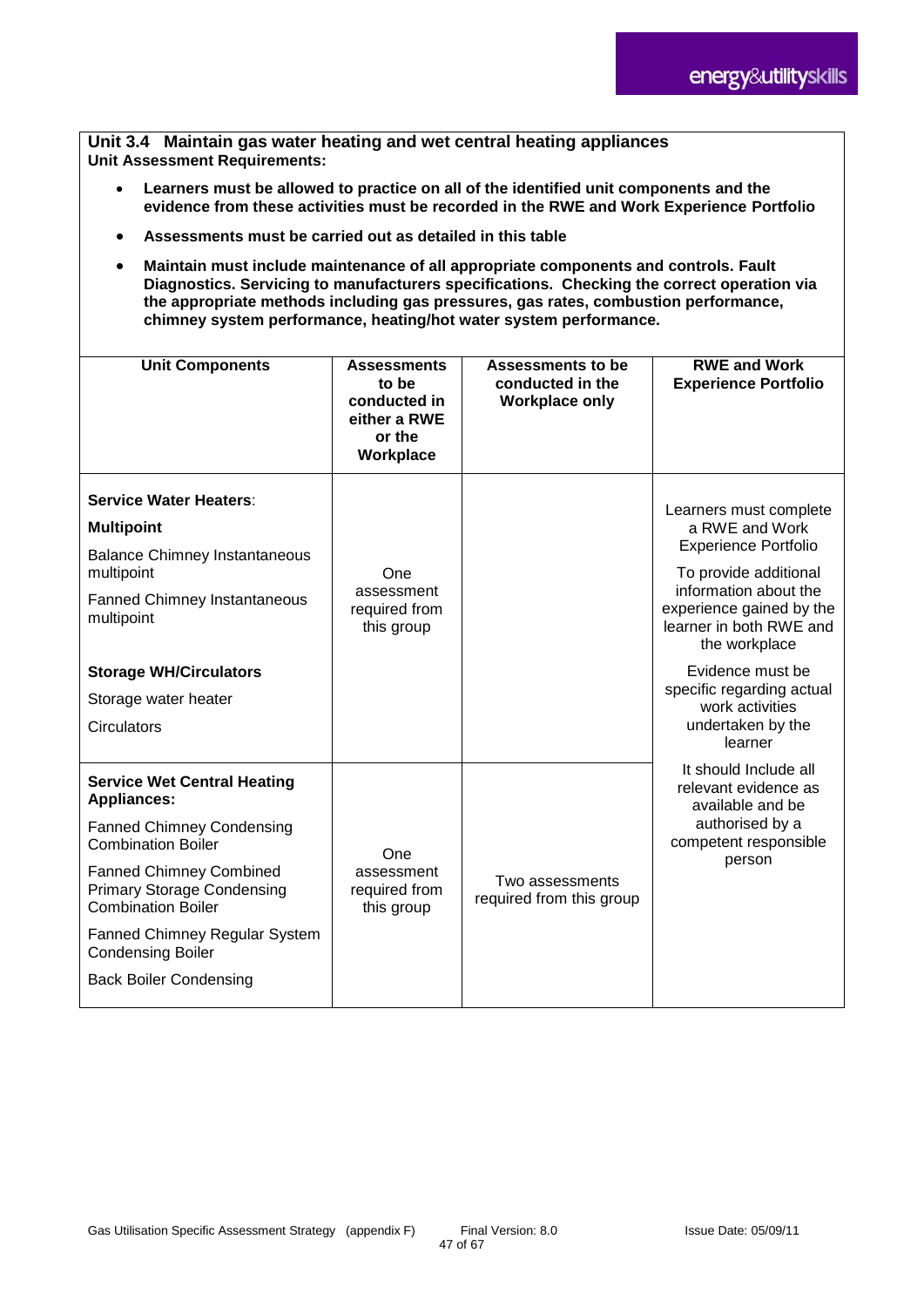# energy&utilityskills

| <b>Identify and Repair Faults on</b><br><b>Water Heaters:</b>                                    |                                                  |                                             |
|--------------------------------------------------------------------------------------------------|--------------------------------------------------|---------------------------------------------|
| <b>Multipoint</b>                                                                                |                                                  |                                             |
| <b>Balance Chimney Instantaneous</b><br>multipoint                                               |                                                  |                                             |
| <b>Fanned Chimney Instantaneous</b><br>multipoint                                                | One<br>assessment<br>required from<br>this group |                                             |
| <b>Storage WH/Circulators</b>                                                                    |                                                  |                                             |
| Storage water heater                                                                             |                                                  |                                             |
| <b>Circulators</b>                                                                               |                                                  |                                             |
|                                                                                                  |                                                  |                                             |
| <b>Identify and Repair Faults on</b><br><b>Wet Central Heating</b><br><b>Appliances:</b>         |                                                  |                                             |
| <b>Fanned Chimney Condensing</b><br><b>Combination Boiler</b>                                    |                                                  |                                             |
| <b>Fanned Chimney Combined</b><br><b>Primary Storage Condensing</b><br><b>Combination Boiler</b> | One<br>assessment<br>required from<br>this group | Two assessments<br>required from this group |
| <b>Fanned Chimney Regular System</b><br><b>Condensing Boiler</b>                                 |                                                  |                                             |
| <b>Back Boiler Condensing</b>                                                                    |                                                  |                                             |
|                                                                                                  |                                                  |                                             |

#### **Unit 3.5 Install Gas Pipework Upto 35mm Unit Assessment Requirements:**

- **Learners must be allowed to practice on all of the identified unit components and the evidence from these activities must be recorded in the RWE and Work Experience Portfolio**
- **Assessments must be carried out as detailed in this table**
- **The range of pipework and sizes up to 35mm must be covered by the assessments and they must include capillary, mechanical, compression and screwed joints. Union joints and pressed joints**
- **Pipework installations used for assessment must be a minimum of 3 metres in length and include changes in direction via the use of fittings and bends.**
- **Pipework installations used for assessment must include at least one occasion where:** 
	- **Pipework passes through a cavity wall**
	- **Pipework is installed under a wooden floor**
	- **Pipework is installed on the surface and clipped**
	- **Pipework is protected from corrosion**

| <b>Unit Components</b> | <b>Assessments</b><br>to be<br>conducted in<br>either a RWE<br>or the | Assessments to be<br>conducted in the<br><b>Workplace only</b> | <b>RWE and Work</b><br><b>Experience Portfolio</b> |
|------------------------|-----------------------------------------------------------------------|----------------------------------------------------------------|----------------------------------------------------|
|------------------------|-----------------------------------------------------------------------|----------------------------------------------------------------|----------------------------------------------------|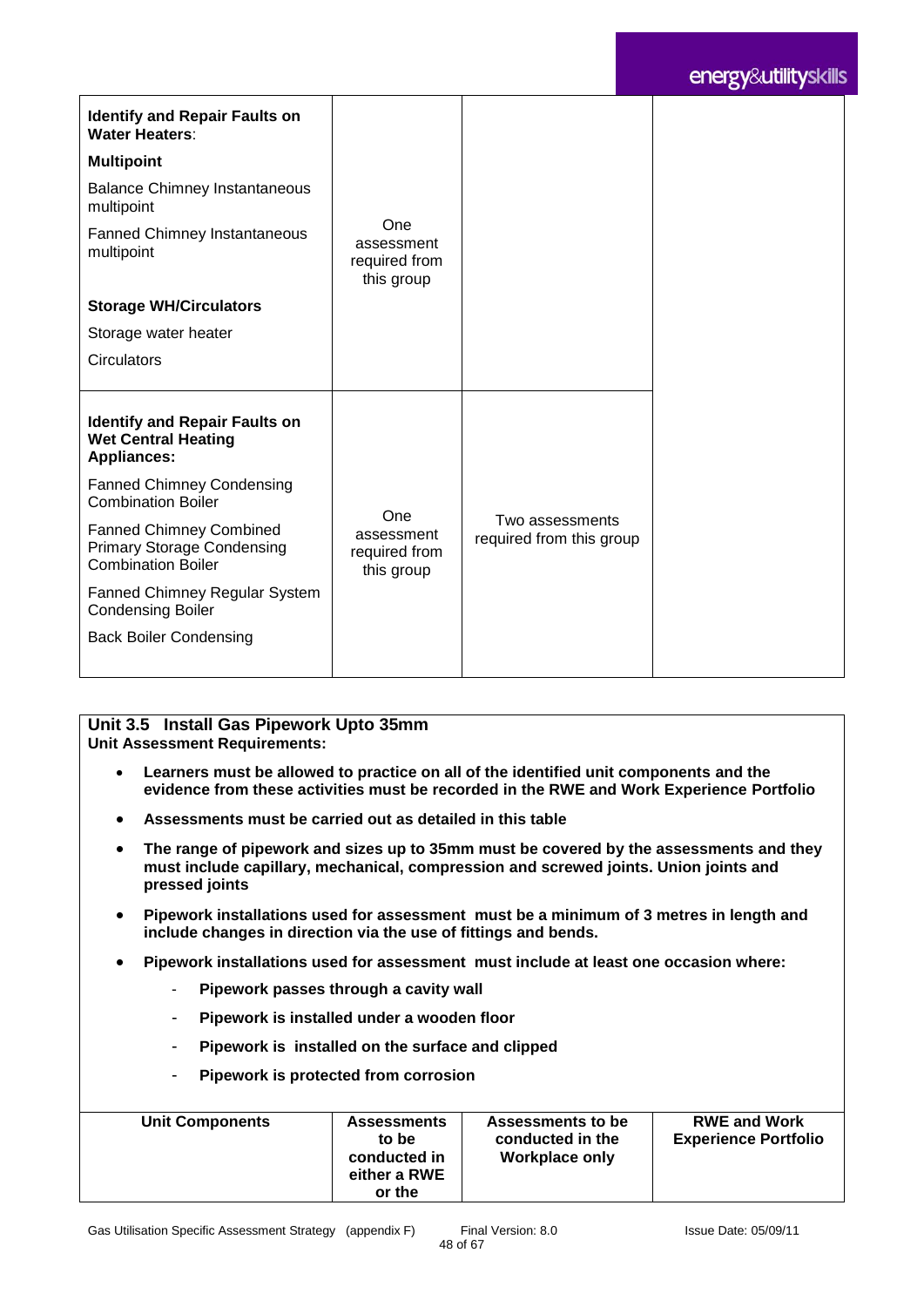# energy&utilityskills

|                                                                                                                                                     | Workplace                         |                                                                                                                                          |                                                                                                                                                                                                                                                                                                                                                                                                                                  |
|-----------------------------------------------------------------------------------------------------------------------------------------------------|-----------------------------------|------------------------------------------------------------------------------------------------------------------------------------------|----------------------------------------------------------------------------------------------------------------------------------------------------------------------------------------------------------------------------------------------------------------------------------------------------------------------------------------------------------------------------------------------------------------------------------|
| <b>Install Copper Pipework</b><br><b>Install Steel Pipework</b><br><b>Install Corrugated Stainless Steel</b><br>Tube (CSST)<br>Install Polyethylene | Yes x 1<br>Yes $x$ 1<br>Yes $x$ 1 | Three assessments<br>required from this group<br>The assessments must<br>include at least two<br>different types of<br>pipework material | Learners must complete<br>a RWE and Work<br><b>Experience Portfolio</b><br>To provide additional<br>information about the<br>experience gained by the<br>learner in both RWE and<br>the workplace<br>Evidence must be<br>specific regarding actual<br>work activities<br>undertaken by the<br>learner<br>It should Include all<br>relevant evidence as<br>available and be<br>authorised by a<br>competent responsible<br>person |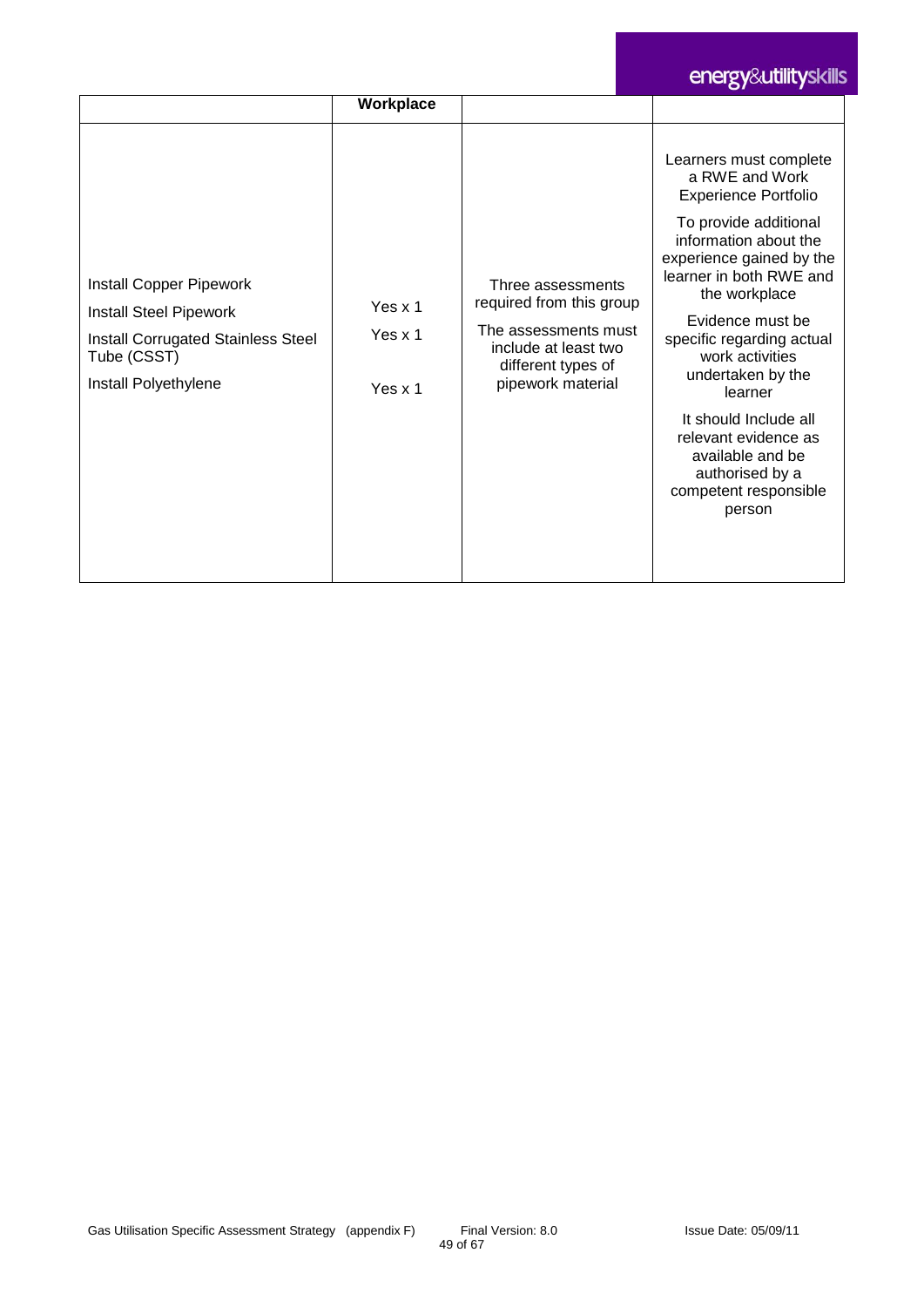#### **Unit 3.6 Gas Tightness Testing and Direct Purging IGE/UP/1B Unit Assessment Requirements:**

- **Learners must be allowed to practice on all of the identified unit components and the evidence from these activities must be recorded in the RWE and Work Experience Portfolio**
- **Assessments must be carried out as detailed in this table**
- **The range of Low and Medium Pressure supply must be covered by the assessments**
- **The range of pipework sizes up to 35mm must be covered by the assessments**
- **The range of volumes upto 0.035cu mtrs must be covered by the assessments**

| <b>Unit Components</b>                                                                                                                                                                                          | <b>Assessments</b><br>to be<br>conducted in<br>either a RWE<br>or the<br>Workplace                   | <b>Assessments to be</b><br>conducted in the<br><b>Workplace only</b> | <b>RWE and Work</b><br><b>Experience Portfolio</b>                                                                                                                                                                                                                                                                                                                                                                     |
|-----------------------------------------------------------------------------------------------------------------------------------------------------------------------------------------------------------------|------------------------------------------------------------------------------------------------------|-----------------------------------------------------------------------|------------------------------------------------------------------------------------------------------------------------------------------------------------------------------------------------------------------------------------------------------------------------------------------------------------------------------------------------------------------------------------------------------------------------|
| <b>Testing and Purging</b><br><b>Low Pressure fed</b><br>U6/G4, E6 Type Installations<br>U16/G10 Type Installations<br><b>Medium Pressure fed</b><br>U6/G4, E6 Type Installations<br>U16/G10 Type Installations | One<br>assessment<br>required from<br>this group<br>One<br>assessment<br>required from<br>this group | Two assessments<br>required from this group                           | Learners must complete<br>a RWE and Work<br><b>Experience Portfolio</b><br>To provide additional<br>information about the<br>experience gained by the<br>learner in both RWE and<br>the workplace<br>Evidence must be<br>specific regarding actual<br>work activities<br>undertaken by the<br>learner<br>It should Include all<br>relevant evidence as<br>available and be<br>authorised by a<br>competent responsible |
|                                                                                                                                                                                                                 |                                                                                                      |                                                                       | person                                                                                                                                                                                                                                                                                                                                                                                                                 |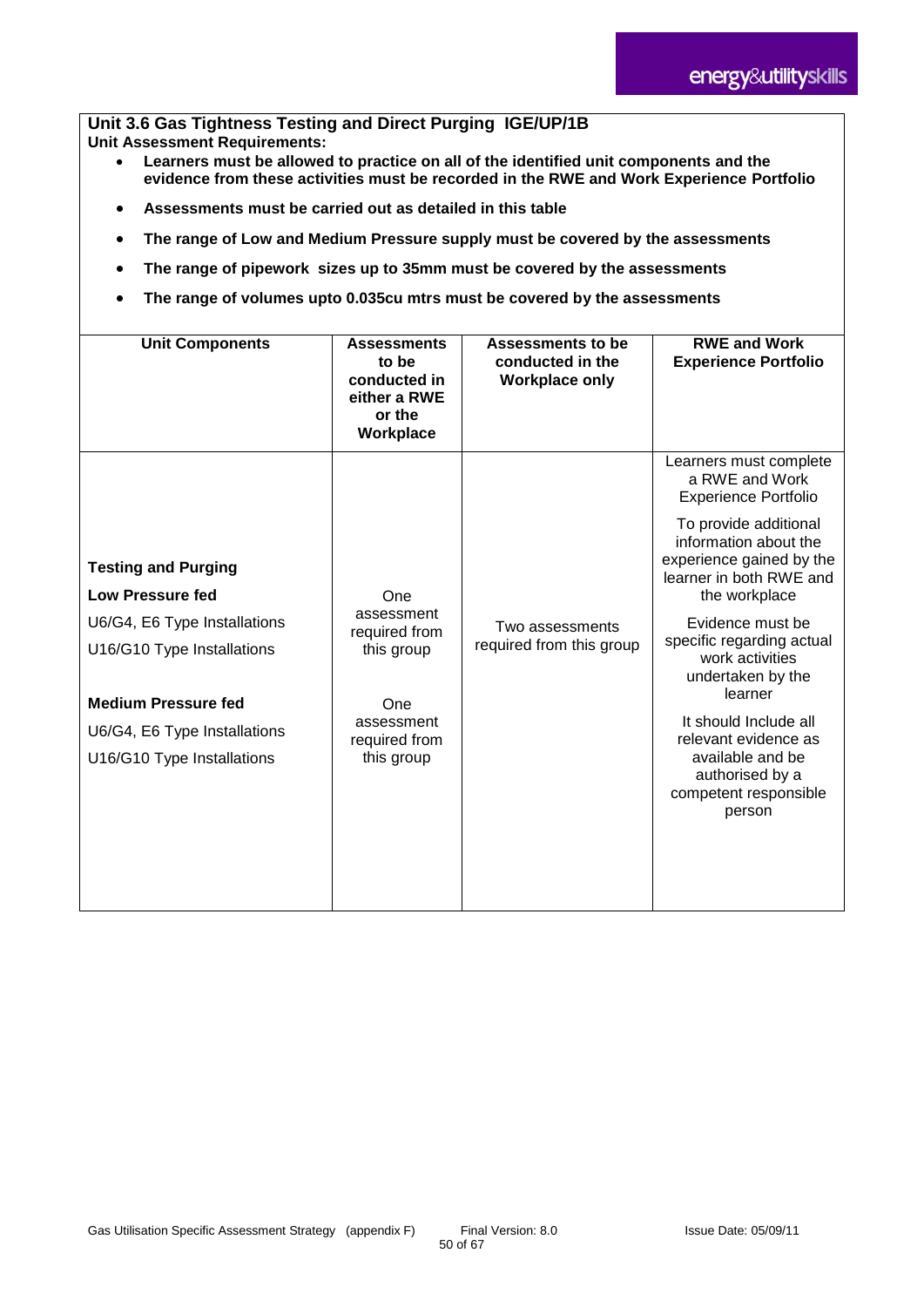**Unit 3.7 Install domestic gas space heating appliances Unit Assessment Requirements:**

- **Learners must be allowed to practice on all of the identified unit components and the evidence from these activities must be recorded in the RWE and Work Experience Portfolio**
- **Assessments must be carried out as detailed in this table**
- **In an RWE Learners must install one typical open flue system**
- **In an RWE Learners must install one typical chimney lined flue system**
- **Chimney types must include open, room sealed and fanned draught**

| <b>Unit Components</b>                                                                                                                                                                                                                   | <b>Assessments</b><br>to be<br>conducted in<br>either a RWE<br>or the<br>Workplace                                                   | Assessments to be<br>conducted in the<br><b>Workplace only</b>                                                                                                 | <b>RWE and Work</b><br><b>Experience Portfolio</b>                                                                                                                                                                                                                                                    |
|------------------------------------------------------------------------------------------------------------------------------------------------------------------------------------------------------------------------------------------|--------------------------------------------------------------------------------------------------------------------------------------|----------------------------------------------------------------------------------------------------------------------------------------------------------------|-------------------------------------------------------------------------------------------------------------------------------------------------------------------------------------------------------------------------------------------------------------------------------------------------------|
| <b>Install Gas Fires</b><br><b>Outset Gas Fires</b><br>ILFE's<br>DFE's<br><b>Flueless</b><br><b>Direct Flue Connection Fires</b><br><b>Heating Stoves</b><br><b>Cassette Fires</b><br><b>Condensing Gas Fires</b><br><b>Fanned Flues</b> | Two<br>assessments<br>are required<br>from this group<br><b>The</b><br>assessments<br>must include<br>two different<br>types of fire | Two assessments are<br>required from this group<br>and one should be an<br>exchange<br>The assessments must<br>include at least two<br>different types of fire | Learners must complete<br>a RWE and Work<br><b>Experience Portfolio</b><br>To provide additional<br>information about the<br>experience gained by the<br>learner in both RWE and<br>the workplace<br>Evidence must be<br>specific regarding actual<br>work activities<br>undertaken by the<br>learner |
| <b>Install Gas Wall Heaters</b><br>Room-Sealed<br><b>Remove Gas Space Heaters</b><br><b>Gas Fire</b><br><b>Gas Wall Heater</b>                                                                                                           | Yes x 1                                                                                                                              |                                                                                                                                                                | It should Include all<br>relevant evidence as<br>available and be<br>authorised by a<br>competent responsible<br>person                                                                                                                                                                               |
|                                                                                                                                                                                                                                          |                                                                                                                                      |                                                                                                                                                                |                                                                                                                                                                                                                                                                                                       |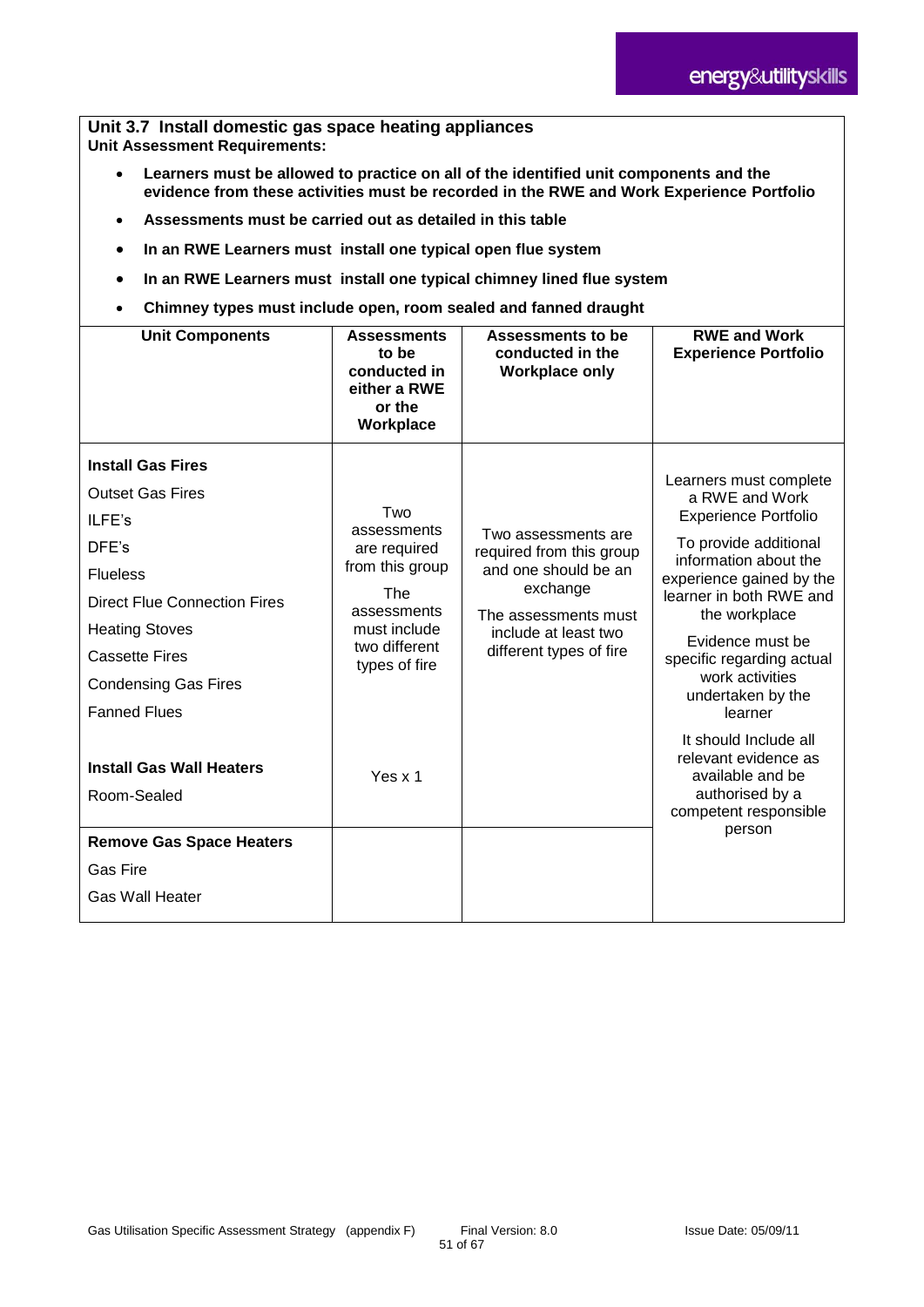**Unit 3.8 Maintain domestic gas space heating appliances Unit Assessment Requirements:**

- **Learners must be allowed to practice on all of the identified unit components and the evidence from these activities must be recorded in the RWE and Work Experience Portfolio**
- **Assessments must be carried out as detailed in this table**
- **Chimney types must include open, room sealed and fanned draught**
- **Maintain must include maintenance of all appropriate components and controls. Fault Diagnostics. Servicing to manufacturers specifications. Checking the correct operation via the appropriate methods including gas pressures, gas rates, combustion performance, chimney system performance,**

| <b>Unit Components</b>                                          | <b>Assessments</b>                                           | <b>Assessments to be</b>                        | <b>RWE and Work</b>                                                                                           |
|-----------------------------------------------------------------|--------------------------------------------------------------|-------------------------------------------------|---------------------------------------------------------------------------------------------------------------|
|                                                                 | to be<br>conducted in<br>either a RWE<br>or the<br>Workplace | conducted in the<br><b>Workplace only</b>       | <b>Experience Portfolio</b>                                                                                   |
| <b>Service Gas Fires</b>                                        |                                                              |                                                 |                                                                                                               |
| <b>Outset Gas Fires</b>                                         |                                                              |                                                 | Learners must complete<br>a RWE and Work                                                                      |
| ILFE's                                                          | Two                                                          |                                                 | <b>Experience Portfolio</b>                                                                                   |
| DFE's                                                           | assessments<br>are required                                  | Two assessments are<br>required from this group | To provide additional                                                                                         |
| <b>Flueless</b>                                                 | from this group                                              |                                                 | information about the<br>experience gained by the                                                             |
| <b>Direct Flue Connection Fires</b>                             | The                                                          | The assessments must                            | learner in both RWE and                                                                                       |
| <b>Heating Stoves</b>                                           | assessments<br>must include                                  | include at least two                            | the workplace                                                                                                 |
| <b>Cassette Fires</b>                                           | two different                                                | different types of fire                         | Evidence must be<br>specific regarding actual                                                                 |
| <b>Condensing Gas Fires</b>                                     | types of fire                                                |                                                 | work activities                                                                                               |
| <b>Fanned Flues</b>                                             |                                                              |                                                 | undertaken by the<br>learner                                                                                  |
| <b>Service Gas Wall Heaters</b><br>Room-Sealed                  | Yes x 1                                                      |                                                 | It should Include all<br>relevant evidence as<br>available and be<br>authorised by a<br>competent responsible |
| <b>Identify and Repair Faults on</b><br><b>Gas Fires</b>        |                                                              |                                                 | person                                                                                                        |
| <b>Outset Gas Fires</b>                                         |                                                              |                                                 |                                                                                                               |
| ILFE's                                                          | Two                                                          |                                                 |                                                                                                               |
| DFE's                                                           | assessments<br>are required                                  |                                                 |                                                                                                               |
| <b>Flueless</b>                                                 | from this group                                              |                                                 |                                                                                                               |
| <b>Direct Flue Connection Fires</b>                             | <b>The</b>                                                   |                                                 |                                                                                                               |
| <b>Heating Stoves</b>                                           | assessments<br>must include                                  |                                                 |                                                                                                               |
| <b>Cassette Fires</b>                                           | two different                                                |                                                 |                                                                                                               |
| <b>Condensing Gas Fires</b>                                     | types of fire                                                |                                                 |                                                                                                               |
| <b>Fanned Flues</b>                                             |                                                              |                                                 |                                                                                                               |
| <b>Identify and Repair Faults on</b><br><b>Gas Wall Heaters</b> |                                                              |                                                 |                                                                                                               |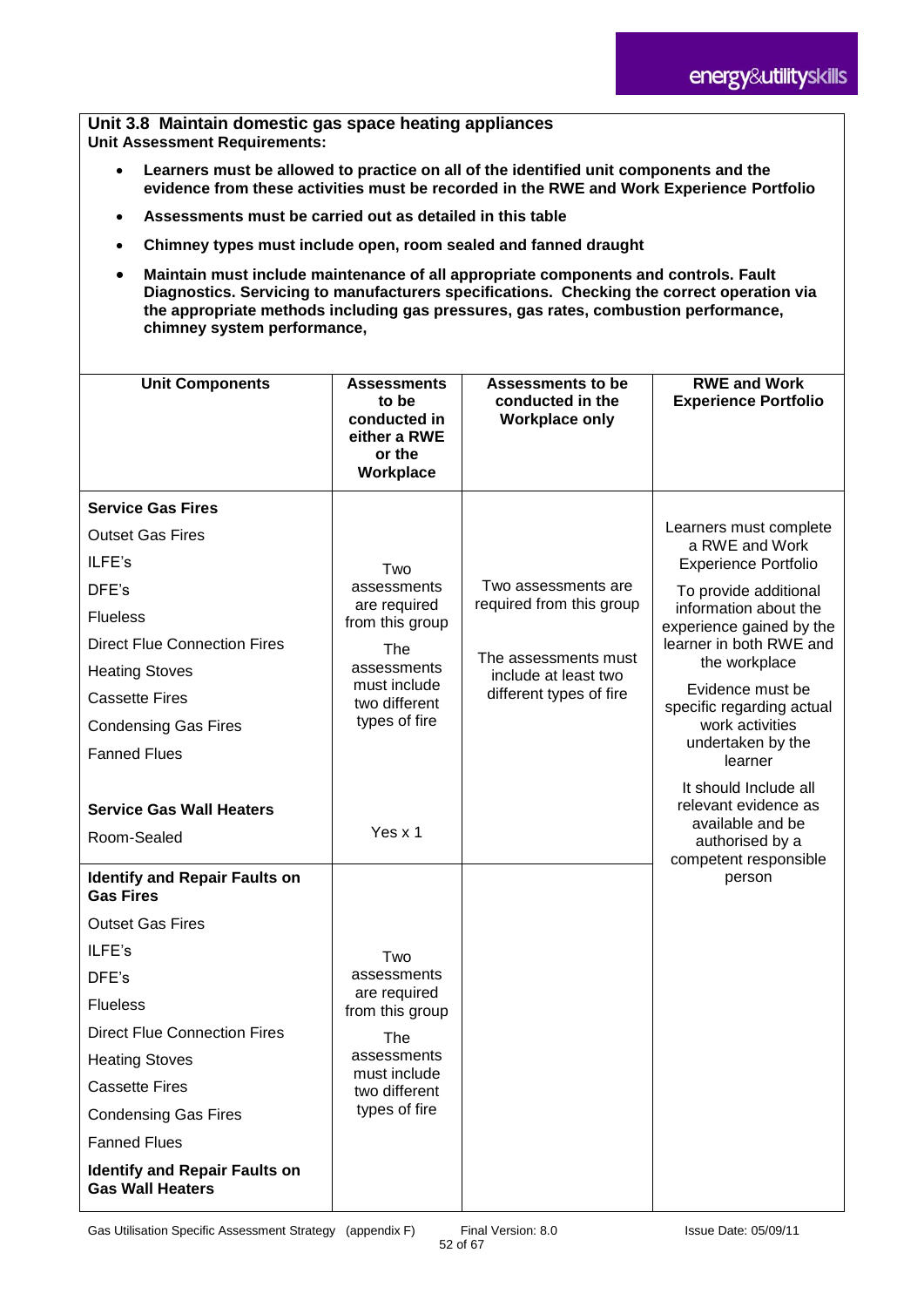**Unit 3.10 Install gas warm air central heating systems and appliances Unit Assessment Requirements:**

- **This unit must not be used to assess combined warm air and water heating system installation. Other units are available in the QCF framework to assess the associated water skills and competences**
- **Learners must be allowed to practice on all of the identified unit components and the evidence from these activities must be recorded in the RWE and Work Experience Portfolio**
- **Assessments must be carried out as detailed in this table**
- **Chimney types must include open, room sealed and fanned draught**
- **In an RWE Learners must also install one typical open flue system**

| <b>Unit Components</b>                                                                                                                   | <b>Assessments</b><br>to be<br>conducted in<br>either a RWE<br>or the<br>Workplace | Assessments to be<br>conducted in the<br><b>Workplace only</b> | <b>RWE and Work</b><br><b>Experience Portfolio</b>                                                                                                                                                |
|------------------------------------------------------------------------------------------------------------------------------------------|------------------------------------------------------------------------------------|----------------------------------------------------------------|---------------------------------------------------------------------------------------------------------------------------------------------------------------------------------------------------|
| <b>Install Warm Air Central</b><br><b>Heating Appliances:</b><br><b>Basic Warm Air Units:</b><br>Down-flow<br>Up-flow<br>Horizontal-flow | Two<br>assessments<br>are required<br>from this group                              | Two assessments are<br>required from this group                | Learners must complete<br>a RWE and Work<br><b>Experience Portfolio</b><br>To provide additional<br>information about the<br>experience gained by the<br>learner in both RWE and<br>the workplace |
| Slot-fit<br><b>Ducting Systems:</b><br>Stub Duct                                                                                         |                                                                                    |                                                                | Evidence must be<br>specific regarding actual<br>work activities<br>undertaken by the<br>learner<br>It should Include all                                                                         |
| <b>Radial Duct</b><br>Perimeter Loop<br><b>Extended Plenum</b><br><b>Stepped Duct</b>                                                    | Two<br>assessments<br>are required<br>from this group                              |                                                                | relevant evidence as<br>available and be<br>authorised by a<br>competent responsible<br>person                                                                                                    |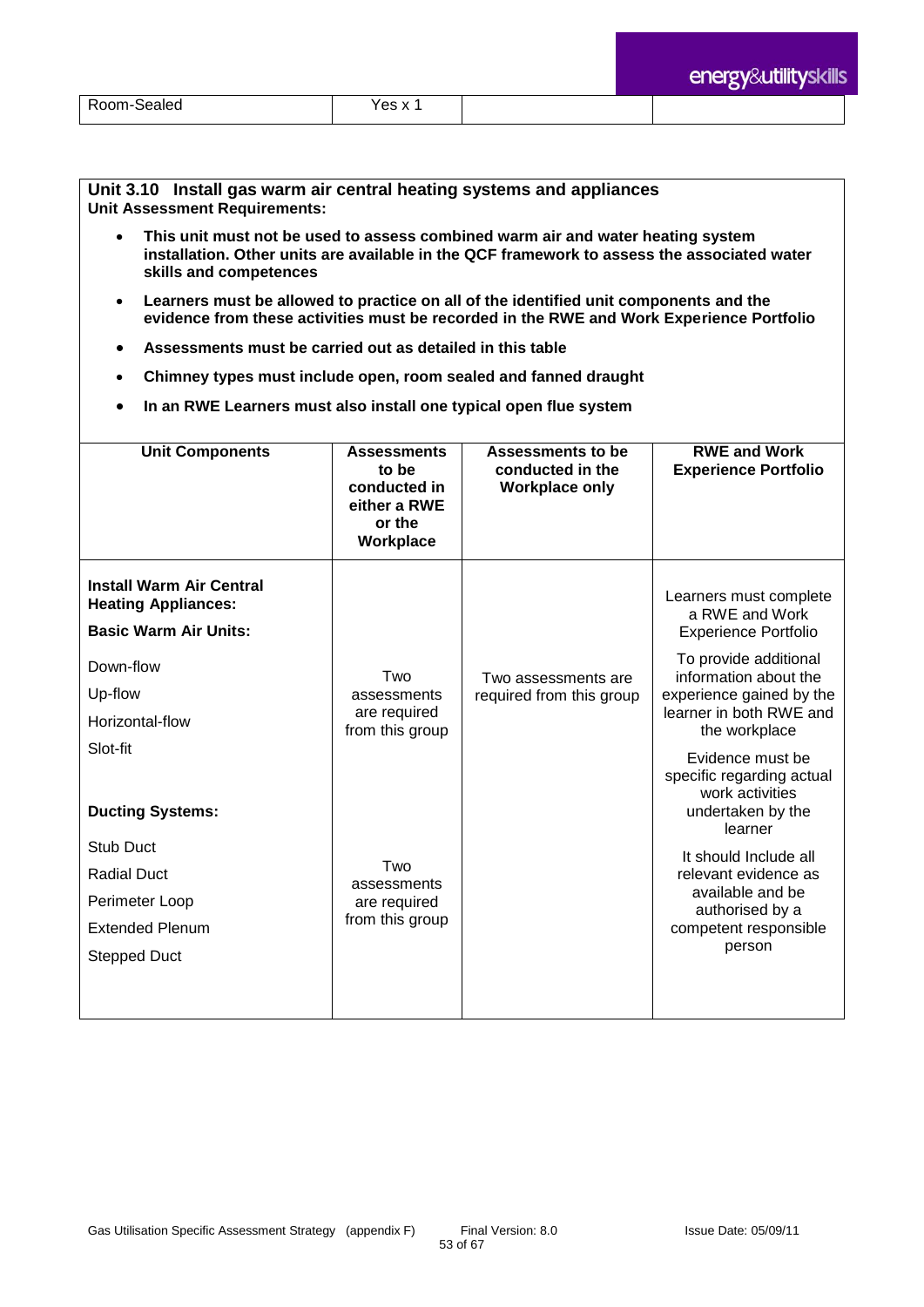**Unit 3.11 Maintain gas warm air central heating systems and appliances Unit Assessment Requirements:**

- **This unit must not be used to assess combined warm air and water heating system maintenance. Other units are available in the QCF framework to assess the associated water skills and competences**
- **Learners must be allowed to practice on all of the identified unit components and the evidence from these activities must be recorded in the RWE and Work Experience Portfolio**
- **Assessments must be carried out as detailed in this table**
- **Chimney types must include open, room sealed and fanned draught**
- **In an RWE Learners must also install one typical open flue system**
- **Maintain must include maintenance of all appropriate components and controls. Fault Diagnostics. Servicing to manufacturers specifications. Checking the correct operation via the appropriate methods including gas pressures, gas rates, combustion performance, chimney system performance, warm air system performance.**

| <b>Unit Components</b>                                                                                                            | <b>Assessments</b><br>to be<br>conducted in<br>either a RWE<br>or the<br>Workplace | <b>Assessments to be</b><br>conducted in the<br><b>Workplace only</b> | <b>RWE and Work</b><br><b>Experience Portfolio</b>                                               |
|-----------------------------------------------------------------------------------------------------------------------------------|------------------------------------------------------------------------------------|-----------------------------------------------------------------------|--------------------------------------------------------------------------------------------------|
| <b>Service Basic Warm Air Central</b><br><b>Heating Appliances and</b><br><b>Ducting Systems</b>                                  |                                                                                    |                                                                       | Learners must complete<br>a RWE and Work<br><b>Experience Portfolio</b>                          |
| Down-flow                                                                                                                         | Two                                                                                | Two assessments are                                                   | To provide additional                                                                            |
| Up-flow                                                                                                                           | assessments                                                                        | required from this group                                              | information about the                                                                            |
| Horizontal-flow                                                                                                                   | are required<br>from this group                                                    |                                                                       | experience gained by the<br>learner in both RWE and                                              |
| Slot-fit                                                                                                                          |                                                                                    |                                                                       | the workplace                                                                                    |
| Stub Duct<br><b>Radial Duct</b>                                                                                                   |                                                                                    |                                                                       | Evidence must be<br>specific regarding actual<br>work activities<br>undertaken by the<br>learner |
| Perimeter Loop                                                                                                                    |                                                                                    |                                                                       | It should Include all                                                                            |
| <b>Extended Plenum</b>                                                                                                            |                                                                                    |                                                                       | relevant evidence as<br>available and be                                                         |
| <b>Stepped Duct</b>                                                                                                               |                                                                                    |                                                                       | authorised by a                                                                                  |
| <b>Identify and Repair Faults on</b><br><b>Basic Warm Air Central Heating</b><br><b>Appliances and Ducting</b><br><b>Systems:</b> |                                                                                    |                                                                       | competent responsible<br>person                                                                  |
| Down-flow                                                                                                                         | <b>Three</b>                                                                       |                                                                       |                                                                                                  |
| Up-flow                                                                                                                           | assessments                                                                        |                                                                       |                                                                                                  |
| Horizontal-flow                                                                                                                   | are required<br>from this group                                                    |                                                                       |                                                                                                  |
| Slot-fit                                                                                                                          |                                                                                    |                                                                       |                                                                                                  |
|                                                                                                                                   |                                                                                    |                                                                       |                                                                                                  |
| Stub Duct                                                                                                                         |                                                                                    |                                                                       |                                                                                                  |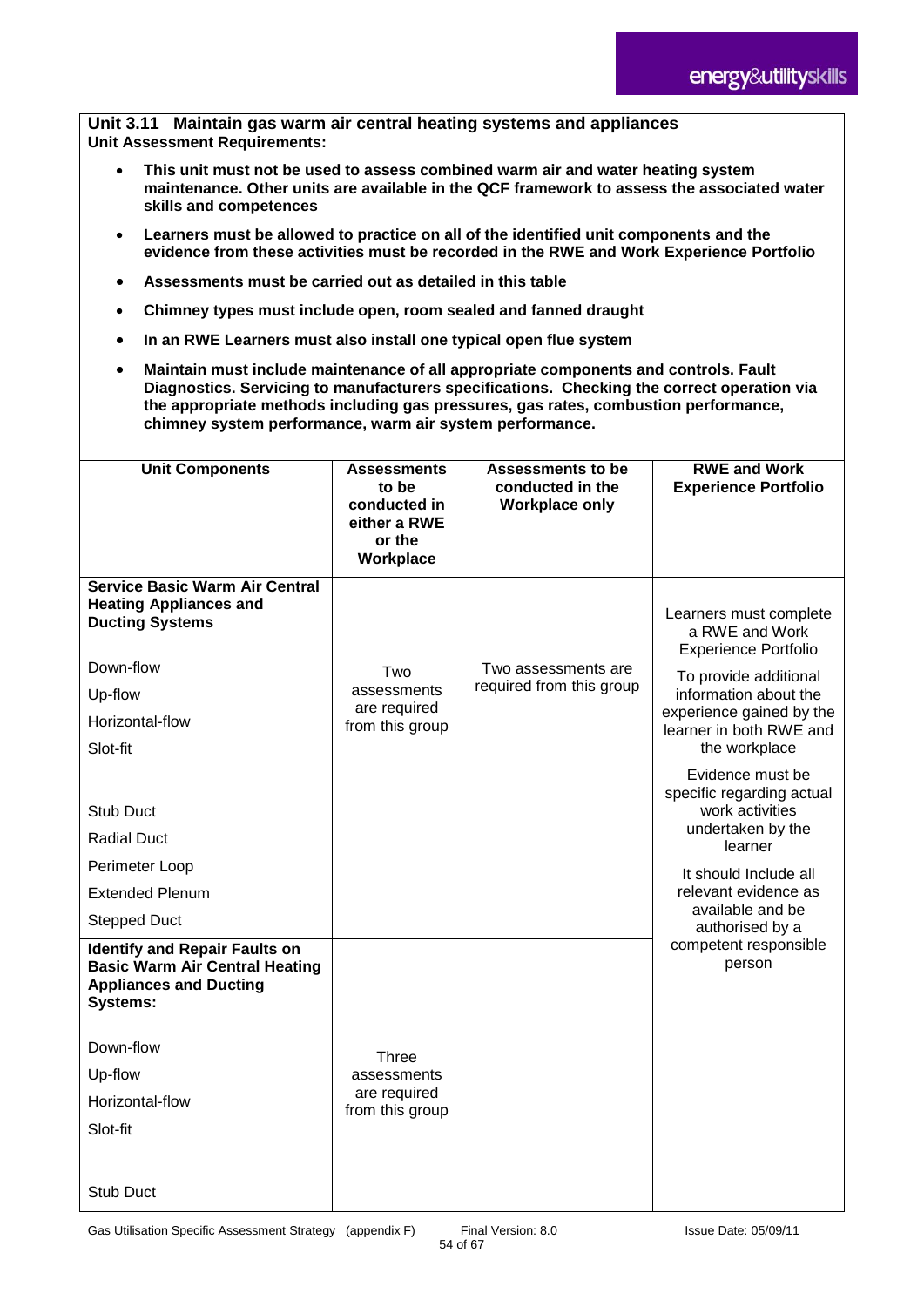| <b>Radial Duct</b>     |  |  |  |
|------------------------|--|--|--|
|                        |  |  |  |
| Perimeter Loop         |  |  |  |
|                        |  |  |  |
|                        |  |  |  |
| <b>Extended Plenum</b> |  |  |  |
|                        |  |  |  |
| Stepped Duct           |  |  |  |
|                        |  |  |  |

#### **Unit 3.12 Install gas meters and regulators 2.5 – 16cu mtrs/hr Unit Assessment Requirements:**

- **Learners must be allowed to practice on all of the identified unit components and the evidence from these activities must be recorded in the RWE and Work Experience Portfolio**
- **Assessments must be carried out as detailed in this table**

| <b>Unit Components</b>                                                                                  | <b>Assessments</b><br>to be<br>conducted in<br>either a RWE<br>or the<br>Workplace | <b>Assessments to be</b><br>conducted in the<br><b>Workplace only</b> | <b>RWE and Work</b><br><b>Experience Portfolio</b>                                                                     |
|---------------------------------------------------------------------------------------------------------|------------------------------------------------------------------------------------|-----------------------------------------------------------------------|------------------------------------------------------------------------------------------------------------------------|
| <b>Install Gas Meters and</b><br><b>Regulators:</b>                                                     |                                                                                    |                                                                       | Learners must complete                                                                                                 |
| Low Pressure Fed U6/G4, E6,<br>U16/G10, Prepayment and                                                  |                                                                                    |                                                                       | a RWE and Work<br><b>Experience Portfolio</b>                                                                          |
| <b>Credit</b><br>Internal Installation on a Meter bar<br>Installation in a Surface Mounted<br>Meter box | One<br>assessment                                                                  | Two assessments are                                                   | To provide additional<br>information about the<br>experience gained by the<br>learner in both RWE and<br>the workplace |
| Installation in a Built in Meter box                                                                    | required from<br>this group                                                        | required from this group                                              | Evidence must be<br>specific regarding actual                                                                          |
| Installation in a Semi Concealed<br>Meter box                                                           |                                                                                    |                                                                       | work activities<br>undertaken by the<br>learner                                                                        |
| Medium Pressure Fed U6/G4,<br>E6,                                                                       |                                                                                    |                                                                       | It should Include all<br>relevant evidence as<br>available and be                                                      |
| Internal Installation on a Meter bar                                                                    | One                                                                                |                                                                       | authorised by a<br>competent responsible                                                                               |
| Installation in a Surface Mounted<br>Meter box                                                          | assessment<br>required from<br>this group                                          | One assessment<br>required from this group                            | person                                                                                                                 |
| Installation in a Semi Concealed<br>Meter box                                                           |                                                                                    |                                                                       |                                                                                                                        |
| Exchange U6G4, E6 or U16/G10<br><b>Meter</b>                                                            | Yes $x$ 1                                                                          | Yes $x$ 1                                                             |                                                                                                                        |
| Remove U6,E6 or U16 Meter                                                                               | Yes x 1                                                                            |                                                                       |                                                                                                                        |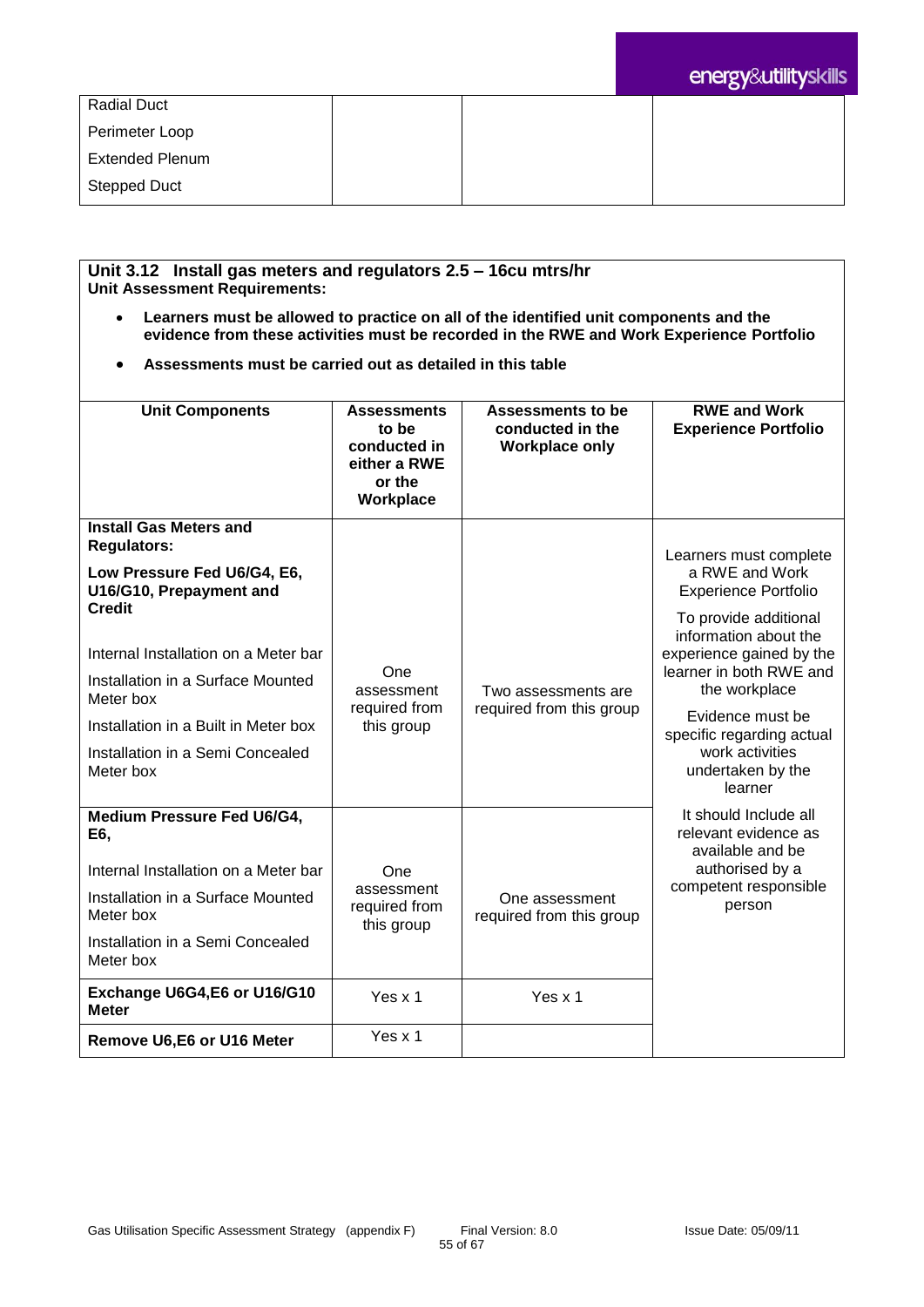#### **Phase 2 Unit Unit 3.13 Install gas meters and regulators 16 – 1076cu mtrs/hr**

**Unit Assessment Requirements:**

- **Learners must be allowed to practice on all of the identified unit components and the evidence from these activities must be recorded in the RWE and Work Experience Portfolio**
- **Assessments must be carried out as detailed in this table**

| <b>Unit Components</b>                                                                             | <b>Assessments</b><br>to be<br>conducted in<br>either a RWE<br>or the<br>Workplace | Assessments to be<br>conducted in the<br><b>Workplace only</b> | <b>RWE and Work</b><br><b>Experience Portfolio</b>                                                                      |
|----------------------------------------------------------------------------------------------------|------------------------------------------------------------------------------------|----------------------------------------------------------------|-------------------------------------------------------------------------------------------------------------------------|
| <b>Install Gas Meters and</b><br><b>Regulators:</b><br>Low Pressure Fed U6, E6,<br>Prepayment, U16 |                                                                                    |                                                                | Learners must complete<br>a RWE and Work<br><b>Experience Portfolio</b><br>To provide additional                        |
| <b>Assessment Content To be</b><br><b>Confirmed in Phase 2</b>                                     |                                                                                    |                                                                | information about the<br>experience gained by the<br>learner in both RWE and                                            |
| Medium Pressure Fed U6, E6,                                                                        |                                                                                    |                                                                | the workplace                                                                                                           |
| Exchange U6,E6 or U16 Meter                                                                        |                                                                                    |                                                                | Evidence must be<br>specific regarding actual<br>work activities<br>undertaken by the<br>learner                        |
| Remove U6,E6 or U16 Meter                                                                          |                                                                                    |                                                                | It should Include all<br>relevant evidence as<br>available and be<br>authorised by a<br>competent responsible<br>person |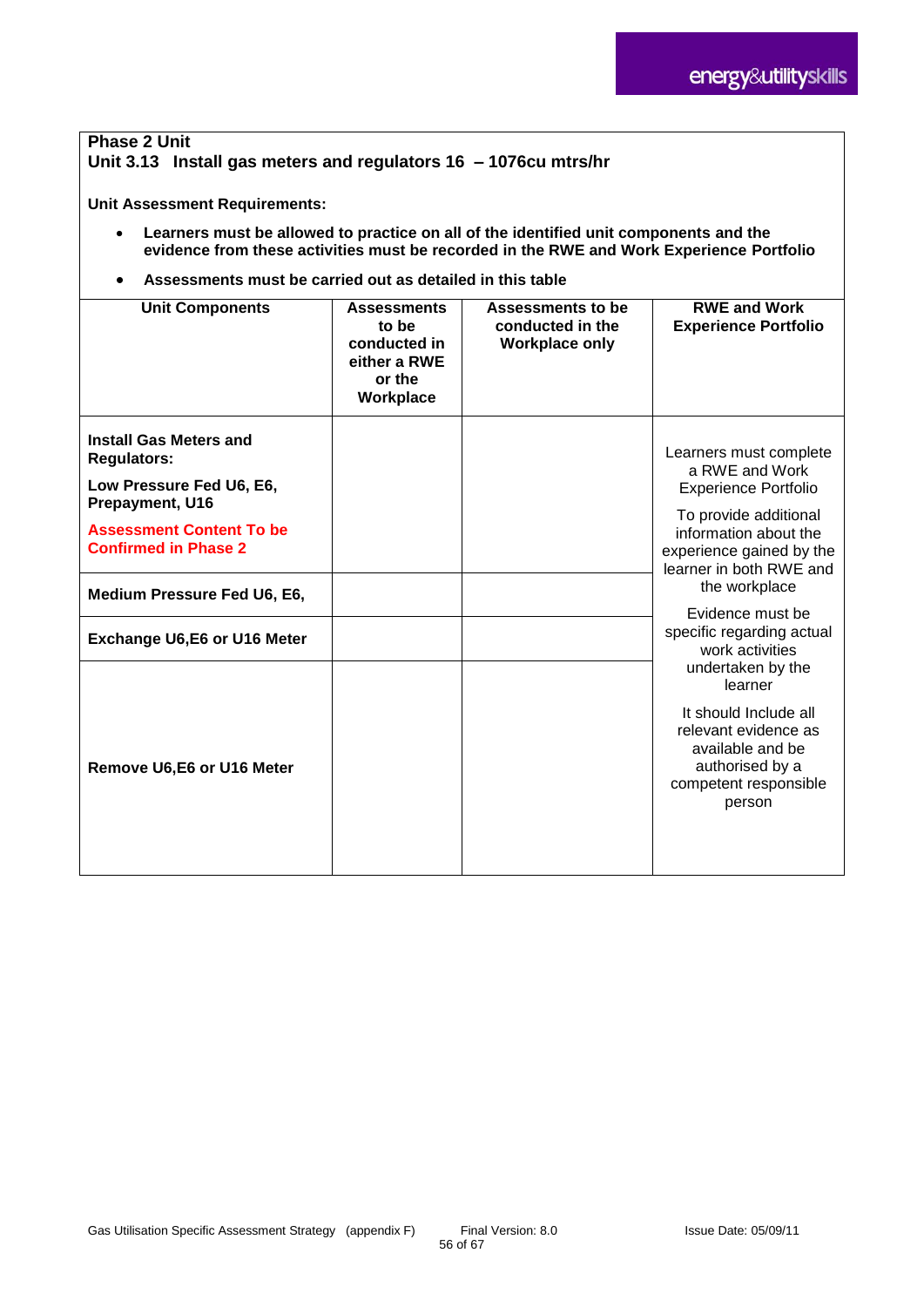#### **Phase 2 unit Unit 3.14 Install gas meters and regulators above 1076cu mtrs/hr Unit Assessment Requirements:**

- **Learners must be allowed to practice on all of the identified unit components and the evidence from these activities must be recorded in the RWE and Work Experience Portfolio**
- **Assessments must be carried out as detailed in this table**

|                                                                                                                      |  | Learners must complete                                                                                                  |
|----------------------------------------------------------------------------------------------------------------------|--|-------------------------------------------------------------------------------------------------------------------------|
|                                                                                                                      |  | a RWE and Work<br><b>Experience Portfolio</b>                                                                           |
|                                                                                                                      |  | To provide additional<br>information about the<br>experience gained by the<br>learner in both RWE and<br>the workplace  |
| <b>Install Gas Meters and</b><br><b>Regulators</b><br><b>Assessment Content To be</b><br><b>Confirmed in Phase 2</b> |  | Evidence must be<br>specific regarding actual<br>work activities<br>undertaken by the<br>learner                        |
|                                                                                                                      |  | It should Include all<br>relevant evidence as<br>available and be<br>authorised by a<br>competent responsible<br>person |
|                                                                                                                      |  |                                                                                                                         |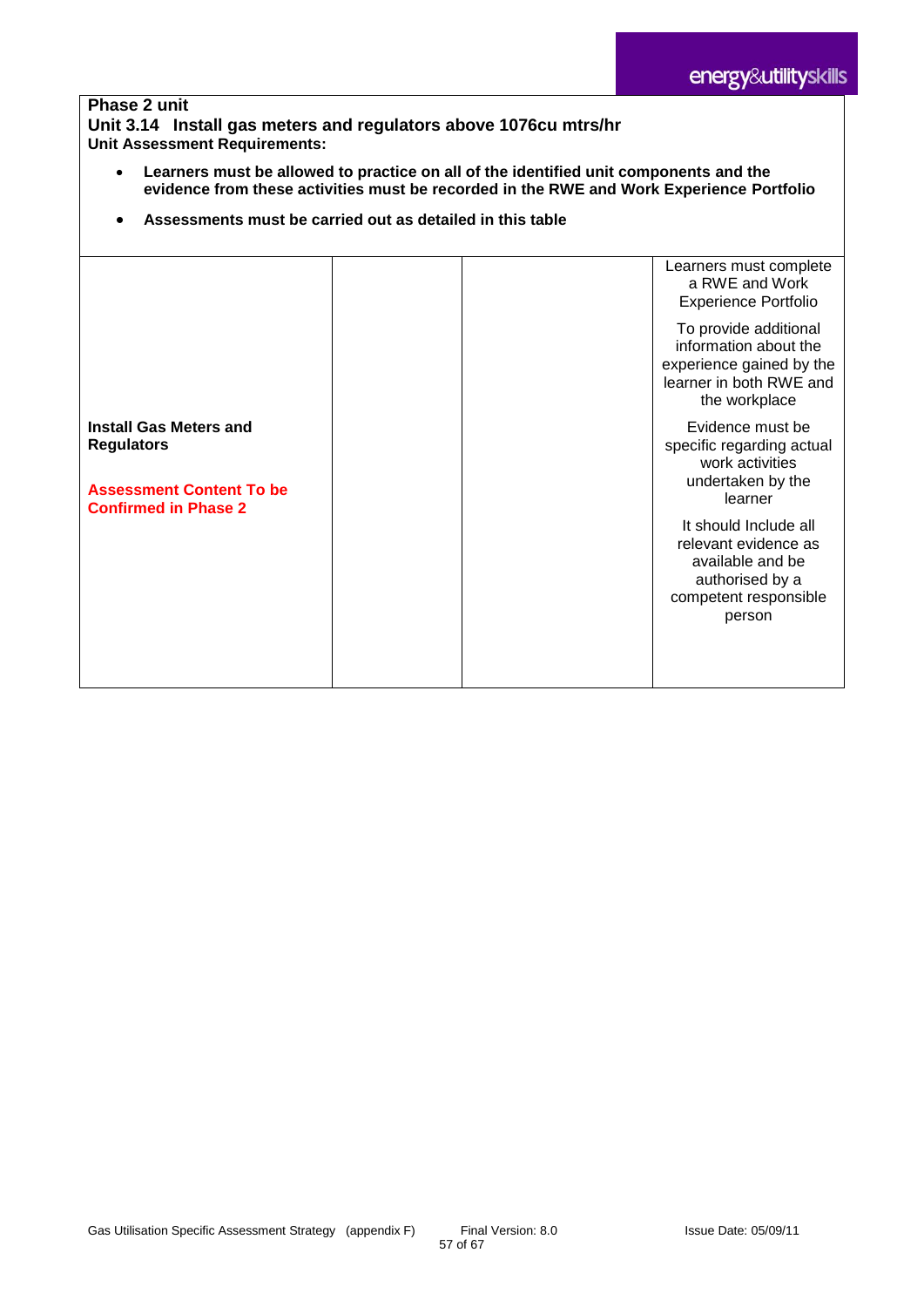**Unit 3.15 Dealing with reported gas upstream emergencies Unit Assessment Requirements:**

- **Learners must be allowed to practice on all of the identified unit components and the evidence from these activities must be recorded in the RWE and Work Experience Portfolio**
- **Assessments must be carried out as detailed in this table**
- **Evidence should cover dealing with outside gas escapes, low and medium pressure, gas in ducts, gas tracking into properties, property safety checks, safe isolation, evacuations, summoning assistance from the emergency services, teamworking, gas in confined spaces, LPG escapes.**

| <b>Unit Components</b>                                                                                                               | <b>Assessments</b><br>to be<br>conducted in a<br><b>RWE</b> | <b>Assessments</b><br>conducted in the<br><b>Workplace only</b> | <b>RWE and Work</b><br><b>Experience Portfolio</b>                                                     |
|--------------------------------------------------------------------------------------------------------------------------------------|-------------------------------------------------------------|-----------------------------------------------------------------|--------------------------------------------------------------------------------------------------------|
| Receive, Use and<br>Communicate Information<br>and Data                                                                              | Yes $x$ 2                                                   |                                                                 | This is an essential part<br>of this unit as<br>assessment in the real                                 |
| Use approved Gas Detection<br>and Safety Equipment                                                                                   | Yes $x$ 2                                                   |                                                                 | workplace is not allowed<br>due the to the safety<br>critical nature of the work                       |
| Assess Risks to Life, Property<br>and the Environment during<br><b>Gas Emergencies</b>                                               | Yes $x$ 2                                                   |                                                                 | Accurate post job<br>records must be<br>completed and signed off<br>by a competent<br>engineer/person. |
| Eliminate, Remove, Minimise<br>Risks to Life, Property and<br>the Environment during Gas<br>Emergencies<br>Undertake Site Surveys to | Yes $x$ 2                                                   |                                                                 | The additional<br>information gathered will<br>evidence the experience<br>gained by the learner in     |
| Determine the extent and<br>levels of Gas Escape<br>Concentrations                                                                   | Yes $x$ 2                                                   |                                                                 | the workplace<br>It must be specific<br>regarding the actual work<br>activities and                    |
| Final Investigation, Leaving<br>the Immediate Work Site Safe                                                                         | Yes $x$ 2                                                   |                                                                 | responsibilities<br>undertaken by the<br>learner                                                       |
| Resolve problems which<br>could affect the emergency<br>situation                                                                    | Yes $x$ 2                                                   |                                                                 |                                                                                                        |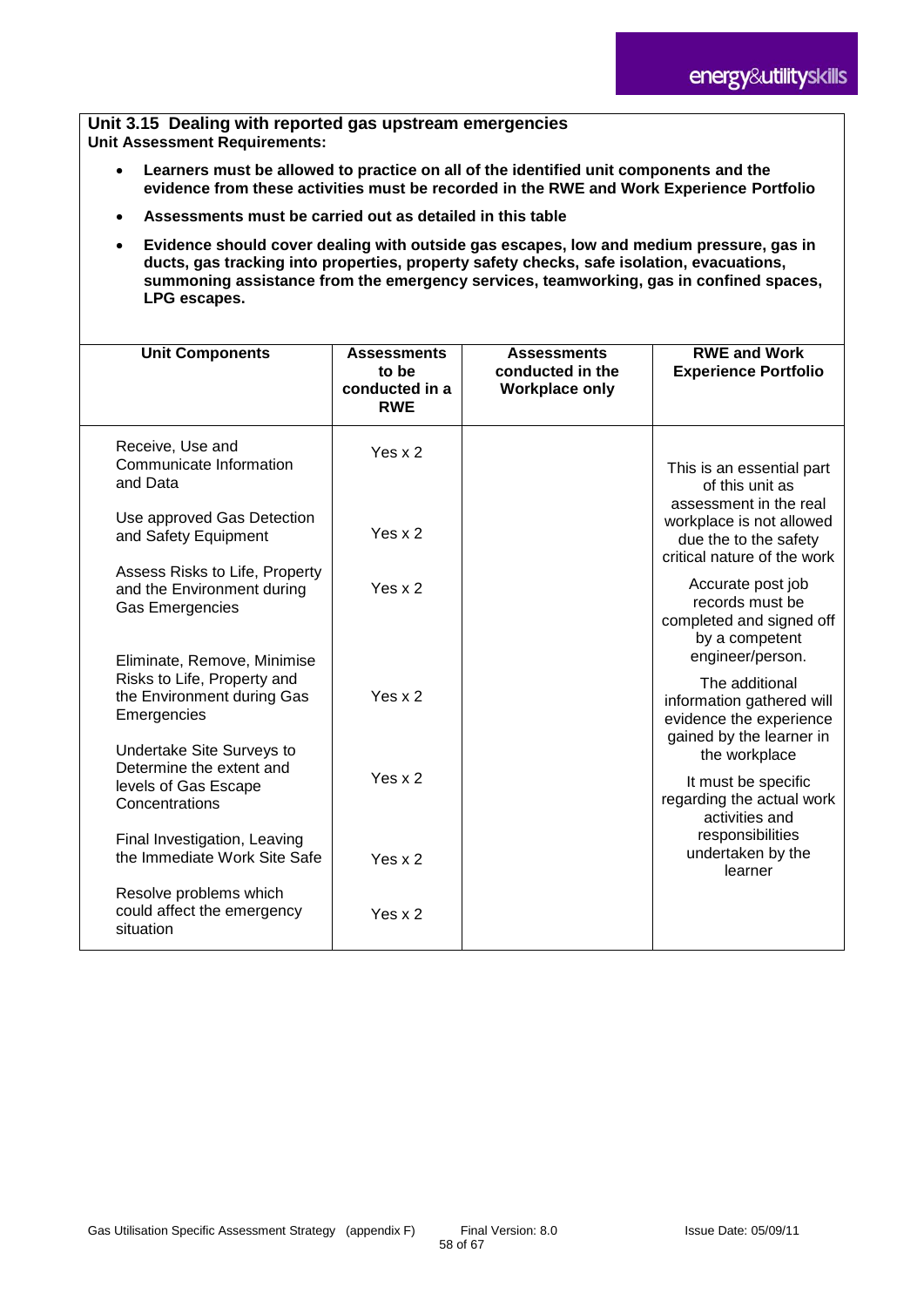**Unit 3.16 Dealing with reported gas downstream emergencies Unit Assessment Requirements:**

- **Learners must be allowed to practice on all of the identified unit components and the evidence from these activities must be recorded in the RWE and Work Experience Portfolio**
- **Assessments must be carried out as detailed in this table**
- **Evidence should cover Controlled and Un-Controlled gas escapes, reports of gassing, fumes, fluctuating supplies, no gas and flue blockage due to birds/animals behind appliances. LPG escapes, RIDDOR reportable escapes. Gas tracking into properties, property safety checks, safe isolation, evacuations, summoning assistance from the emergency services, teamworking, gas in confined spaces.**

| <b>Unit Components</b>                                                                                         | <b>Assessments</b><br>conducted in<br>a RWE | <b>Assessments</b><br>conducted in the<br><b>Workplace only</b> | <b>RWE and Work</b><br><b>Experience Portfolio</b>                                                     |
|----------------------------------------------------------------------------------------------------------------|---------------------------------------------|-----------------------------------------------------------------|--------------------------------------------------------------------------------------------------------|
| Receive, Use and<br>Communicate Information<br>and Data                                                        | Yes $x$ 2                                   |                                                                 | This is an essential part<br>of this unit as<br>assessment in the real                                 |
| Use approved Gas Detection<br>and Safety Equipment                                                             | Yes $x$ 2                                   |                                                                 | workplace is not allowed<br>due the to the safety<br>critical nature of the work                       |
| Assess Risks to Life, Property<br>and the Environment during<br>Gas Emergencies<br>Eliminate, Remove, Minimise | Yes $x$ 2                                   |                                                                 | Accurate post job<br>records must be<br>completed and signed off<br>by a competent<br>engineer/person. |
| Risks to Life, Property and<br>the Environment during Gas<br>Emergencies                                       | Yes $x$ 2                                   |                                                                 | The additional<br>information gathered will<br>evidence the experience<br>gained by the learner in     |
| Undertake Site Surveys to<br>Determine the extent and<br>levels of Gas Escape<br>Concentrations                | Yes $x$ 2                                   |                                                                 | the workplace<br>It must be specific<br>regarding the actual work                                      |
| Final Investigation, Leaving<br>the Immediate Work Site Safe                                                   | Yes $x$ 2                                   |                                                                 | activities and<br>responsibilities<br>undertaken by the<br>learner                                     |
| Resolve problems which<br>could affect the emergency<br>situation                                              | Yes $x$ 2                                   |                                                                 |                                                                                                        |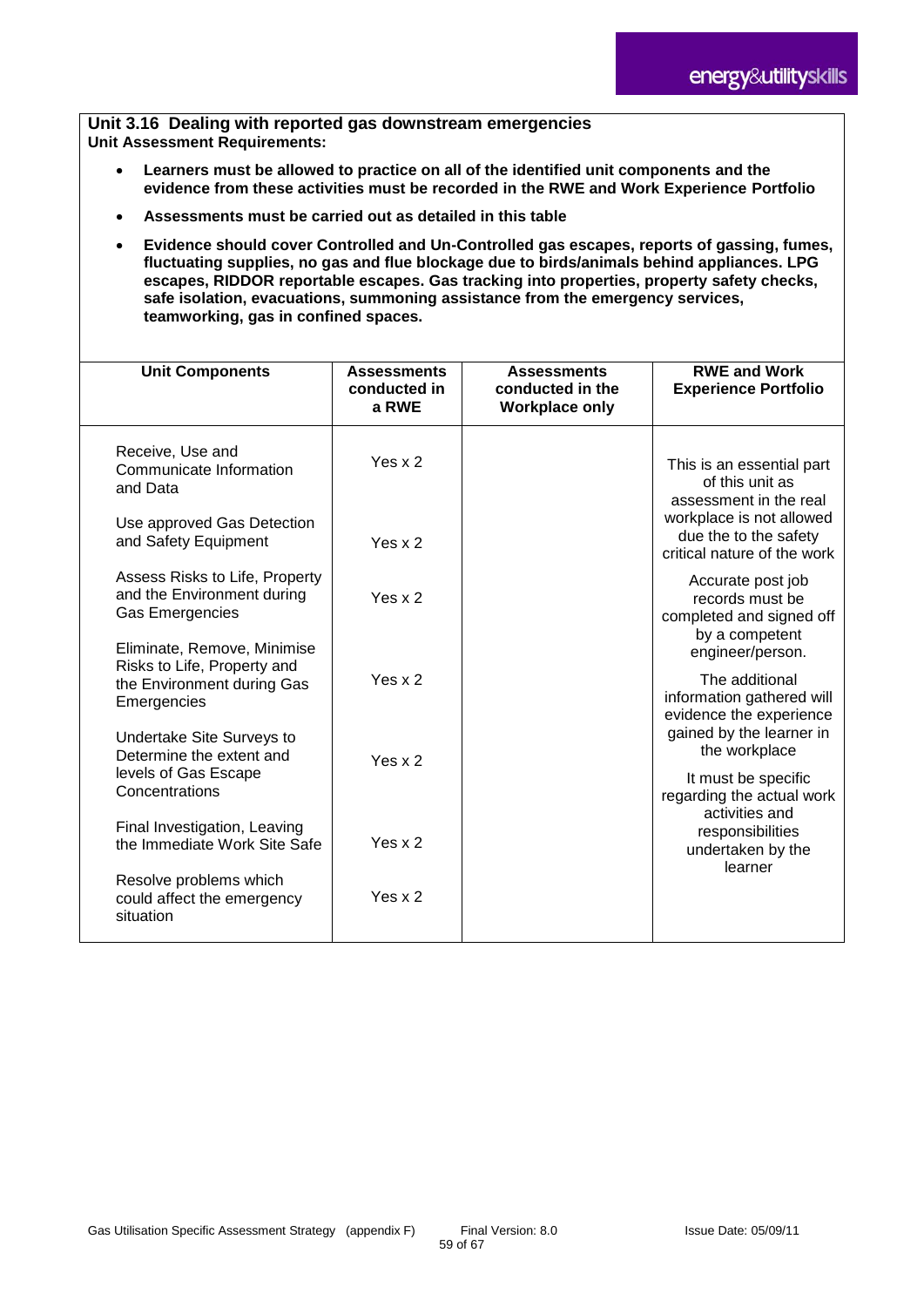**Unit 3.17 Strength testing, gas tightness testing and direct purging IGE/UP/1A Unit Assessment Requirements:**

- **Learners must be allowed to practice on all of the identified unit components and the evidence from these activities must be recorded in the RWE and Work Experience Portfolio**
- **Assessments must be carried out as detailed in this table**
- **Low Pressure fed supplies upto 75mbar**
- **Maximum outlet pressures 40mbar**
- **The range of pipework sizes up to 150mm must be covered by the assessments**
- **The range of volumes upto 1.0 cu mtrs must be covered by the assessments**

| <b>Unit Components</b>                                                                                                                                               | <b>Assessments</b><br>to be<br>conducted in<br>either a RWE<br>or the<br>Workplace | <b>Assessments to be</b><br>conducted in the<br><b>Workplace only</b>                               | <b>RWE and Work</b><br><b>Experience Portfolio</b>                                                                                                                                                                                                                                                                                                                                                                               |
|----------------------------------------------------------------------------------------------------------------------------------------------------------------------|------------------------------------------------------------------------------------|-----------------------------------------------------------------------------------------------------|----------------------------------------------------------------------------------------------------------------------------------------------------------------------------------------------------------------------------------------------------------------------------------------------------------------------------------------------------------------------------------------------------------------------------------|
| <b>Strength Testing</b><br>TightnessTesting:<br>New Installation<br><b>Existing Installation</b><br>Purging:<br><b>Decommission Purge</b><br><b>Commission Purge</b> | Yes x 1<br>Yes x 1<br>Yes x 1<br>Yes x 1<br>Yes x 1                                | Yes x 1<br>One assessment<br>required from this group<br>One assessment<br>required from this group | Learners must complete<br>a RWE and Work<br><b>Experience Portfolio</b><br>To provide additional<br>information about the<br>experience gained by the<br>learner in both RWE and<br>the workplace<br>Evidence must be<br>specific regarding actual<br>work activities<br>undertaken by the<br>learner<br>It should Include all<br>relevant evidence as<br>available and be<br>authorised by a<br>competent responsible<br>person |
|                                                                                                                                                                      |                                                                                    |                                                                                                     |                                                                                                                                                                                                                                                                                                                                                                                                                                  |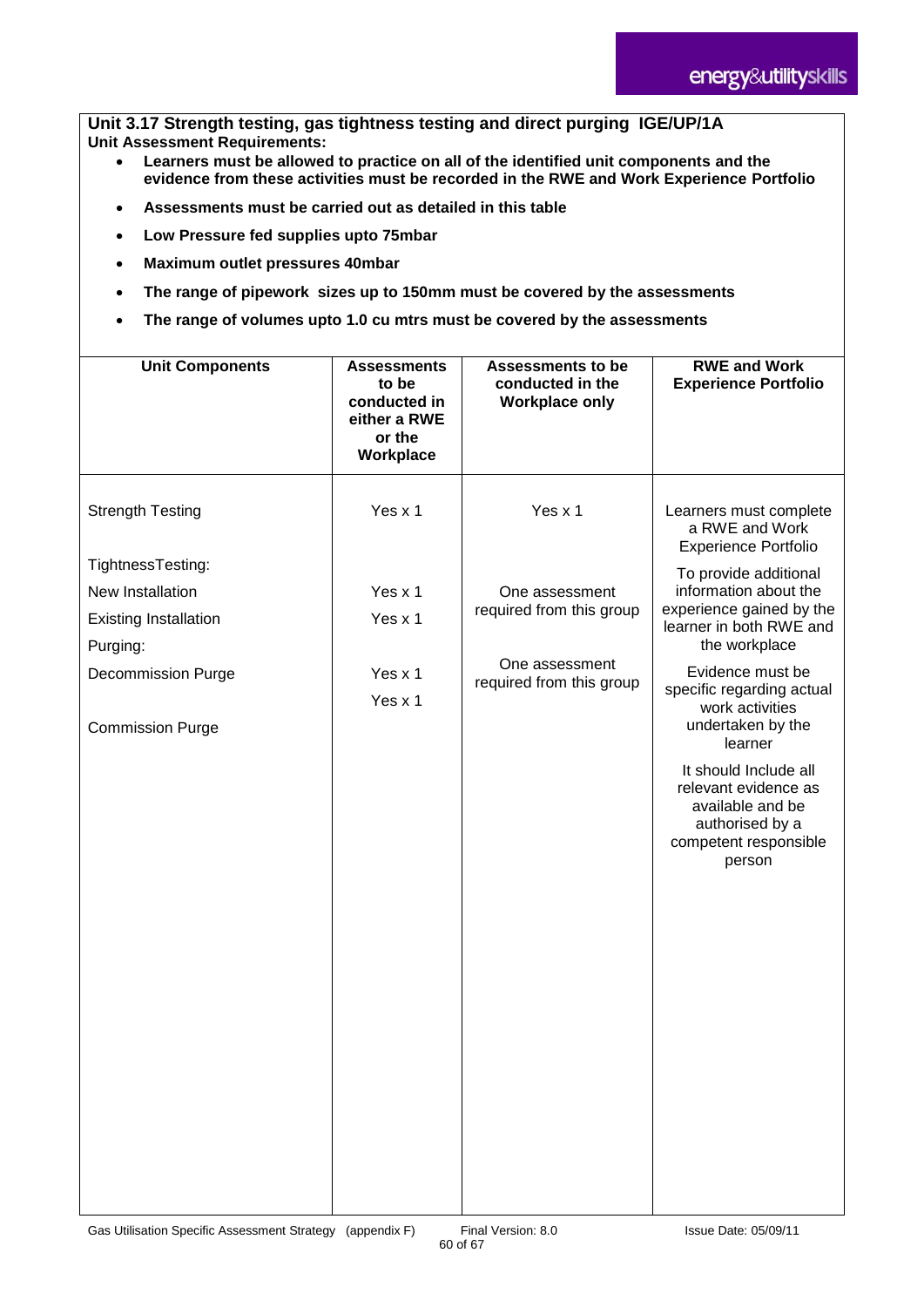# Unit GSM 2.0 Prepare, Install and Commission Low Pressure Natural Gas **Smart Meter and Regulator up to 6.0m3/hr**

**Unit Assessment Requirements:**

- **Learners must be allowed to practice on all of the identified unit components**
	- **Assessments must be carried out as detailed in this table**

| <b>Unit Components</b>                                                                                                                                                                                                                                                                        | <b>Assessments</b><br>conducted in<br>either a RWE<br>or the<br>Workplace | <b>Assessments</b><br>conducted in the<br><b>Workplace only</b> | <b>Work Experience Log</b>                                                                                                                                                                                                                                |
|-----------------------------------------------------------------------------------------------------------------------------------------------------------------------------------------------------------------------------------------------------------------------------------------------|---------------------------------------------------------------------------|-----------------------------------------------------------------|-----------------------------------------------------------------------------------------------------------------------------------------------------------------------------------------------------------------------------------------------------------|
| <b>Pressure</b><br><b>Exchange</b><br>Low<br>(U6/G4, E6), Smart Gas Meter<br>Internal<br>Installation<br>with<br>pre-<br>installed Meter bar<br>Internal installation without pre-<br>installed Meter bar<br>Surface Mounted Meter box<br>Built in Meter box<br><b>Install U6G4, E6 Meter</b> | Yes x 1<br>Yes x 1<br>Yes $x$ 1<br>Yes x 1<br>Yes x 1                     | Two assessments are<br>required from this group                 | To provide additional<br>information about the<br>experience gained by the<br>learner in the workplace<br>Must be specific<br>regarding actual work<br>activities undertaken by<br>the learner<br>Should Include all<br>relevant evidence as<br>available |
| <b>Remove U6,E6 METER</b>                                                                                                                                                                                                                                                                     | Yes x 1                                                                   | Optional                                                        |                                                                                                                                                                                                                                                           |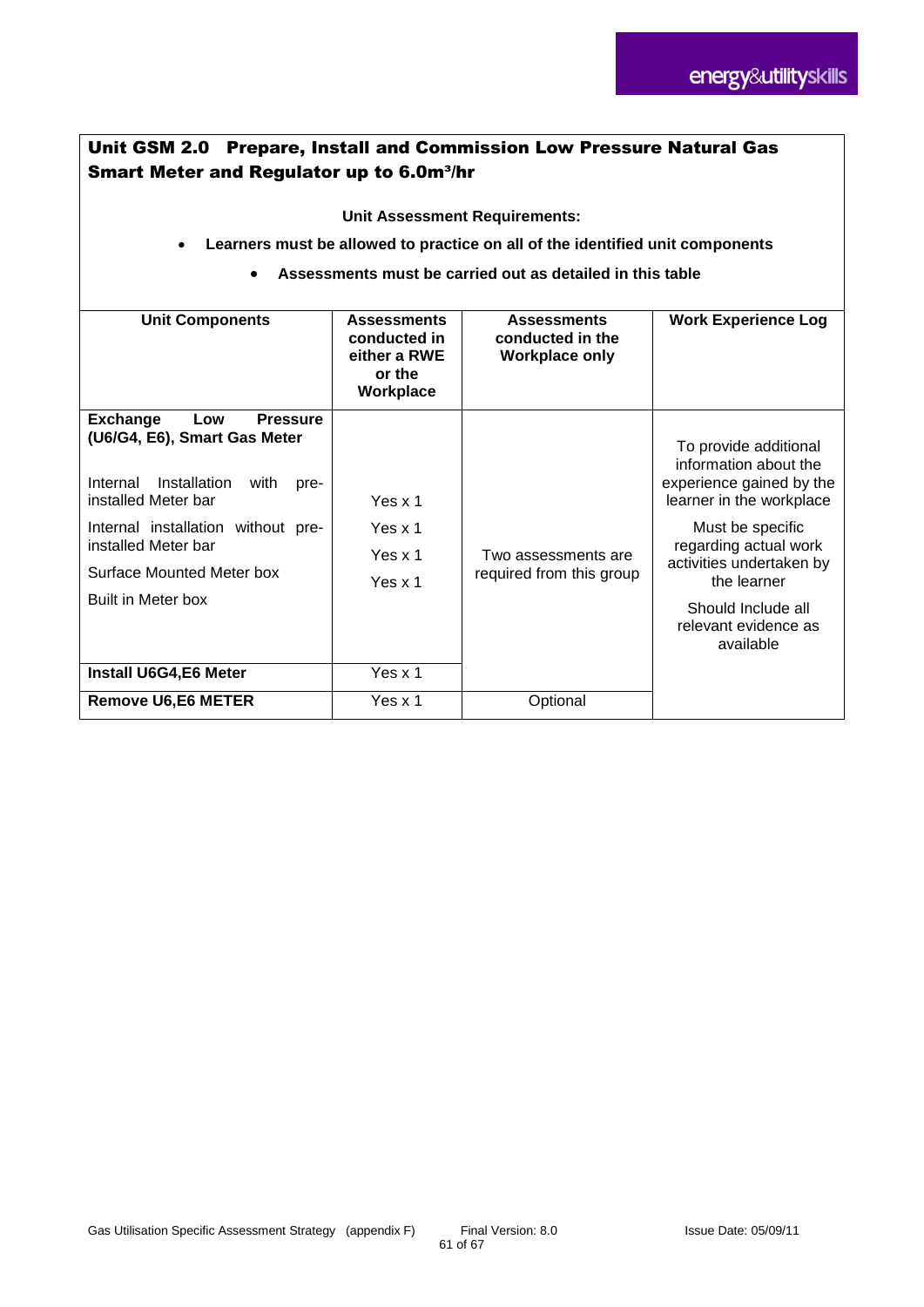# Unit GSM 3.0 Low Pressure Gas Smart Meter Tightness Testing and Direct Purging

**Unit Assessment Requirements:**

- **Learners must be allowed to practice on all of the identified unit components**
- **Assessments must be carried out as detailed in this table**
- **The range of pipework sizes up to 35mm must be covered by the assessments**

| <b>Unit Components</b>                                                                     | <b>Assessments</b><br>conducted in<br>either a RWE<br>or the<br>Workplace | <b>Assessments</b><br>conducted in the<br><b>Workplace only</b> | <b>Work Experience Log</b>                                                                                                 |
|--------------------------------------------------------------------------------------------|---------------------------------------------------------------------------|-----------------------------------------------------------------|----------------------------------------------------------------------------------------------------------------------------|
| <b>Testing and Purging</b>                                                                 |                                                                           |                                                                 |                                                                                                                            |
| <b>Low Pressure fed Smart Meter</b><br><b>Installation</b><br>U6/G4, E6 Type Installations | <b>One</b><br>assessment<br>required from<br>this group                   | <b>ONE</b> assessment<br>required from this group               | To provide additional<br>information about the<br>experience gained by the<br>learner in the workplace<br>Must be specific |
|                                                                                            |                                                                           |                                                                 | regarding actual work<br>activities undertaken by<br>the learner                                                           |
|                                                                                            |                                                                           |                                                                 | Should Include all<br>relevant evidence where<br>available                                                                 |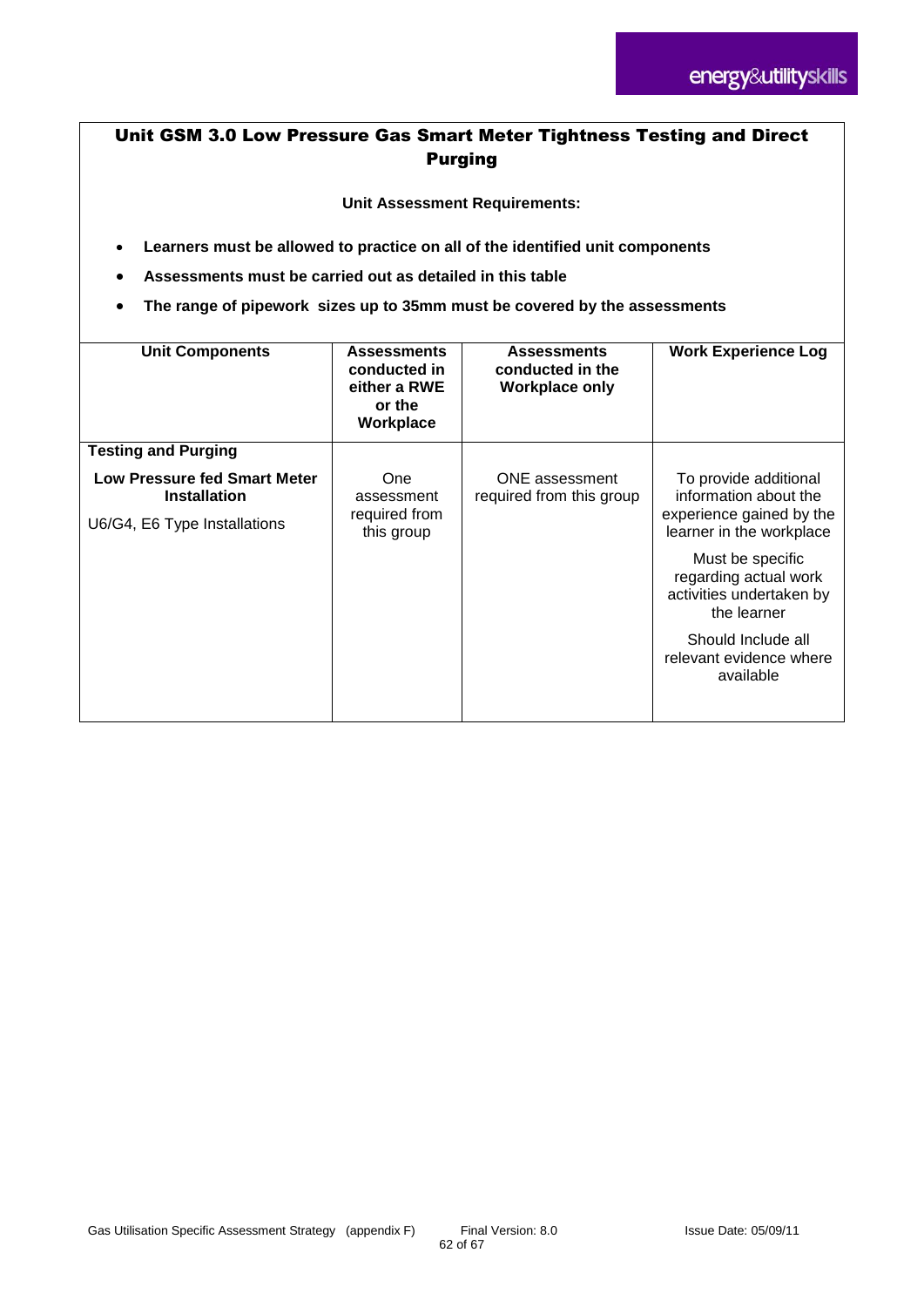#### **Generic Core Knowledge Units**

**All knowledge criteria must be evidenced by learners. Awarding Organisations can use a variety of assessment methods which will demonstrate that learners have successfully met the unit criteria. These can include Closed Book Written Questions, Open Book Written Questions, Recorded Oral Questions, Projects and Assignments.** 

#### **Specific Core Knowledge and Performance Units**

**All knowledge and performance criteria must be evidenced by learners. Awarding Organisations can use a variety of assessment methods which will demonstrate that learners have successfully met the unit criteria. These can include Closed Book Written Questions, Open Book Written Questions, Recorded Oral Questions, Projects, Assignments, Evidence from Practical Assessments conducted in a RWE and evidence from Practical Assessments conducted in the workplace.** 

#### **Optional Knowledge and Performance Units**

**All knowledge and performance criteria must be evidenced by learners. Awarding Organisations must ensure that the "Assessment Strategy Evidence and Assessment Requirement Tables" produced for each unit are followed. A variety of assessment methods can be used to demonstrate that learners have successfully met the unit criteria. These can include Closed Book Written Questions, Open Book Written Questions, Recorded Oral Questions Projects, Assignments, Evidence from Practical Assessments conducted in a RWE and evidence from Practical Assessments conducted in the workplace.** 

#### **Matters of Gas Safety**

**Awarding Organisations must ensure that all QCF units and the associated "matters of gas safety criteria" are referenced to those issued by Energy & Utility Skills. The "matters of gas safety criteria" are updated on a six monthly cycle and any changes must be implemented in line with the industry requirements agreed with Gas Safe Register**

#### **Approved Awarding Organisations**

**Must ensure the security of qualification information and assessment materials at their delivery centres. These will include matters of gas safety criteria, questions, assessments and assessment materials, etc. It is essential that these types of materials are kept safe and secure in accordance with the Approved Awarding Organisations policy and procedures.**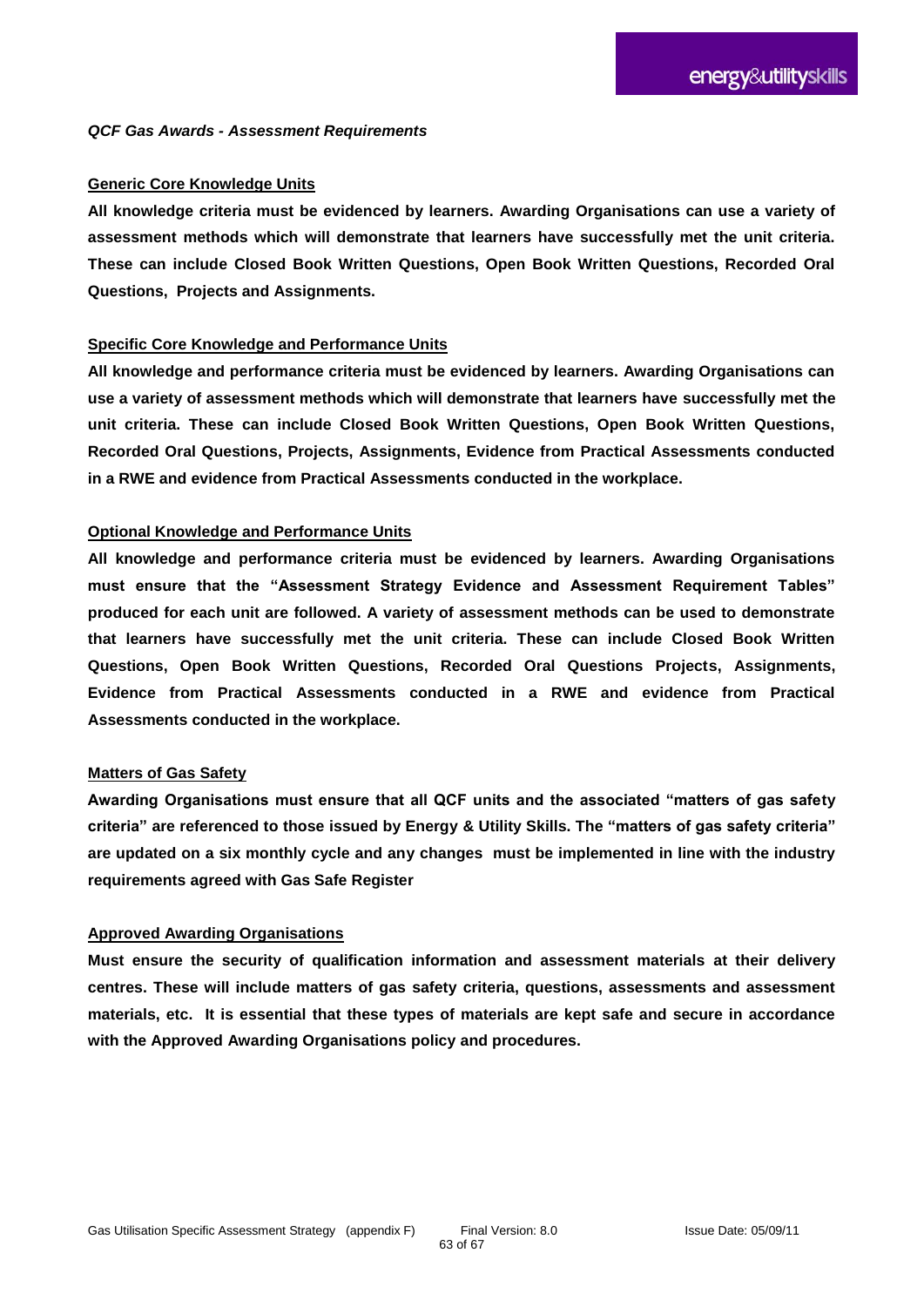#### *Realistic Working Environment (RWE) Assessment (Simulation)*

RWE simulated assessment may only be used as specified and, if necessary, with the prior approval of the External Verifier (see previous section). Any approval given by the External Verifier MUST be in writing and filed in the centre's Quality Manual and in the 'Learners Portfolio' for audit purposes.

These assessments will normally be installation and maintenance bays in a workshop area. These areas are considered to be a 'managed' environment because there is a degree of control over the conditions under which the activity is undertaken. The simulation activities and bays will normally contain:

- real time pressures;
- a range of appliances, applicable to the assessment types;
- a variety of flue types, e.g. Type 'B', Type 'C', natural & fanned draught with a range of construction methods;
- a range of potential hazards that could realistically be found in a domestic dwelling, e.g. combustible surfaces, openable windows, doors, fans, curtains etc. *(Note: these hazards may be simulated)*;
- a range of installation conditions, e.g. surface installation, under floor installation, through wall installation etc;
- a range of building material types, e.g. brick walls, block walls, plaster board and timber walls.

The RWE must take account of health and safety requirements for risk assessments, gas safety related issues and against other activities where generating evidence is limited.

#### *RECOGNITION OF PRIOR LEARNING (RPL)*

Recognition of Prior Learning (RPL) evidence is an acceptable source of evidence for these qualifications.

For evidence of gas safety competence the following constraints shall apply:

 Current (issued within last 3 years) ACoPS / ACS Certificates of competence in matters of gas safety are acceptable as RPL evidence. However, as these do not attest to competence in the other essential aspects of gas installation and maintenance, all unit requirements must be satisfied in full to achieve the qualification. All evidence of current gas safety competence MUST be demonstrated throughout the qualification being undertaken.

All RPL evidence must be approved by the centre's RPL Advisor. The RPL Advisor shall hold D36 or equivalent. All evidence shall be sufficient, valid, reliable, authentic and current

#### **GATHERING EVIDENCE**

In order to achieve a qualification, Learners MUST produce sufficient evidence of competence.

Documentation must be provided to ensure that evidence of competence is gathered, organised and recorded in a uniform manner across all centres.

Where appropriate, learners may provide evidence of prior learning (see RPL Section of this Guide)

Witness testimony may be used as supporting evidence to cover the range of activities not covered naturally by workplace assessment. This evidence will normally be via a completed document signed by a 'Technically and Occupationally Competent Witness' (the centres External Verifier will be able to give further advice on the use of witness testimony). **Note:** Witness testimony is not acceptable as evidence to meet the "Matters of Gas Safety" criteria, incorporated into each qualification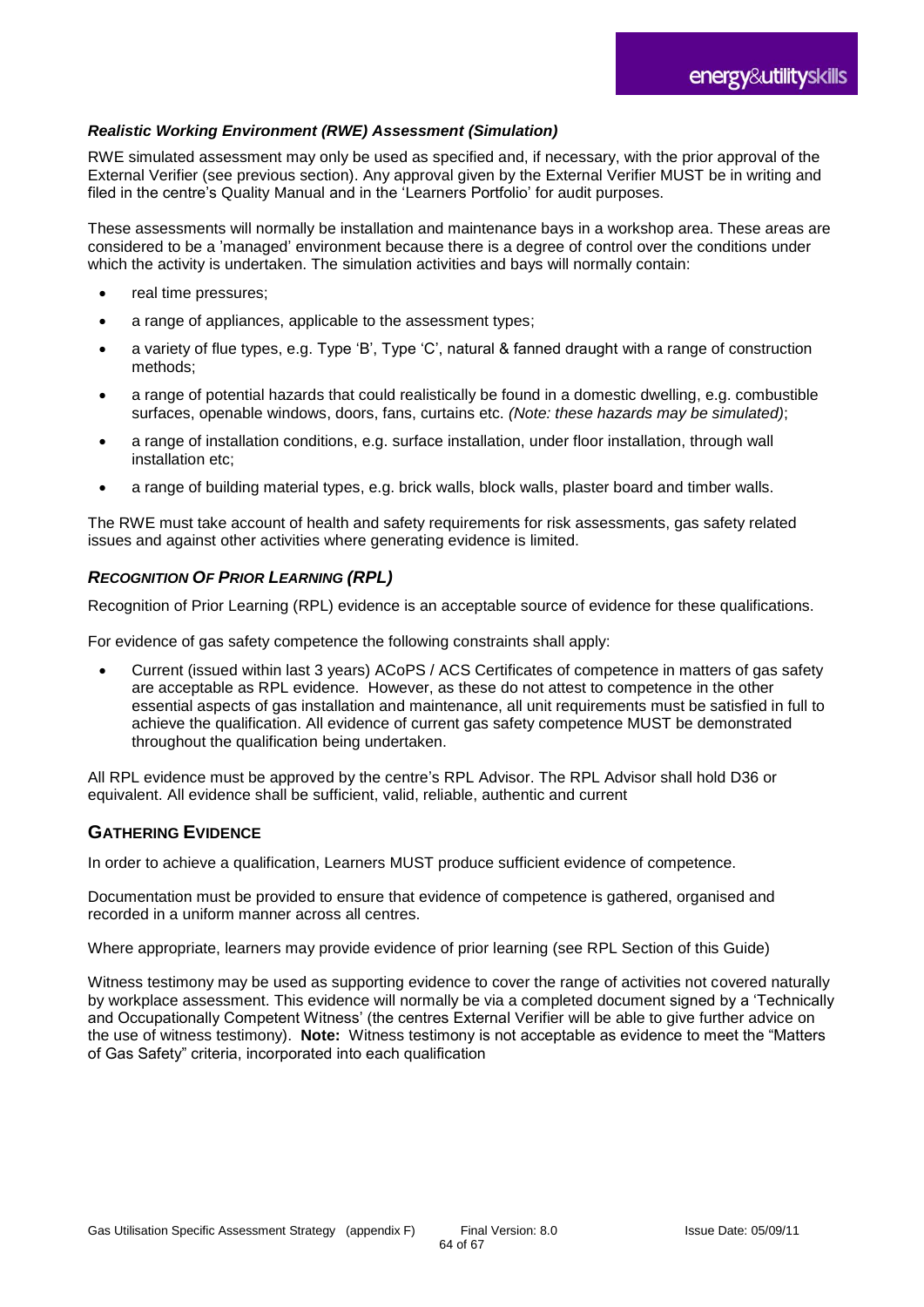#### *THE LEARNER'S PORTFOLIO*

The learner portfolio documents the evidence which will demonstrate learner progress. It records their assessment achievement, development and work experience leading to the attainment of their chosen QCF qualification.

The 'Learner's Portfolio' could be made up of a combination of the following:

- Summary of the results from Knowledge & Understanding Question Papers
- Summary of the results from Assessments (RWE/Workplace)
- Assessment sheets
- Copies of all Learner specific questions together with a record of the answers given (oral or written)
- Feedback sheets
- Workplace Experience Evidence
- Witness Statements
- Work Method Statements
- Evidence of Prior Learning (RPL Evidence)
- Assessor Assessment Plans feedback to Learners
- Company or employer job sheets and specifications
- Curriculum Vitae
- Photographic Evidence

#### *WITNESS TESTIMONY*

'Witness Testimony' can NOT be accepted as a primary source of evidence for all work activities. 'Witness Testimony' may be used as supporting evidence to cover the range of activities not covered by 'Workplace Assessment' or RWE Assessment.

'Witness Testimony' evidence can only be accepted if the testimony is completed by a 'Technically and Occupationally Competent Witness' and will normally be in the form of a completed and signed SoE with other supporting evidence (e.g. company or employer job sheets, photographic evidence). The centres External Verifier will be able to give further advice on the use of witness testimony.

The evidence provided by 'Witness Testimony' and other non-observed sources must be substantiated by an Assessor (e.g. by confirming the suitability of the witness and by professional discussion). Once the evidence has been substantiated and suitably documented, then it can be referenced to the appropriate RoA by the Assessor.

#### *WRITTEN & ORAL QUESTIONING*

Assessors should use questioning where they consider it is appropriate to fully cover the subject area being assessed and to allow the Learner to evidence their full understanding.

When using oral questions, Assessors should be mindful of the effect their behaviour can have on the Learners performance. Questions should be asked in the spirit of gaining information rather than pressurising a Learner by creating the atmosphere of a test.

ALL oral questions must be relevant to the assessment criteria and the Assessor MUST NOT coach or lead the Learner towards providing correct answers. The Assessor MUST NOT ask the Learner any 'leading' or 'closed' questions. Assessors should take care to ask clear questions.

Questions and the Learners responses should be recorded on the appropriate assessment documentation, for example on the 'Feedback Sheet' provided.

#### *FEEDBACK*

Learners shall be given feedback at appropriate times during the completion of their qualification, as determined suitable by the Assessor, employer, mentor, etc. This would normally be associated with an assessment activity with Assessor involvement and should be given as soon a practical after the completion of the activity.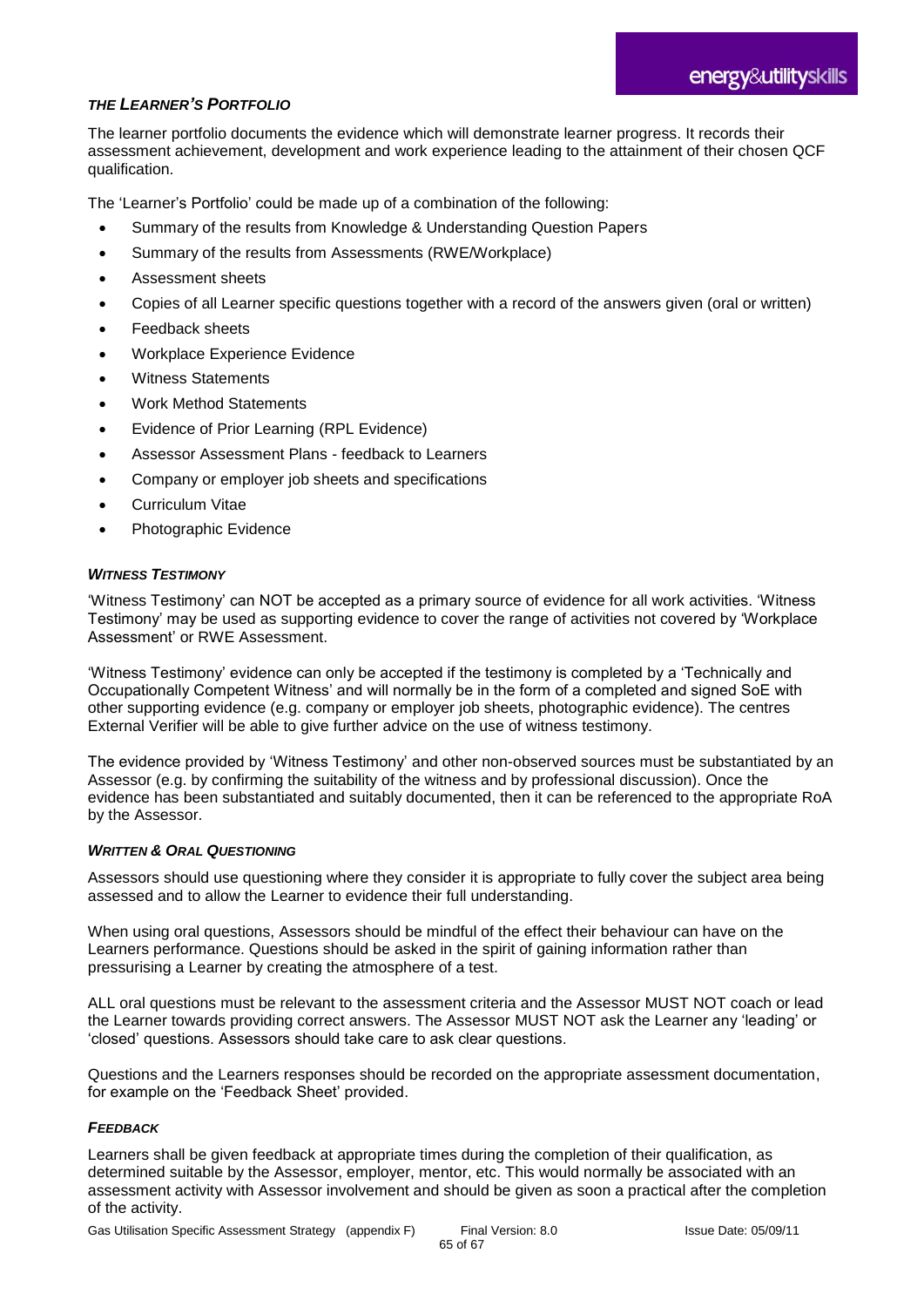It is important that a copy of all feedback and oral questioning sessions with Learners are kept for inclusion in the Learner Portfolio.

Notes from feedback and oral questioning sessions might not include a precise record of the feedback, questions and answers to every question, but a summary of the feedback, questions and answers must be recorded with reference to specific criteria as necessary.

### **EXTERNAL QUALITY CONTROL REQUIREMENTS**

All Awarding Organisations offering these qualifications must operate and maintain a robust quality assurance process to ensure that the assessment requirements set out in this document are delivered to the specification provided.